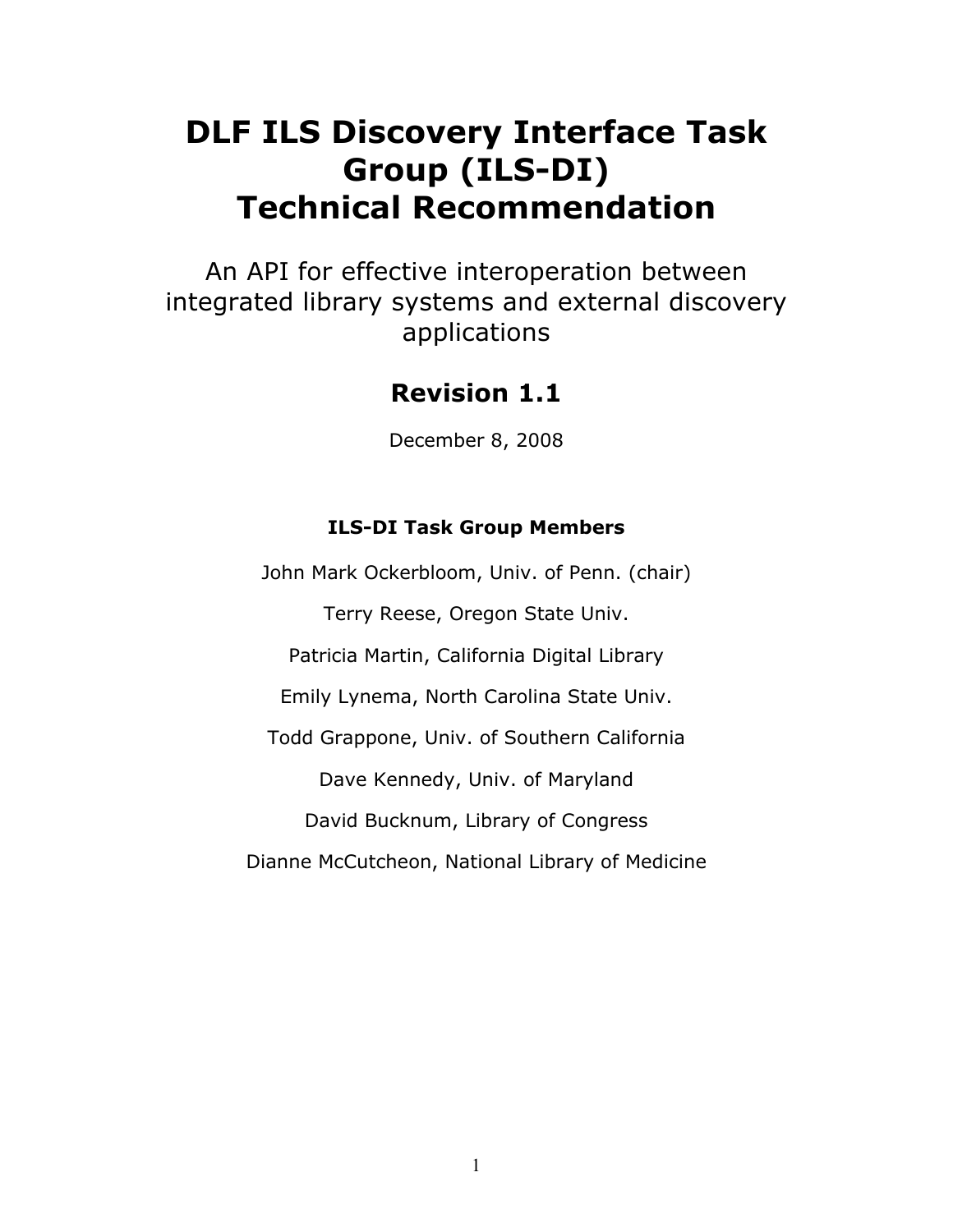# **Table of Contents**

| 4. Levels of interoperability, functions, and bindings10 |
|----------------------------------------------------------|
|                                                          |
|                                                          |
|                                                          |
|                                                          |
|                                                          |
|                                                          |
|                                                          |
|                                                          |
|                                                          |
|                                                          |
|                                                          |
|                                                          |
|                                                          |
|                                                          |
|                                                          |
|                                                          |
|                                                          |
|                                                          |
|                                                          |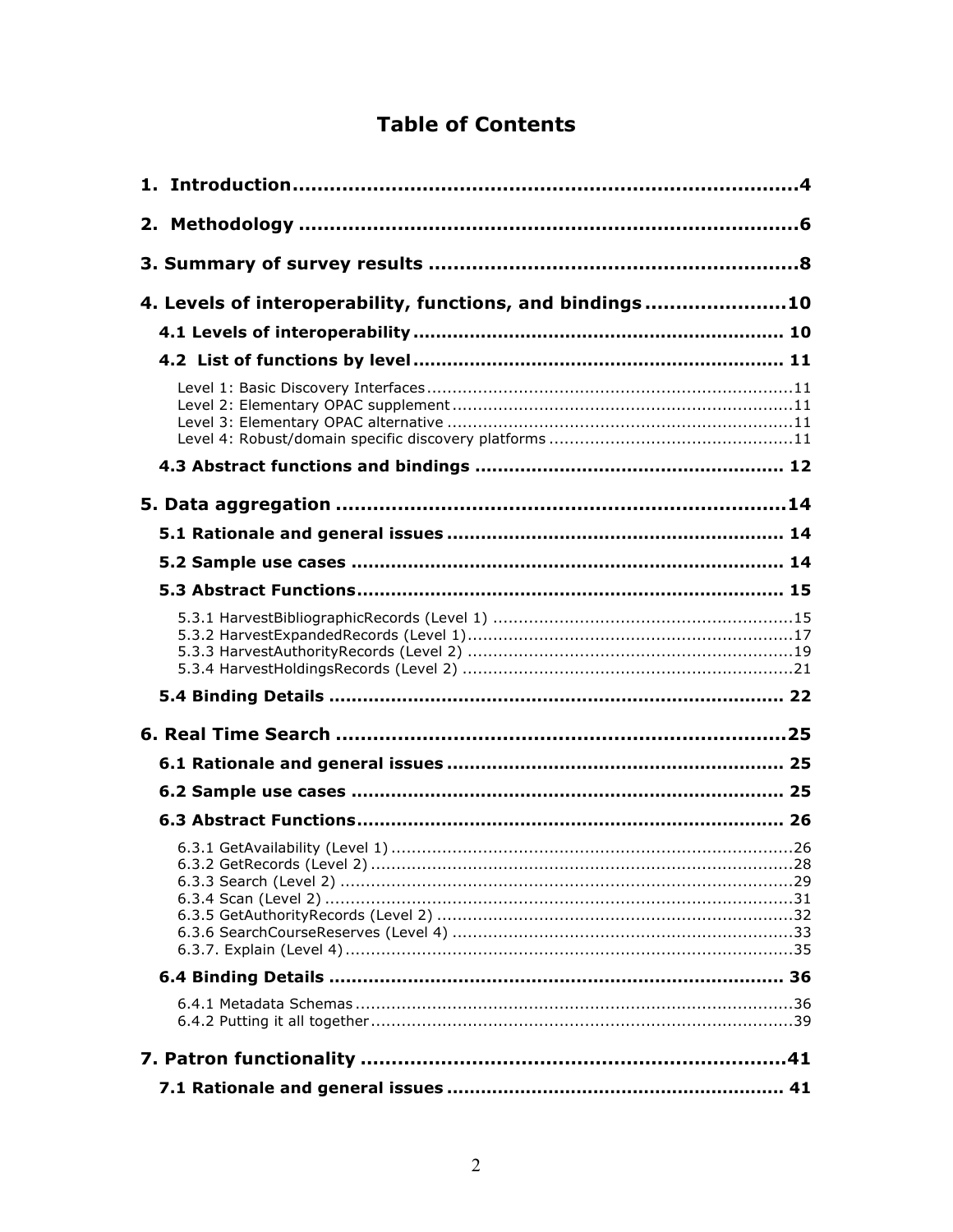| 9. Summary of Basic Discovery Interfaces compliance57                   |  |
|-------------------------------------------------------------------------|--|
|                                                                         |  |
|                                                                         |  |
|                                                                         |  |
| Appendix 2: Expanded Record using MARCXML and NCIP  64                  |  |
| Appendix 3: Expanded Record using MODS and ISO Holdings (ISO 20775)     |  |
| Appendix 4: GetAvailability Responses with DLF:simpleavailability 71    |  |
| Appendix 5: GetAvailability Responses with NCIP, ISO Holdings (ISO      |  |
| Appendix 6: Enriched Scan Response with Subject Authority Index Entries |  |
|                                                                         |  |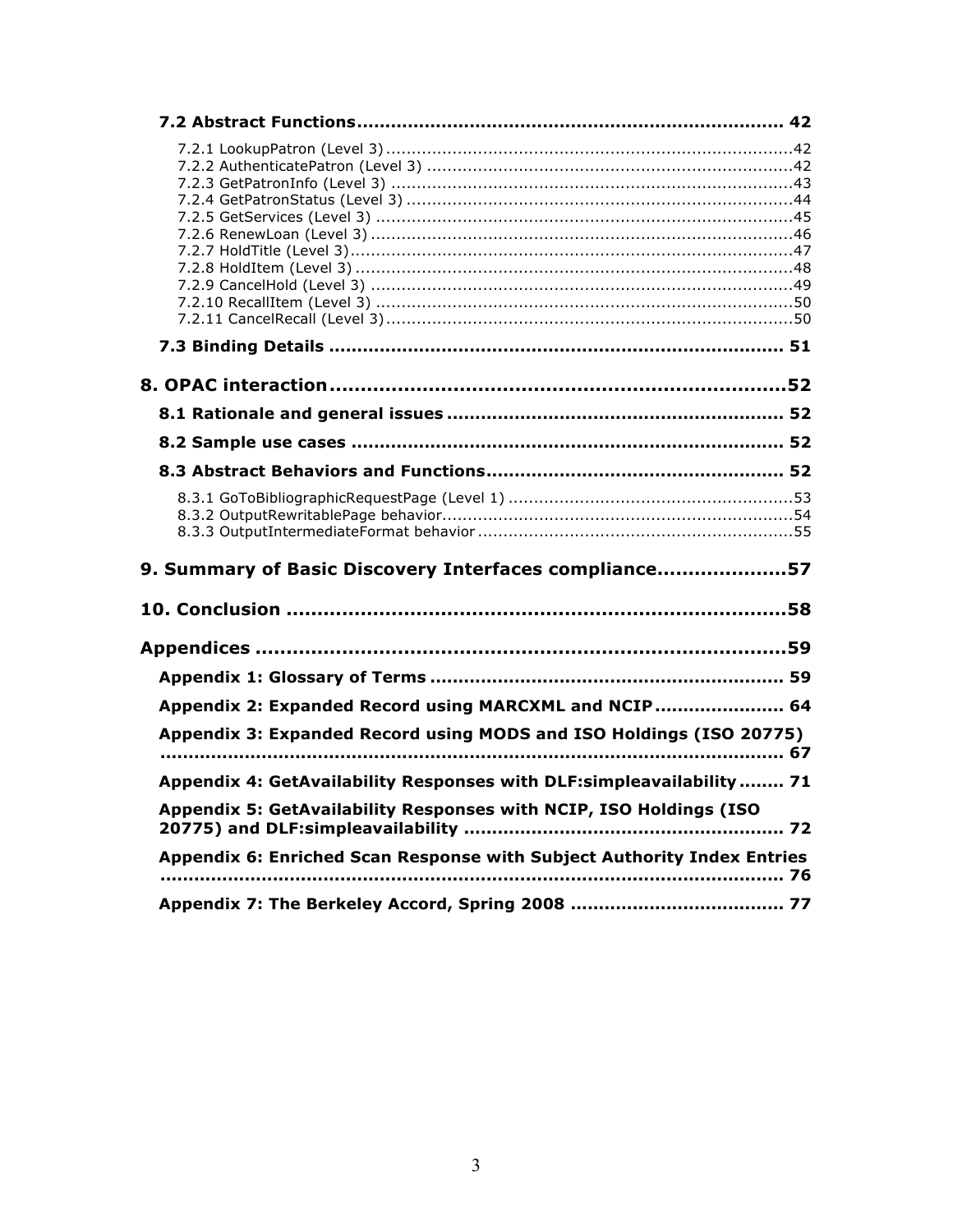# **1. Introduction**

Today's libraries are outgrowing their traditional discovery tools. Information about the resources available to library users is commonly maintained in an Integrated Library System (ILS) that manages acquisitions, cataloging, circulation, and reporting. The ILS also provides a discovery interface (commonly known as the Online Public Access Catalog or "OPAC") that enables patrons to search for resources. The integrated functions of the ILS have helped streamline library operations, and the data the ILS manages gives valuable information about a library's collections. In recent years, however, users have grown to expect more. They want to be able to see resources available outside the scope of traditional ILS holdings, including journal articles, resources available at nearby institutions, and interactive forums. They want options for finding relevant content beyond traditional author/title/subject searching or generic keyword searches. When they do find something of interest, they want to use the library's services from wherever they are to obtain it. They want to integrate their library research and discovery with the other ways they carry on research and education, which often involve a wide variety of applications and online services.

The public interfaces currently provided by most ILS's cannot by themselves meet the demands of users in a world where the availability and sophistication of digital resources and web applications has increased significantly. This does not simply reflect badly designed interfaces; it reflects the fact that users now need a wider variety of capabilities than any one software package can be expected to provide. At the same time, the bibliographic data and services that the ILS manages are crucial for the effective use of libraries. These trends imply that the ILS needs to become a platform that supports appropriate interfaces for discovery applications living on top of it instead of trying to do everything on its own.

At present, a number of ILS vendors provide proprietary methods for accessing their underlying data stores. These may consist of command-line API tools accessible only for a special fee to trained users, or direct SQL queries against the ILS's database tables. While these methods provide much needed hooks into the ILS, making library resources more widely usable requires a larger, standards-based API. To enable outward integration, organizations will require that ILS's adopt a more standardized method for providing API access to the data store, moving away from traditional library-centric protocols like Z39.50 toward an XML-based web services API model. Such a model will enable developers outside of the library community to more easily access the information stored within the ILS, creating opportunities for greater integration with non-library applications like course management tools.

In the summer of 2007, the Digital Library Federation convened the ILS Discovery Interface Task Group (ILS-DI) to analyze issues involved in integrating integrated library systems (ILS's) and discovery applications, and to create a technical proposal for accomplishing such integration. This document is the technical recommendation of that group. It includes

- An overview of our methodology and approach.
- A summary of a survey of the needs and discovery applications implemented and desired by both academic and public libraries.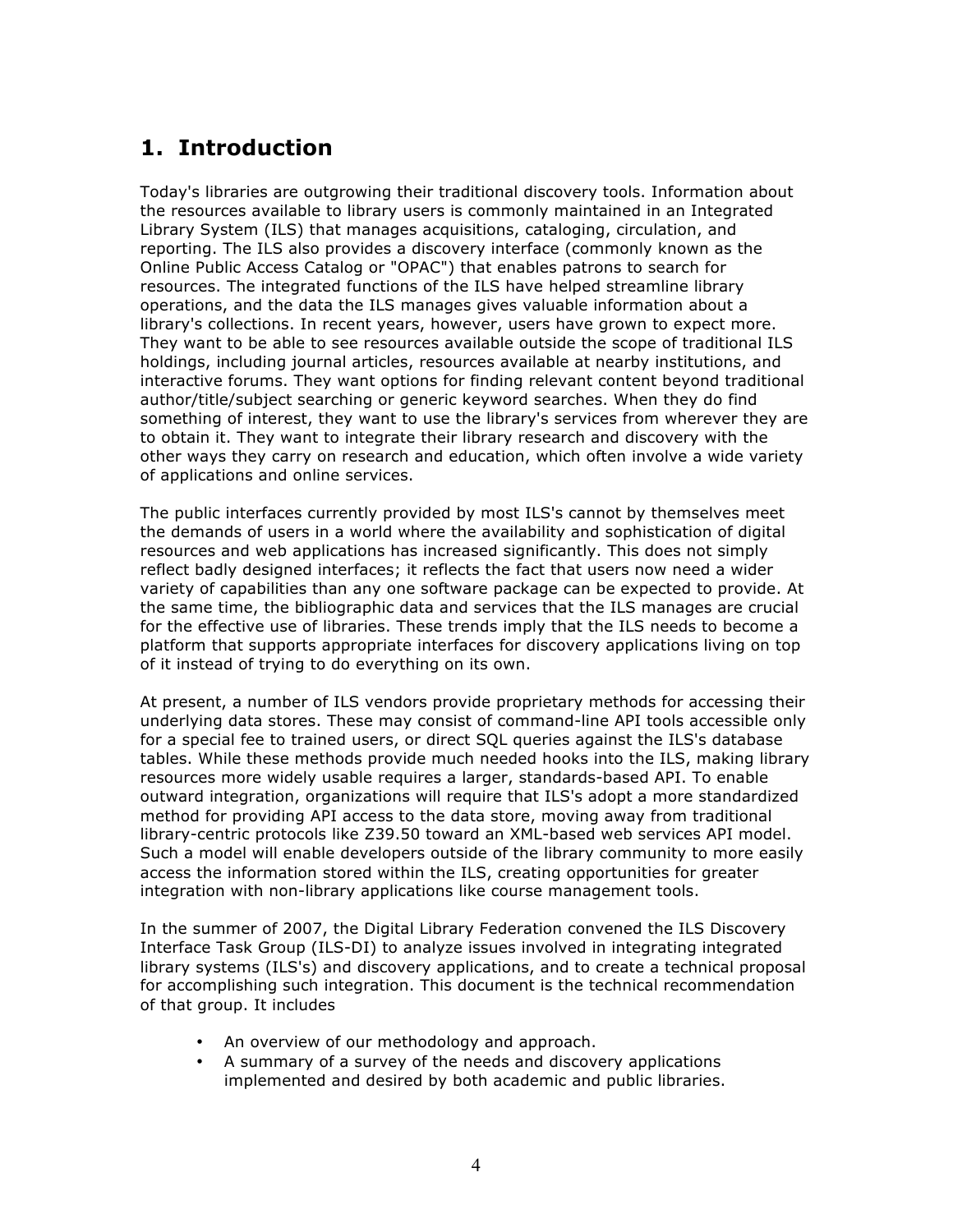- A set of abstract functions that external discovery applications need to be able to invoke on ILS's and/or their data to support discovery and delivery.
- Recommendations for concrete bindings (specific protocols, data standards, etc.) that can be used to implement these functions in or on top of existing and/or future ILS's.
- More detailed specification of a specific subset of functions, the "Basic Discovery Interfaces", that have been agreed to by a group of ILS and discovery application developers and vendors.

Providing a complete set of binding specifications and reference implementations is beyond the scope of this small, short-term group, but we hope to provide sufficient requirements and details to allow others to produce appropriate bindings and implementations for the full set of recommendations we provide.

The initial recommendation of the group ("revision 1.0") was published in June 2008. In August 2008, the Digital Library Federation convened a meeting of ILS and discovery application developers to discuss implementing the "Basic Discovery Interfaces" subset of the recommendations. One of the outcomes of the meeting was a small set of recommended changes to our initial Basic Discovery Interfaces specifications to make them clearer and more useful to implement. Revision 1.1, this version of the recommendation, incorporates a number of those recommended changes. We also have added a summary of the requirements for full support of Basic Discovery Interfaces, and made some slight updates to reflect publication of some related standards that we cite in this document.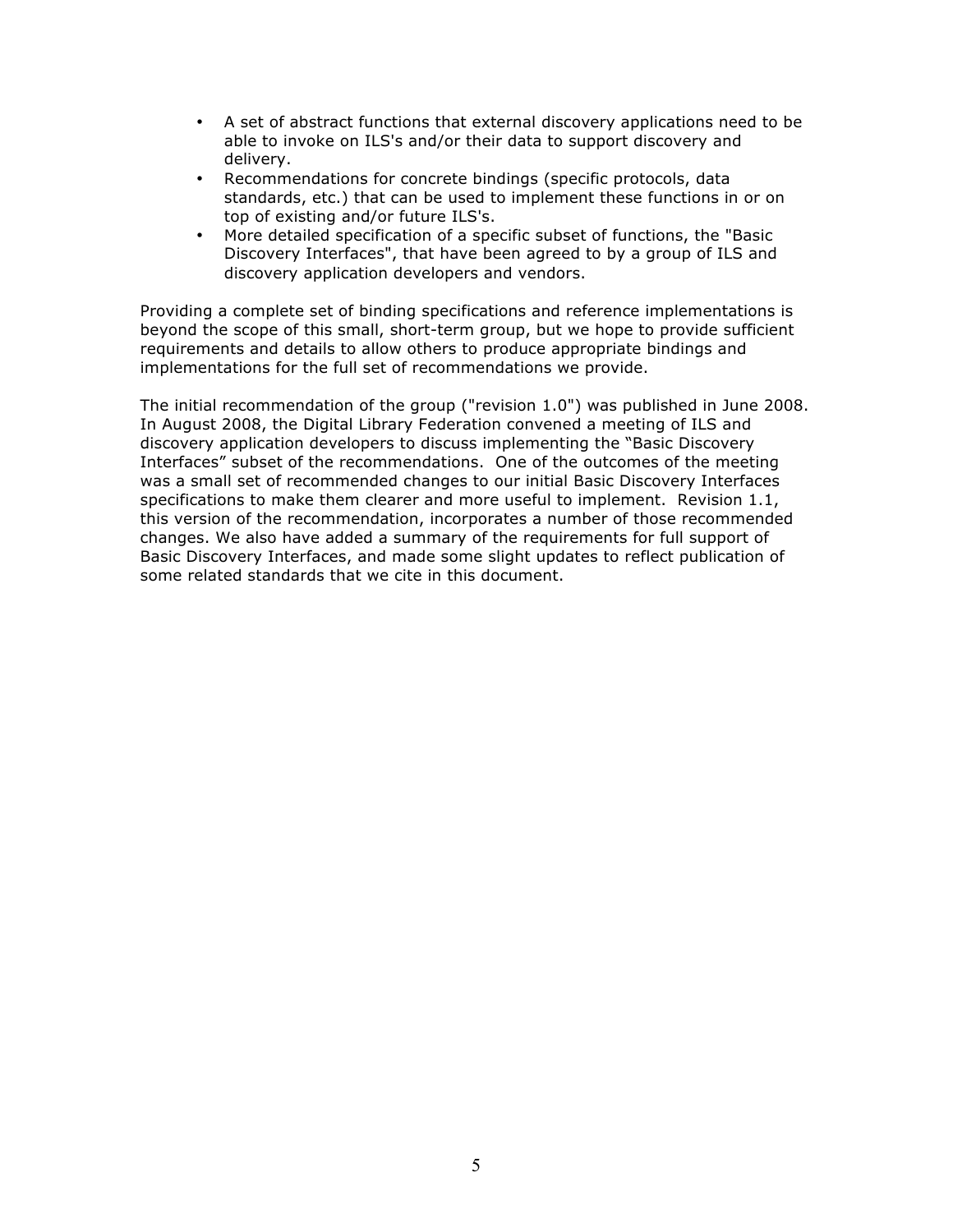# **2. Methodology**

The ILS-DI group is intended to be a small group working over a short duration: eight library professionals from various research libraries across the US, working from mid-2007 to early 2008. We aim to move quickly and work with the resources available to the library community to produce simple, effective, and practical recommendations. Towards that end, we aim in our recommendations to

- 1. **Improve discovery and use of library resources via an open-ended variety of external applications that build on the data and services of the ILS**. Our goal is not to specify or implement the applications themselves, but to specify interfaces that the applications can use. These applications may be local or remote, and may interact with more than just a single ILS.
- 2. **Articulate a clear set of expectations** so that ILS and discovery application developers know what services to provide and how they will interact. This includes describing specific functions and including their requirements, inputs, and outputs at a level detailed enough that implementers understand what to implement and clients understand what to expect. For example, instead of simply saying "support networked search" we describe the kinds of queries and responses that should be supported in a search.
- 3. **Make recommendations applicable to both existing and future systems and technologies**. Technologies, protocols, and standards are changing rapidly, but the basic functional requirements for discovery applications are in many ways independent of particular technologies. Therefore, we aim to specify both abstract functions that describe desired services in a technology-independent manner, and concrete bindings that implement these functions using a particular technology or standard. For example, we might specify an abstract function for extracting bibliographic records from an ILS and then define a particular binding of that function that provides MARCXML data via the OAI-PMH protocol. Note that bindings, as we define them, specify the interactions between the client and the implementation of a function, but do not dictate how the function is implemented internally.
- 4. **Ensure that the recommendations will be feasible to implement**, in whole or in significant part, in reasonable time and cost. Our aim is to keep our recommendations as simple and lightweight as possible for the desired functionality, and where possible be compatible with existing ILS's or a nearterm revision of an ILS. The ILS may well undergo substantial redesign in the future, but we do not want to make a recommendation that cannot be implemented without completely reinventing the ILS. To support near-term prototyping, we suggest at least one binding for each function that uses current technologies. We also specify various levels of interoperability to support incremental adoption of the API recommendations. We are also specifying and promoting specific interfaces for an initial "Basic Discovery Interfaces" level of interoperability that supports the most crucial services for external discovery applications, and that we hope can be implemented and verified rapidly.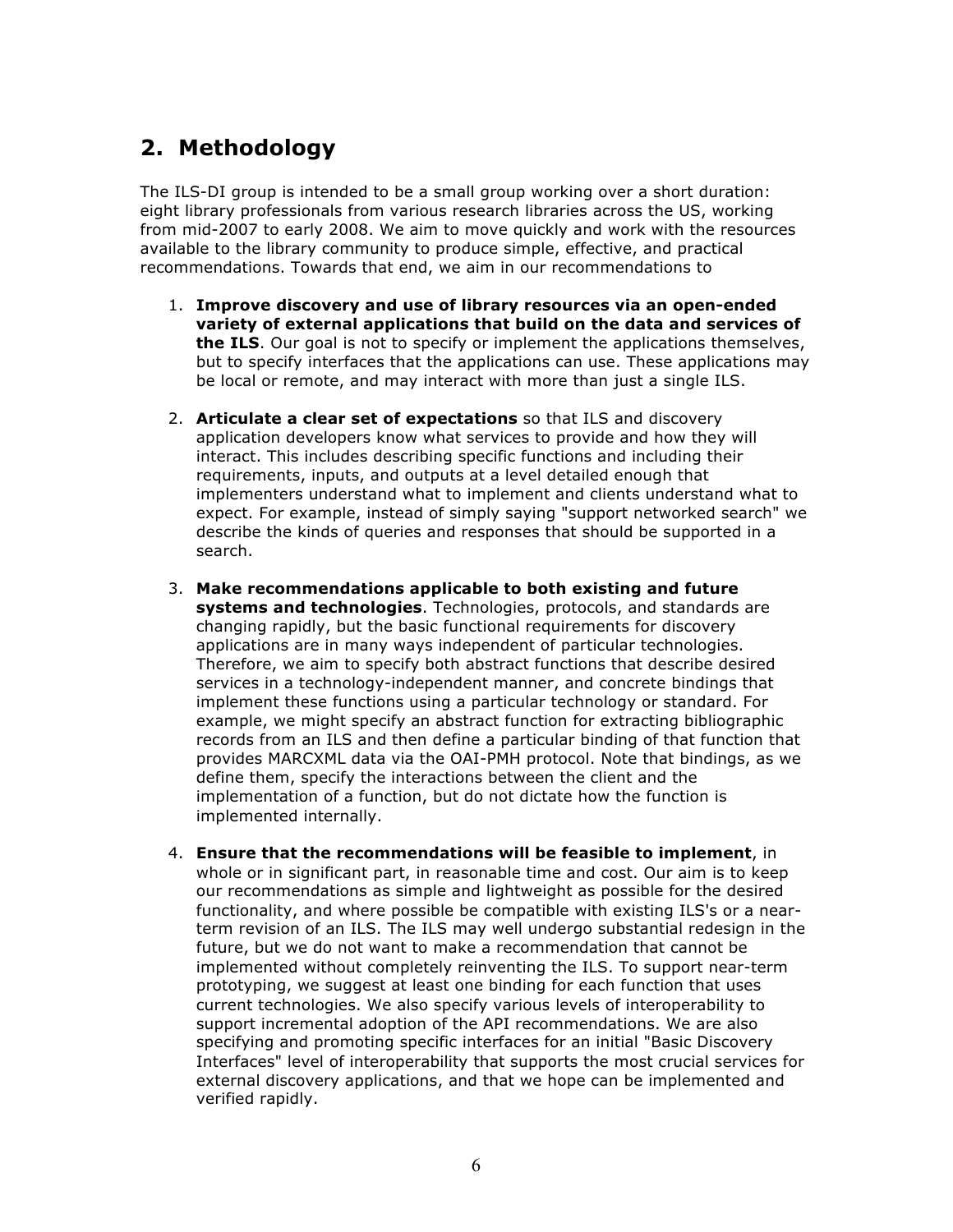- 5. **Support interoperation and cooperation with applications outside the traditional library domain**. Library clientele today use a wide variety of applications, some designed by libraries and some created by unrelated entities, to locate interesting and relevant content. Once they find content, they use additional applications to store, analyze, and reuse it. We want to make sure that library resources can integrate well in this broader environment, and avoid having them isolated in a "content silo". We also want to recognize and reuse the standards and tools that are already in use or development outside libraries and could work well with library content and services. We do not want to needlessly limit these recommendations by requiring the use of standards like MARC or Z39.50 that have very limited use outside the library domain.
- 6. **Be responsive to the user and developer community**. To that end, we have conducted a survey of library developers and decision-makers, which is summarized in this report and described in more detail in a separate document. We have also met with the developers of ILS's and discovery applications to determine the most important functions for interoperation that ILS vendors could support. The outcome of that meeting was the "Berkeley Accord" (see Appendix 7), which includes the functions agreed on. These functions are represented in this document as the Basic Discovery Interfaces, or Level 1, interoperability profile.

We hope that these recommendations address many of the needs and desires exposed in the survey responses, and that the functional definitions supply a common reference point for rapid prototyping of interfaces and applications and discussion of present and future ILS capabilities. The recommendations in our report are meant as a starting point. As new applications and implementations are developed, we expect that new functions and bindings may be defined and publicized. Where appropriate, we hope that these can be incorporated into later documents building on the recommendations we make here.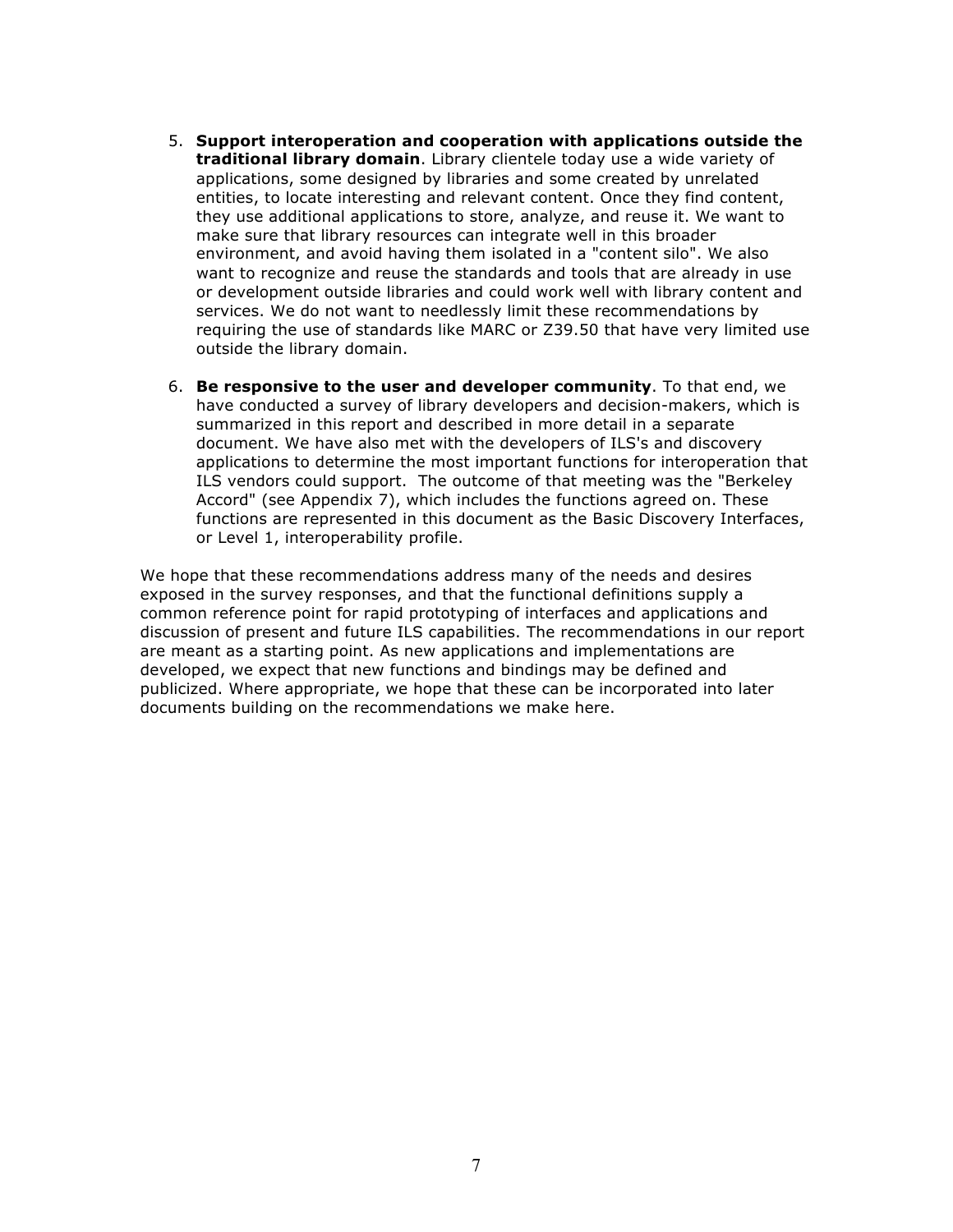# **3. Summary of survey results**

In September 2007 the ILS-DI group conducted a library survey to measure community interest in and current work toward enhancing interaction between the ILS and external discovery applications. We received well over 100 responses.

Of the responders, more than 40% are considering adopting a new integrated library system (ILS) within the next 2 years. Of those considering a new ILS, 35% are evaluating open source options. 77% of responders are currently using external (non-ILS) discovery applications to supplement the functionality of their OPAC (this number includes integration of catalog results into a metasearch tool). Only 13% of responders indicated that their institution has no plans over the next 2 years to implement an external discovery application that utilizes catalog data. For institutions already using an external discovery application in addition to (or instead of) the traditional OPAC, the most common technique for accessing data managed within the ILS is through data export (27%). Application handoff, where the external discovery application links back to the OPAC, is commonly used to access functionality available only within the ILS (20%).

The results of the survey show a strong desire to move beyond the current OPAC functionality provided as part of the ILS. There was an overwhelming response that the current ILS search was inadequate and that data within these systems is difficult to work with, leading to slow adoption of new technology. Responses to open-ended questions identified several areas as problematic for the current ILS systems. Recurring themes from the responses include:

- Current systems are built for managing print collections and inventory. The functionality important for this aspect of collection management is not adequate for digital resources.
- Current OPACs are limited in their support for multiple metadata standards and lack support for Functional Requirements for Bibliographic Records (FRBR).
- The OPAC is limited in that it searches only items owned by the subscribing institution.
- The OPAC interface is difficult to use and is not intuitive compared to other search tools (particularly search engines and e-commerce sites). The more powerful features of the catalog search are mostly hidden or exposed in such a way as to confuse the users.
- Exploratory searching is difficult, and OPACs often lack basic features like spell checking and good relevance algorithms. Functionality does not encourage browsability or serendipity.
- Searching for known items can also be problematic, if users do not know exact titles or filing rules.

While there were a few (less than 5) responders who thought that the OPAC experience was adequate to good, the overwhelming response was to the contrary. A common thread in the responses was that the "siloing" of information in the OPAC was driving people to use services like Google and Amazon. The siloing effect refers to the fact that catalog searching is generally limited to locally cataloged resources, excluding licensed resources or other relevant external content. There were also a number of responders already looking to broader bibliographic search tools as a viable alternative to their OPAC. Some of the tools identified were vendor provided,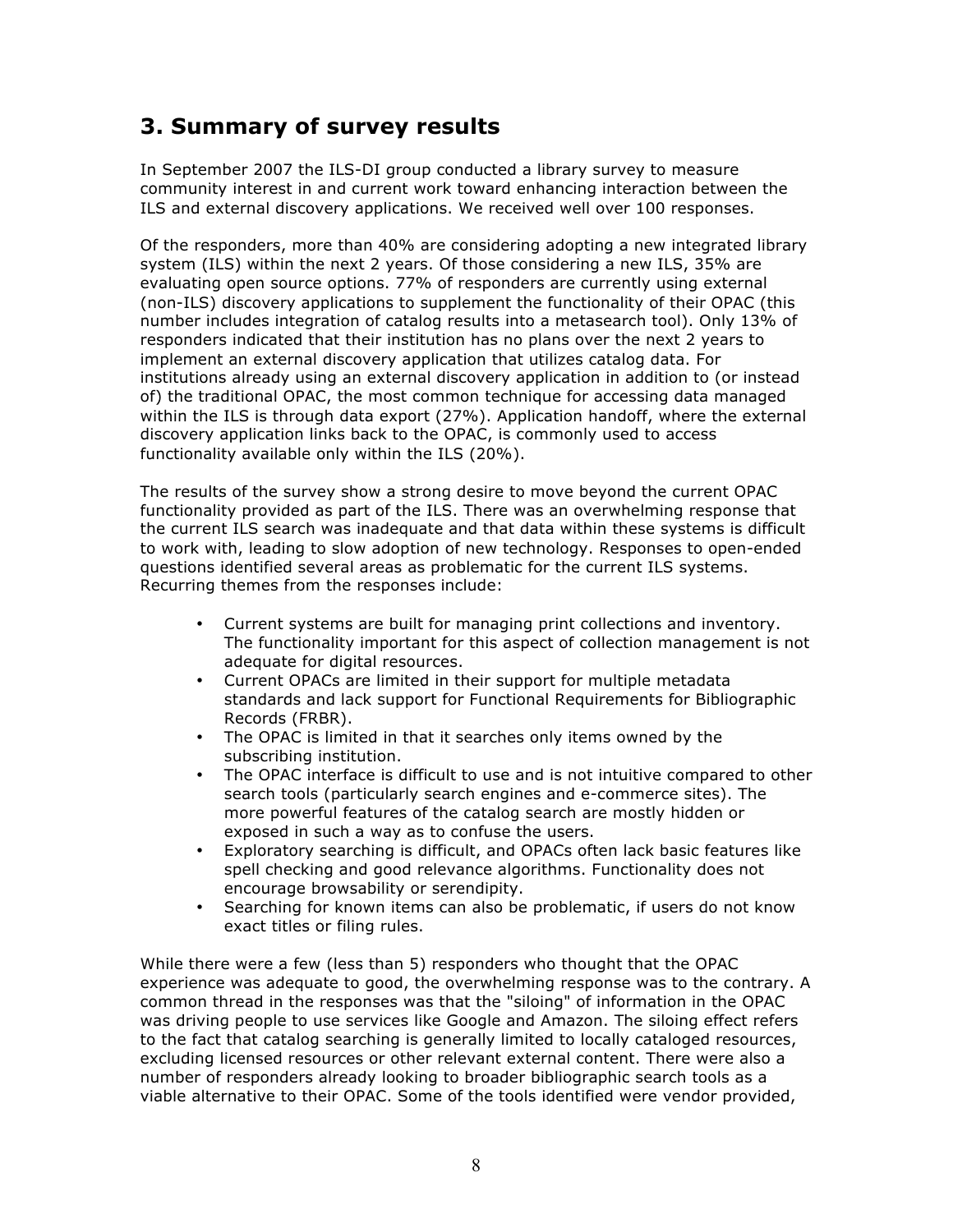some were open source search applications, and some were web-based services such as OCLC's WorldCat.

More detailed survey results are described in a separate document, which will be made available at the ILS-DI task group's website.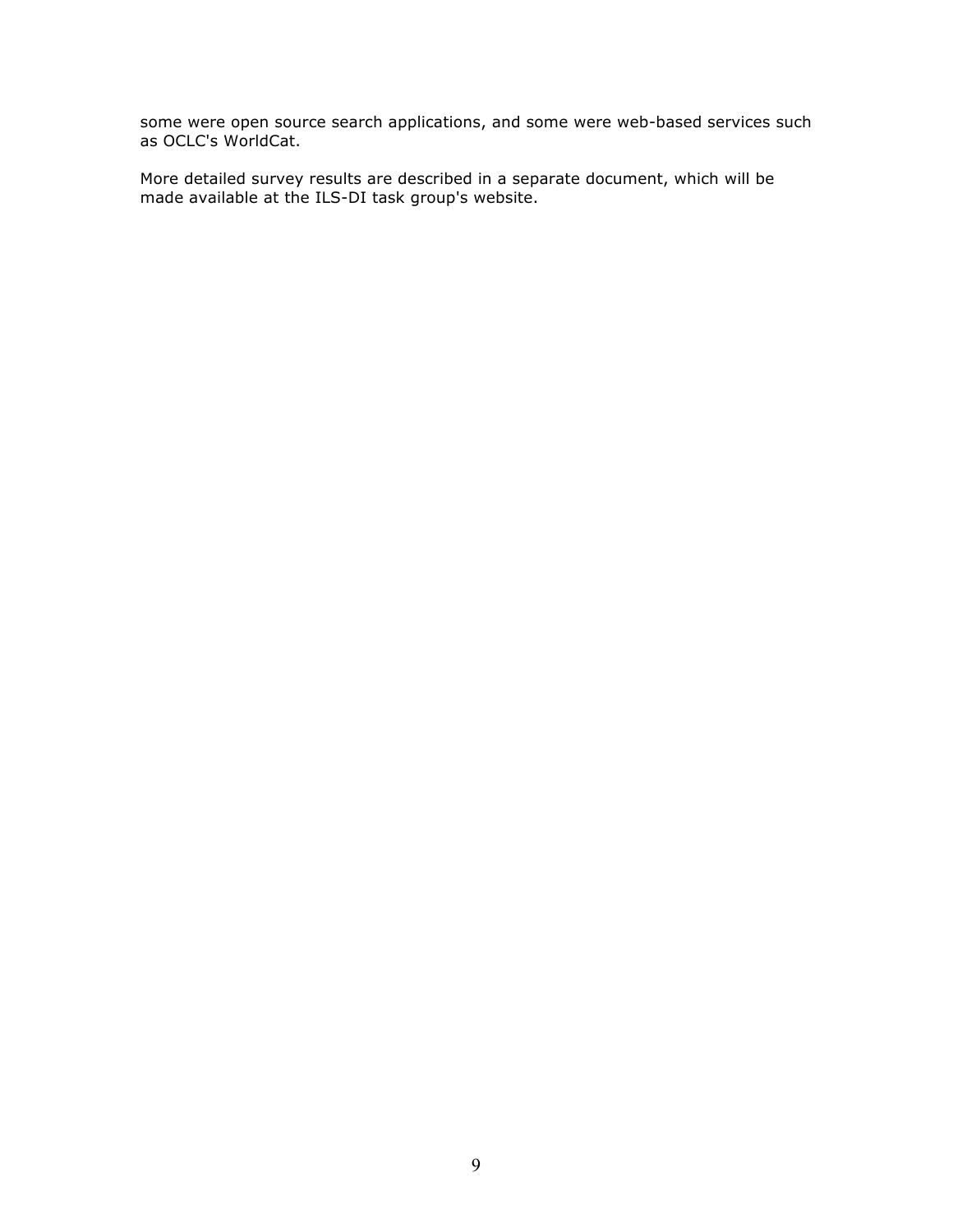# **4. Levels of interoperability, functions, and bindings**

The remainder of this document contains specific recommendations for abstract ILS functions that promote interoperability with external discovery applications, and possible bindings for those functions. Since we do not expect that every ILS will immediately support all the recommended functions, and since some functions are more immediately needed, this section defines a series of usage profiles that represent increasing levels of interoperability. These profiles were derived from our own experiences building discovery tools, from needs expressed in the survey responses, and from feedback from ILS and discovery application vendors. This section also shows how the recommended functions are grouped into these profiles, and explains the difference between abstract functions and concrete bindings.

# **4.1 Levels of interoperability**

- **Level 1: Basic discovery interfaces (BDI):** This level represents a minimal set of functions that are easily implemented and essential to support applications that provide discovery outside the ILS. The focus is on enabling external systems that provide new methods of discovery while still relying on the ILS for other traditional OPAC functionality. Some important functions are not included at this level, and we encourage vendors and developers to go beyond it where possible.
- **Level 2: Elementary OPAC supplement:** This level describes a set of functions needed for a reasonably broad range of practical discovery applications that operate in tandem with the OPAC. We assume here, to be appealing and straightforward for users, a supplement would need to support essentially the same breadth of discovery as the elementary OPAC alternative profile below. However, it might not need to support all the delivery functions, if those were better handled by the underlying OPAC. This use case requires functions for seamlessly passing control between the OPAC and external discovery applications, in both directions (not just to the OPAC, as in Level 1).
- **Level 3: Elementary OPAC alternative:** This level describes a set of functions needed for a practical discovery application that can operate completely independently of the OPAC. Such an application would need the essential discovery and delivery features of an OPAC, including search and browse, real time availability information, delivery, and patron services. While not all of the OPAC's functionality has to be replicated in the application, enough has to be available to make it attractive to users as an alternative to the normal OPAC interface.
- **Level 4: Robust/domain specific discovery platforms:** This level describes functions required to build useful discovery applications beyond the elementary level. It includes domain-specific functions that might not apply to all libraries, but that might be important for particular kinds of libraries (such as academic libraries dealing with course reserves or public libraries dealing heavily in e-commerce to handle fine transactions.)

Several ILS and application vendors and developers have pledged native support for Level 1 as described in this document. We therefore give special attention to the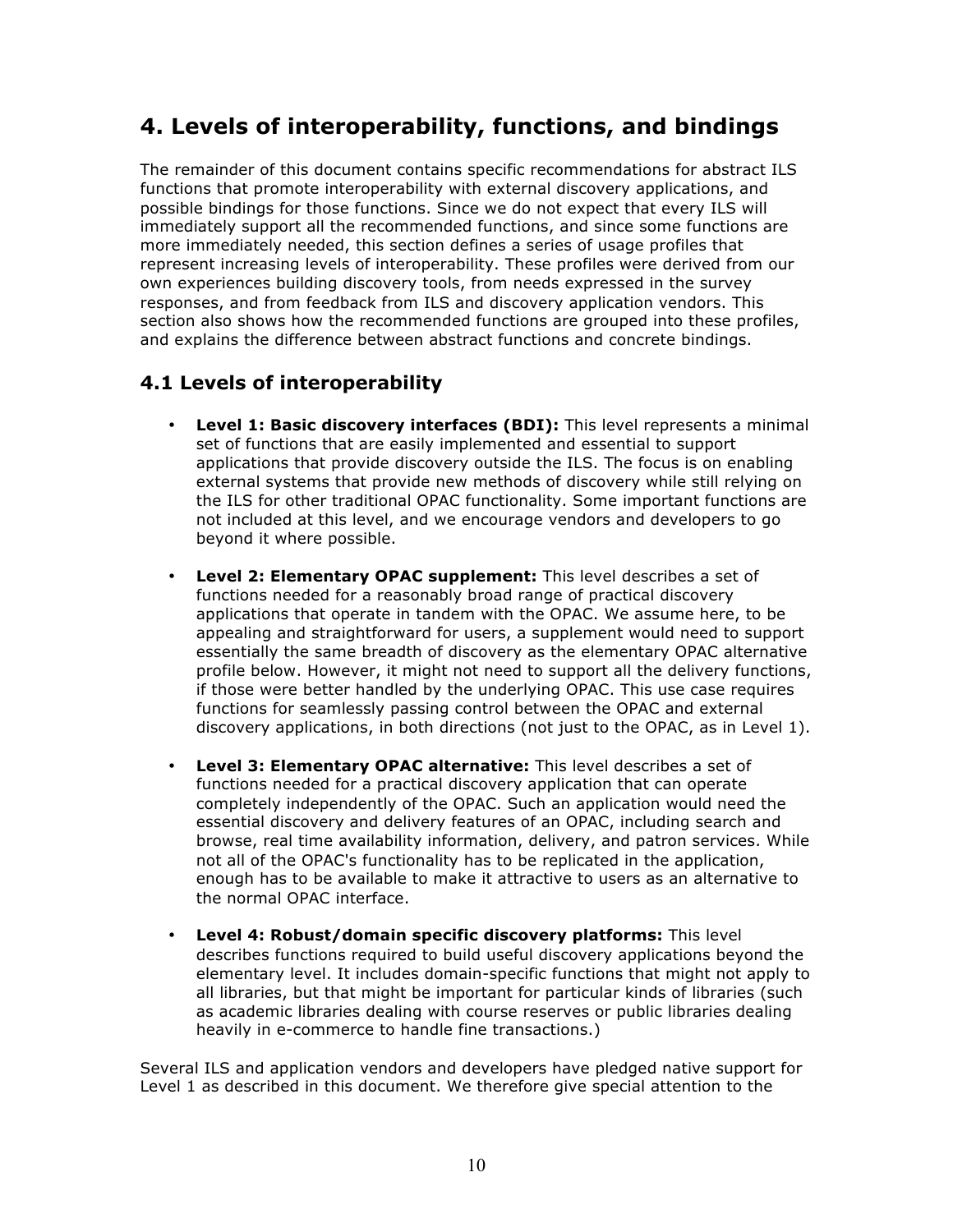specifications of Level 1 functions in order to support rapid and uniform implementation, in addition to summarizing these specifications in section 9.

# **4.2 List of functions by level**

# **Level 1: Basic Discovery Interfaces**

- HarvestBibliographicRecords (Data Aggregation, section 5.3.1)<br>• HarvestExpandedRecords (Data Aggregation, section 5.3.2)
- HarvestExpandedRecords (Data Aggregation, section 5.3.2)
- GetAvailability (Real Time Search, section 6.3.1)
- GoToBibliographicRequestPage (OPAC interaction, section 8.3.1)

# **Level 2: Elementary OPAC supplement**

All of the above, plus

- HarvestAuthorityRecords (Data Aggregation, section 5.3.3)
- HarvestHoldingsRecords (Data Aggregation, section 5.3.4)<br>• GetRecords (Real Time Search, section 6.3.2)
- GetRecords (Real Time Search, section 6.3.2)
- Search (Real Time Search, section 6.3.3)
- Scan (Real Time Search, section 6.3.4)
- GetAuthorityRecords (Real Time Search, section 6.3.5)<br>• Fither QutputRewritablePage or QutputIntermediateForm
- Either OutputRewritablePage or OutputIntermediateFormat (OPAC Interaction, sections 8.3.2 and 8.3.3)

# **Level 3: Elementary OPAC alternative**

All of the above, plus

- LookupPatron (Patron Functionality, section 7.2.1)
- AuthenticatePatron (Patron Functionality, section 7.2.2)
- GetPatronInfo (Patron Functionality, section 7.2.3)
- GetPatronStatus (Patron Functionality, section 7.2.4)
- GetServices (Patron Functionality, section 7.2.5)
- RenewLoan (Patron Functionality, section 7.2.6)
- HoldTitle (Patron Functionality, section 7.2.7)
- HoldItem (Patron Functionality, section 7.2.8)
- CancelHold (Patron Functionality, section 7.2.9)
- RecallItem (Patron Functionality, section 7.2.10)
- CancelRecall (Patron Functionality, section 7.2.11)

# **Level 4: Robust/domain specific discovery platforms**

All of the above, plus

- SearchCourseReserves (Real Time Search, section 6.3.6; for academic libraries)
- Explain (Real Time Search, section 6.3.7)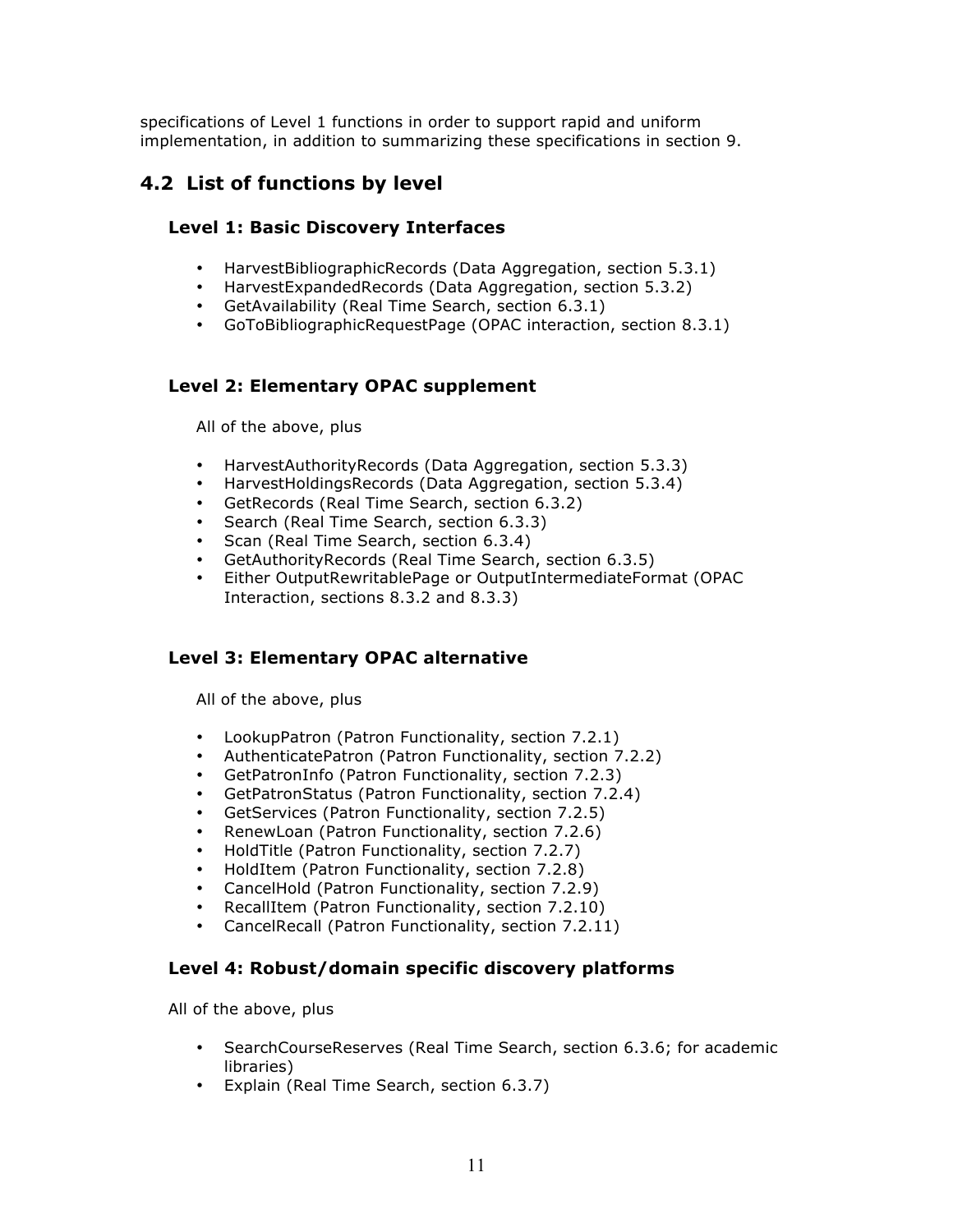• Both OutputRewritablePage and OutputIntermediateFormat (OPAC Interaction, sections 8.3.2 and 8.3.3)

# **4.3 Abstract functions and bindings**

As noted earlier, this recommendation specifies both abstract functions (which do not specify a particular technology to use, but impose requirements on what any technology implementing them should do) and possible concrete bindings (which specify particular technologies and interface details specific to those technologies). For some bindings, we specify full details; for others, we simply note the possibility of creating such bindings. Since the functions are abstract and multiple bindings are possible, any ILS interface that implements this recommendation must fully and openly specify its function bindings and how they can be used.

In the sections that follow, we group similar functions into 4 broad categories for comprehensibility (Data aggregation, Real Time search, Patron functionality, and OPAC interaction). Most of these categories contain functions across several levels in the usage profiles.

This section describes the basic template we use for the description of abstract functions and bindings.

## **Rationale and general issues**

Each category section opens with an explanation of the purpose of the category of functions. Where appropriate, example use cases for these functions are also discussed. These are intended to aid in understanding the rationale and use of the functions in the section.

## **Abstract functions**

Each abstract function specification should include the following pieces of information.

## **The name of the abstract function**

This is an abstract name used for reference in this specification. Bindings do not necessarily have to use this name, but it can simplify matters if they do.

## **Summary**

A short synopsis of what the function does.

#### **Parameters**

For each possible input to the function, we give its name, what kind of parameter it is, whether it is required or optional, and a short summary of its purpose.

## **Returns**

A summary of the output of the function, if any.

## **Exceptional conditions**

For each applicable exceptional condition, we give an abstract exception name, and a summary of the conditions under which the exception may arise. Note that bindings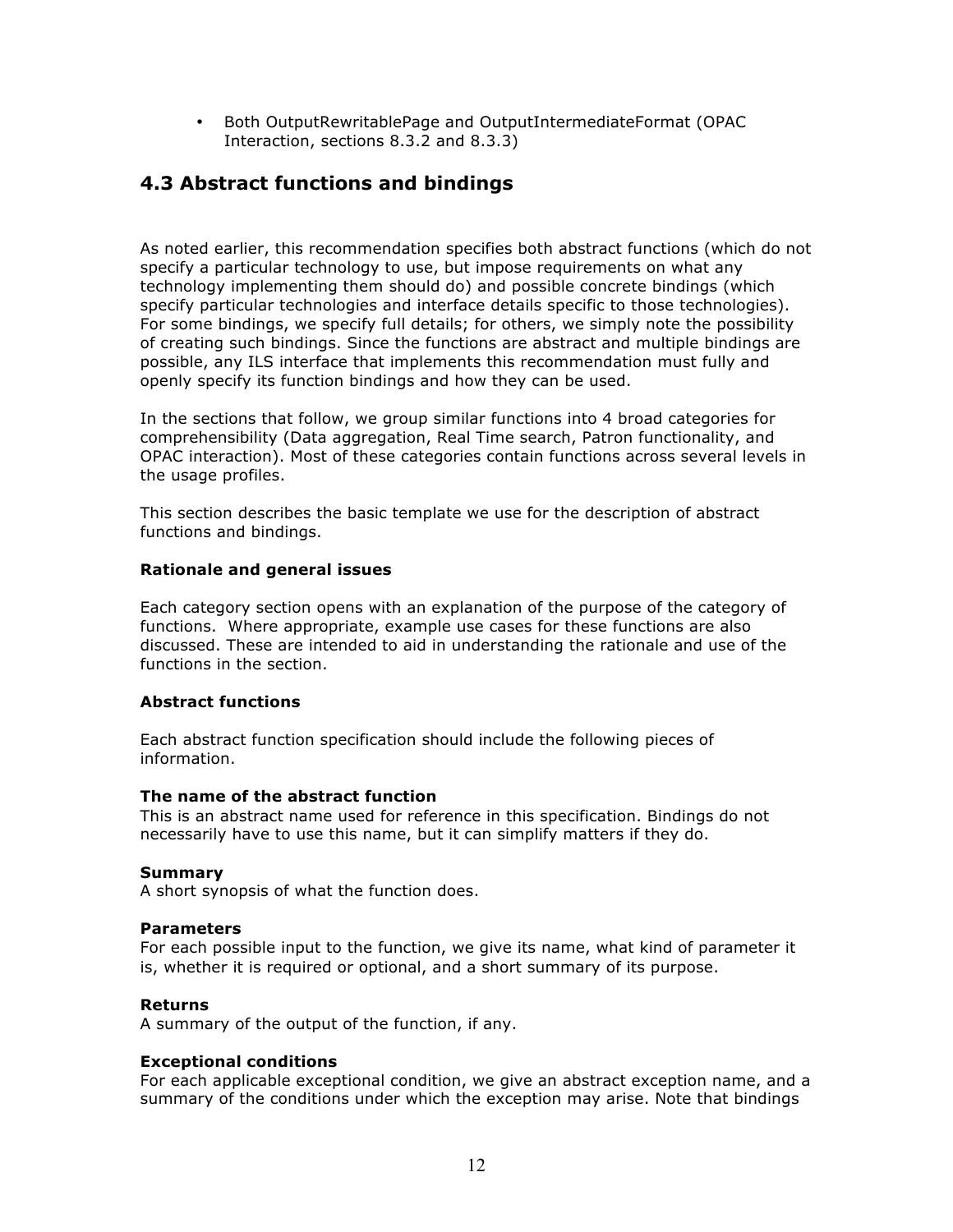do not have to actually model these as exceptions in their underlying protocol or programming language, nor do they have to use the exact names for the exceptions. Alternative mechanisms for dealing with exceptions may include null or otherwise distinguished return values, auxiliary functions that signal the occurrence or possibility of exceptional cases, or even appropriate interface documentation. Bindings may also implement more specific exceptions than the ones defined here.

## **Side effects**

If the function has any noticeable or lasting effect other than returning information, that should be noted here. If not, "None" should be stated here.

#### **Rationale**

A short summary of why the function is needed. This should be relatively short, if it appears at all; the rationale may already be covered in the general overview.

#### **Notes**

Paragraphs under the Notes heading go into more detail about the required behavior of the function. They may also note some of the required data and services implied by the functions, give some examples of how the function might be implemented or used in practice, and give other hints for implementation and use.

#### **Possible Bindings**

We here name and briefly describe one or more ways in which this function could be bound to a particular technology. Some of these may be more fully specified in the general Binding details subsection below.

#### **Binding details**

We may have a general Binding details subsection after the abstract function descriptions in each section. It can be useful to distance the bindings specifications slightly from the function specifications, both because it helps avoid unnecessarily tying abstract functions to a particular technology and because the same general binding details may be used for multiple functions in a given category.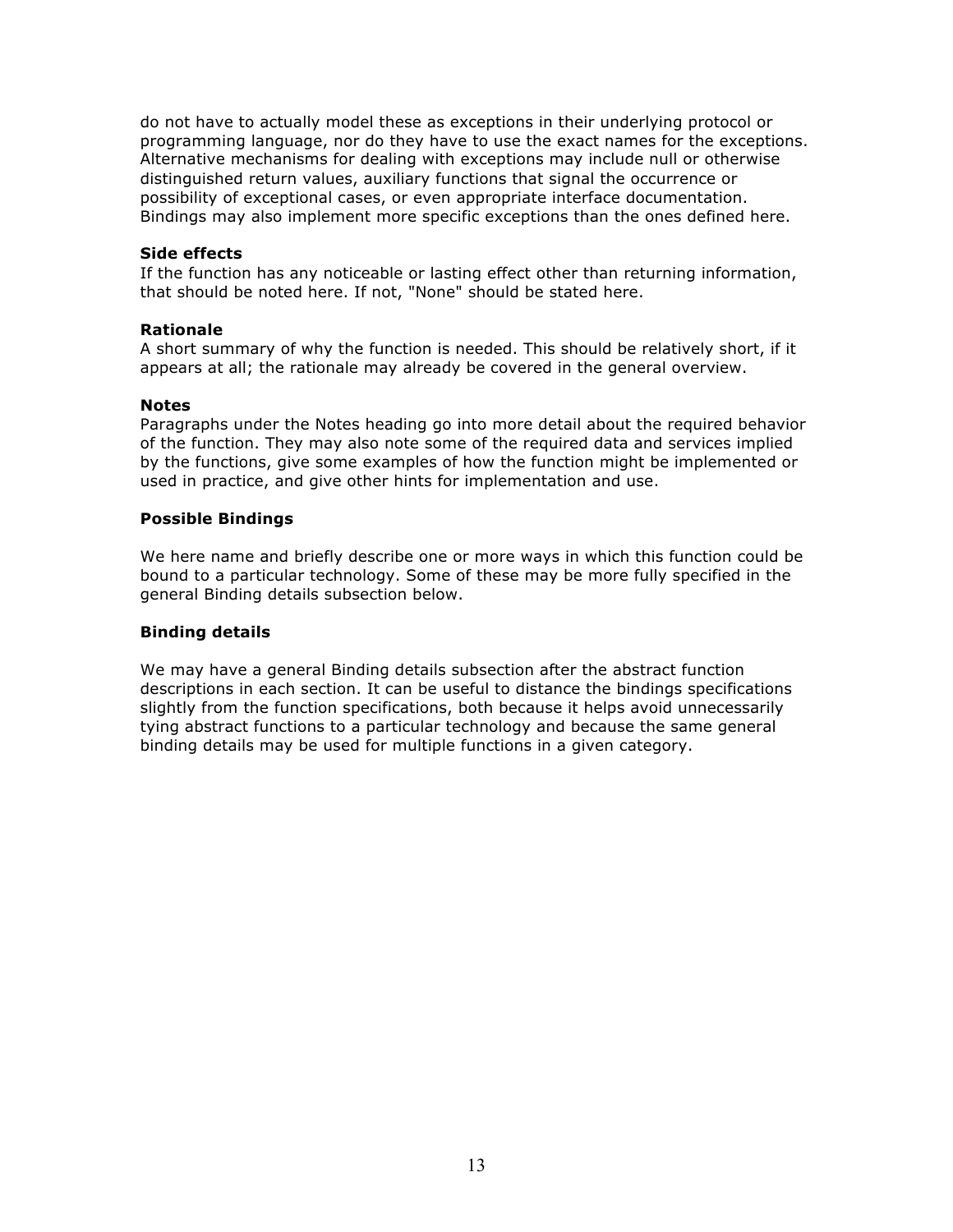# **5. Data aggregation**

Many external discovery applications need to maintain external copies of ILS data. In this section, we define standard functions for extracting, or harvesting, ILS data in bulk.

# **5.1 Rationale and general issues**

Many external discovery applications need data managed by the ILS to build their own independent index of metadata. They may, for instance, build indexes that support rapid search and retrieval techniques not supported by the ILS itself. They may need a selective index of ILS metadata, or an aggregated index that combines ILS metadata with information from other sources. Bibliographic metadata is of particular interest, though authority, holdings, and other item metadata (such as circulation information) can also be used by external applications.

While data harvested from the ILS might not be as current as the data within the ILS, it is good enough for many purposes. This is particularly true since bibliographic and authority metadata does not change frequently. Applications that need up-tothe-minute ILS data can use real time search and query functions (the subject of the next section). Real time queries can use the identifiers of harvested records to retrieve additional or updated information related to harvested records as needed. These identifiers may exist outside the actual metadata records (for example, a bibid not included in a MARC record). Harvesting identifiers that persist over time is often important for supporting further discovery and services on exported metadata.

Harvesting all of the relevant data from an ILS can be an expensive operation. Selective harvesting, including incremental harvesting of data that has been added or changed since a certain date or time, can greatly reduce the cost and should be supported along with full harvesting. Selective harvesting based on pre-defined sets may also be useful.

Selectively filtered harvesting may be necessary in some cases if metadata records in the ILS have been licensed from a third party that does not allow redistribution. If this is the case, the client doing the harvesting needs to be aware of such filtering.

There may be multiple formats for metadata records. For example, some bibliographic records may be stored in MARC and others in MODS. It is also useful to allow a variety of export formats for some records, such as native MARC 21, MARC-XML, or Dublin Core.

# **5.2 Sample use cases**

Some possible use cases include

- Building a duplicate index of ILS data; for example, a Lucene index of bibliographic records that can be searched with facets using Solr.
- Making a specialized index of selected material from the ILS; for example, a catalog of video recordings that supports special searches based on actors, directors, and other video-specific features.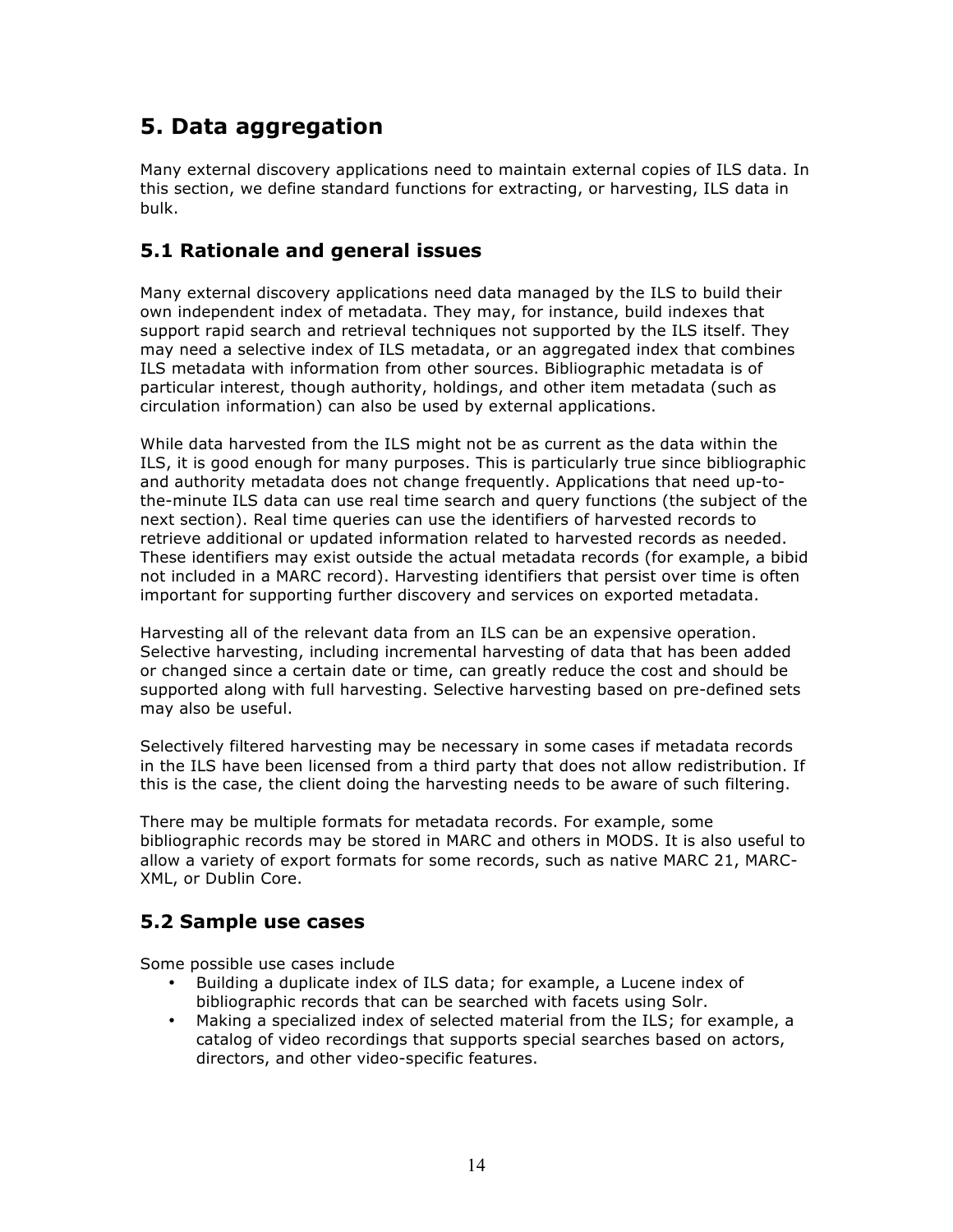- Making an aggregated index that includes records from multiple ILS's and other databases that can be searched in a single operation, without requiring slower or less reliable federated search mechanisms.
- Building an index of authority records to enable subject-based browsing, name and subject suggestion features, and other discovery aids.
- Harvesting both bibliographic and licensing information (which may be managed by the ILS or by another application such as an ERMS) to support appropriately-scoped discovery services for different audiences and uses of content.
- Harvesting holdings, item, and circulation information for services tailored to a specific library environment, such as date-sensitive citation resolvers, or relevance rankings weighted by usage. While circulation status on an item can change minute to minute, the status of a typical item does not change frequently. (Some books stay on the shelves for years without circulating, for instance).
- Harvesting recently added or changed bibliographic records for current awareness services.
- Harvesting for external metadata transformation, cleanup, relationship (FRBRizing), vocabulary mapping and other processing services.

# **5.3 Abstract Functions**

# **5.3.1 HarvestBibliographicRecords (Level 1)**

# **Summary**

Returns a set of bibliographic records (and their identifiers) that are relevant for discovery in the ILS. When dates are specified for incremental harvesting, records that are newly available for discovery, have been changed, or are no longer available for discovery in the ILS are returned.

## **Parameters**

- **from** (type date or time; optional): Only include records added or that have changed content or status since the specified time.
- **until** (type date or time; optional): Only include records added or that have changed content or status up to a specified time.
- **format** (type enum; optional): Specifies the metadata format to be returned.
- **set** (type string; optional): Only include records in the specified set. (In many cases, this will effectively be an enumerated type.)

## **Returns**

A list of identifiers, each accompanied either by a bibliographic record or a notice that the associated record is no longer available for discovery.

# **Exceptional conditions**

- **NotSupported**: The underlying system cannot accurately answer the query with the supplied parameters.
- **InvalidRequest**: The underlying system considers the supplied parameters invalid.

**Side Effects**

None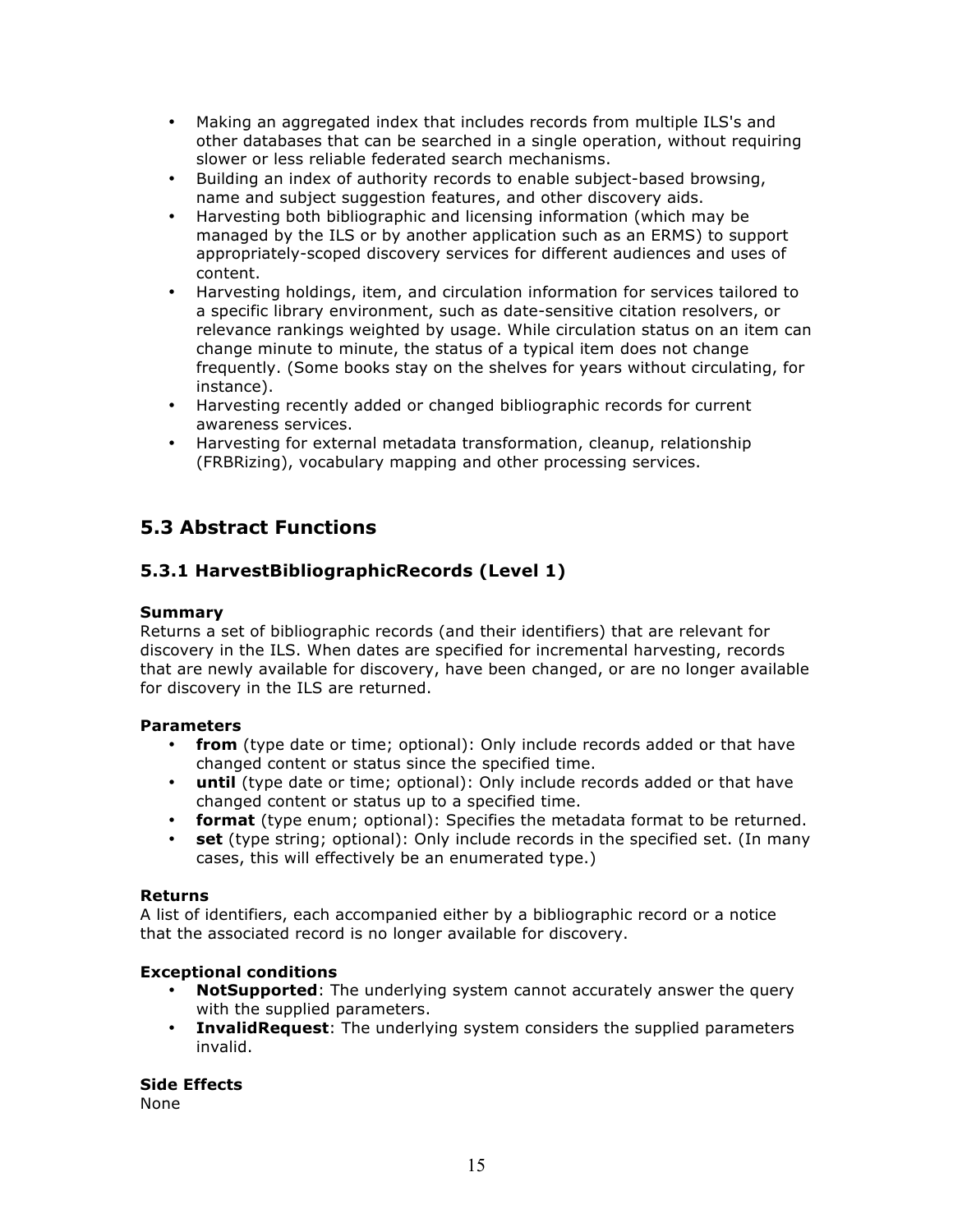#### **Rationale**

Many discovery systems need to index bibliographic records independently of the ILS. This function allows all or part of an ILS' bibliographic records to be exported for aggregation. The whole catalog can be exported, or just a selection, such as records that have been changed since an earlier harvest.

#### **Notes**

The records should be in a well-specified format, and have all the details that are relevant to discovery. If MARC records are maintained or produced by the ILS, then records should be available in MARC or the semantic equivalent. However, the records may be returned in alternative representations (and some bindings require this). For example, a MARC record stored as relational table elements could be returned in some procedural bindings as native Marc21 binary format, but in other bindings, such as the OAI-PMH binding, the "marc21" MARC XML schema would be returned.

This function should return records that are available for discovery. Records that are in the ILS but are suppressed from user display, for example, are not available for discovery. In incremental harvesting, records not available for discovery should be identified as deleted records. It is permissible for records to be included that are available for discovery, but have restricted export conditions. The documentation or binding used for this interface should make it clear whether or not such records are included, and under what conditions.

Each record must have a unique identifier, and that identifier is assumed to persist (if not forever, then as long as the records are managed by the underlying ILS, and the ILS undergoes no major changes), so that it can be used in later queries and services. The ILS' "bib id" might serve as this identifier if it is reasonably stable. The identifier is unique within the ILS, not necessarily globally.

To support the from and until parameters for incremental harvesting, the underlying system must keep track of when bibliographic records were last changed (or added for the first time). Any change that results in a different bibliographic record value, or a different status value (such as suppressed to unsuppressed) should be tracked, so that harvesters may keep up to date records. Tracking deleted records (or records withdrawn from discovery) is necessary at least for a time. The ILS should document how long such records are tracked, and track them at least long enough that they will be noted in a reasonably scheduled incremental harvest..

The NotSupported condition may be needed to signal the caller that a date or set restriction can't actually be calculated correctly. The caller may be able to get an answer by removing the parameter that can't be handled. There may also be an InvalidRequest response indicating that the system recognizes the request to be invalid (which is distinct from not supporting the request). These two conditions may be further specialized, into messages indicating unsupported sets, time formats, metadata formats, etc. We do not at this time specify the full set of conditions.

The set parameter may be relevant for exporting well-defined subsets of the catalog. For example, for supporting a video catalog, an ILS might place some bibliographic records in the "video" set, and support full or incremental harvesting of just those records.. We do not here specify which sets are defined, and how they are defined,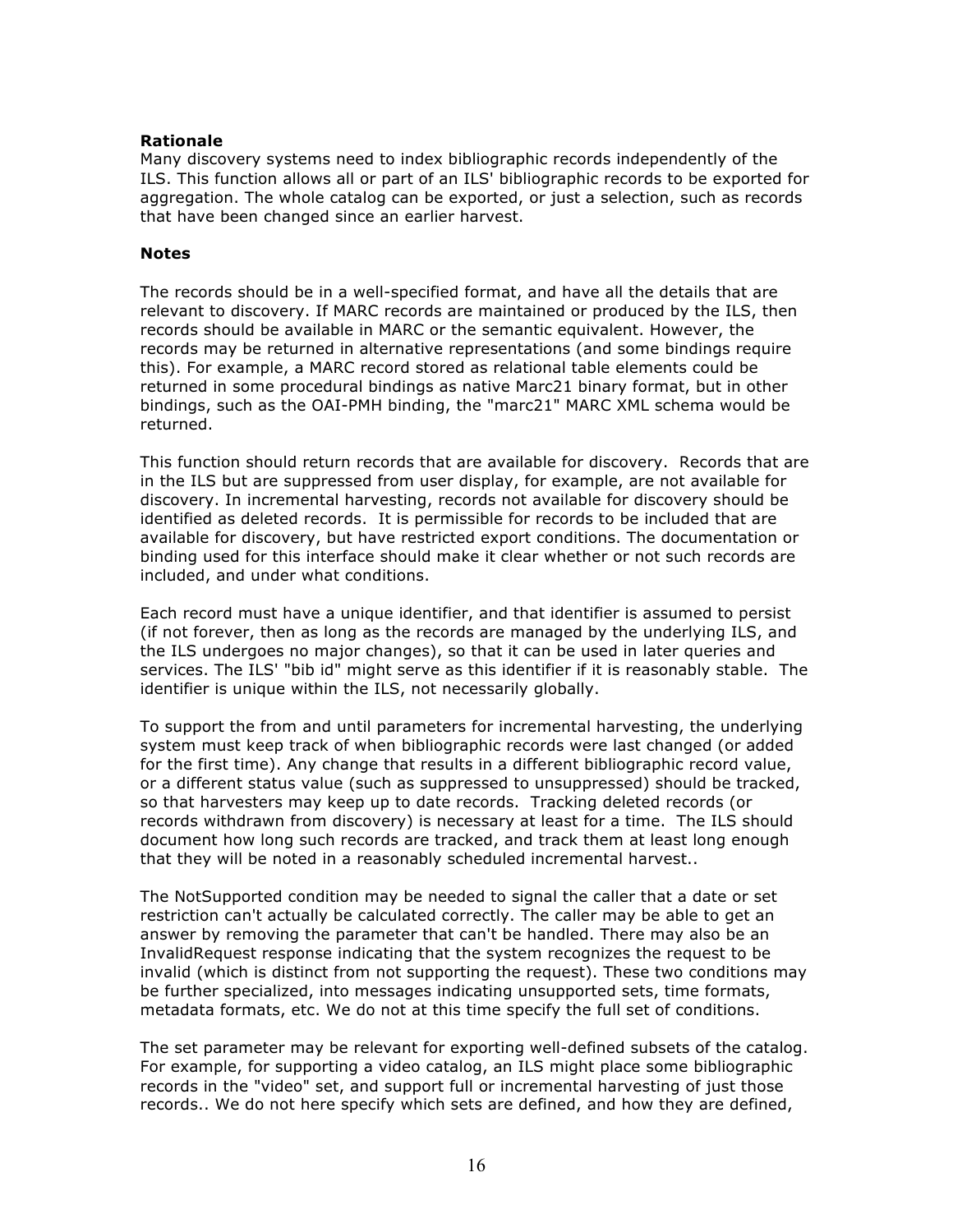but making it possible and convenient for special-purpose subsets to be available for applications that need them is a useful ILS feature.

It may be useful for there to be functions that return the sets and metadata formats available for harvesting, but it is not required in this profile. (In the OAI-PMH binding, the ListSets and ListMetadataFormats verbs are suitable for this.)

# **Possible Bindings**

- **OAI-PMH binding (recommended)**: The functionality above maps fairly straightforwardly to OAI-PMH. Detailed specification will be given in an OAI-PMH binding profile (specified in section 5.4 below, "Binding details"). This binding is required for full Basic Discovery Interface support. This implies that BDI implementations must make Dublin Core records available, as required by OAI-PMH, as well as MARC XML records where applicable.
- **Other bindings**: Since this is an expensive, data-intensive operation, it may sometimes also be useful to have more specific library implementations closer to the ILS. A Java or Perl object library can be more efficient in some cases, for example. However, a web service binding (whether OAI-PMH or some other implementation) is likely to be more portable and robust.

# **5.3.2 HarvestExpandedRecords (Level 1)**

## **Summary**

Returns a set of bibliographic records and supplementary information about the associated holdings and items that are relevant for discovery in the ILS. When dates are specified for incremental harvesting, records that are newly available for discovery, have been changed, or are no longer available for discovery in the ILS are returned.

## **Parameters**

- **from** (type date or time; optional): Only include records added or that have changed content or status since the specified time.
- **until** (type date or time; optional): Only include records add or that have changed content or status up to a specified time.
- **format** (type enum; optional): Specifies the metadata format to be returned.
- **set** (type string; optional): Only include records in the specified set.

## **Returns**

A list of identifiers, each accompanied either by an expanded record or a notice that the associated record is no longer available for discovery.

The expanded records must include (where available):

- The bibliographic identifier
- The bibliographic record (identical to what is available via HarvestBibliographicRecords)
- Any associated holdings records, where required. (See the notes for details.)
- Identifiers for any items associated with this record

For each of these items (or, where more suitable, for the entire record), the expanded records should include (where available):

- Location (library building, and location within building
- Call number and scheme (e.g. LC, Dewey, SuDoc, NLM...)
- Format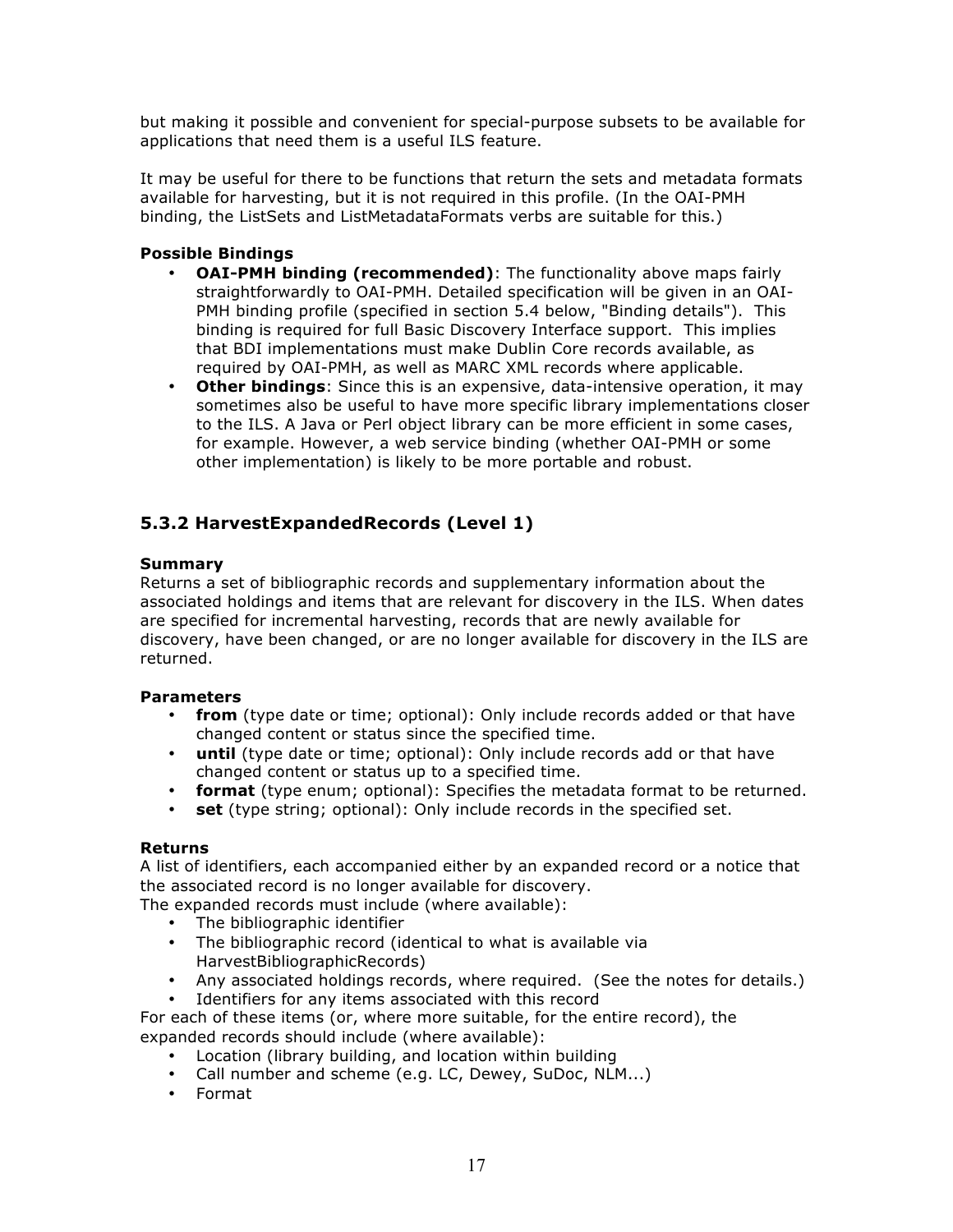- Availability (available, not available, unknown). This may further include the following:
	- Status message (if not already part of location, 'checked out' vs. 'on order', for example)
	- Whether the item circulates
	- Due date
	- Number of holds
- Barcode
- Item notes
- Item creation date/time
- Total number of loans
- Item last activity date/time
- Other special information about the item kept by the ILS and important for discovery

# **Exceptional conditions**

- **NotSupported**: The underlying system cannot accurately answer the query with the supplied parameters.
- **InvalidRequest**: The underlying system considers the supplied parameters invalid.

# **Side Effects**

None

## **Rationale**

Searchable indexes to library holdings often need information beyond the bibliographic record. Searchers may want to filter or sort by location, availability, usage, and other ancillary data kept by an ILS but not present in the bibliographic record. We therefore need ways of extracting this information as well.

## **Notes**

Each record should have a unique bibliographic identifier, and that identifier is assumed to persist (if not forever, then as long as the records are managed by the underlying ILS, and the ILS undergoes no major changes), so that it can be used in later queries and services. The ILS' "bib id" might serve as this identifier, for instance, if it is reasonably stable. In some ILS's, holdings and item identifiers do not persist as long as bibliographic identifiers, but they should be stable enough to normally be consistent in the time period between harvests.

If MARC holdings records are maintained or produced by the ILS, then those records must be included in the expanded records in MARC or the semantic equivalent. However, the records may also be made available in alternative representations. We strongly encourage the inclusion of holdings information in the expanded records in the most useful and informative formats, and specifically require including MARC holdings records when available (translated to XML in XML-based protocols).

To support the from and until parameters for incremental harvesting, the underlying system must track when the bibliographic and/or marc holding records were last changed (or added for the first time). Any change that results in a different bibliographic record value, or a different status value (such as suppressed to unsuppressed) should be tracked, so that harvesters may keep up to date records. In addition, new or changed information associated with a bibliographic record, such as an item's call number, location, or circulation status, should also trigger that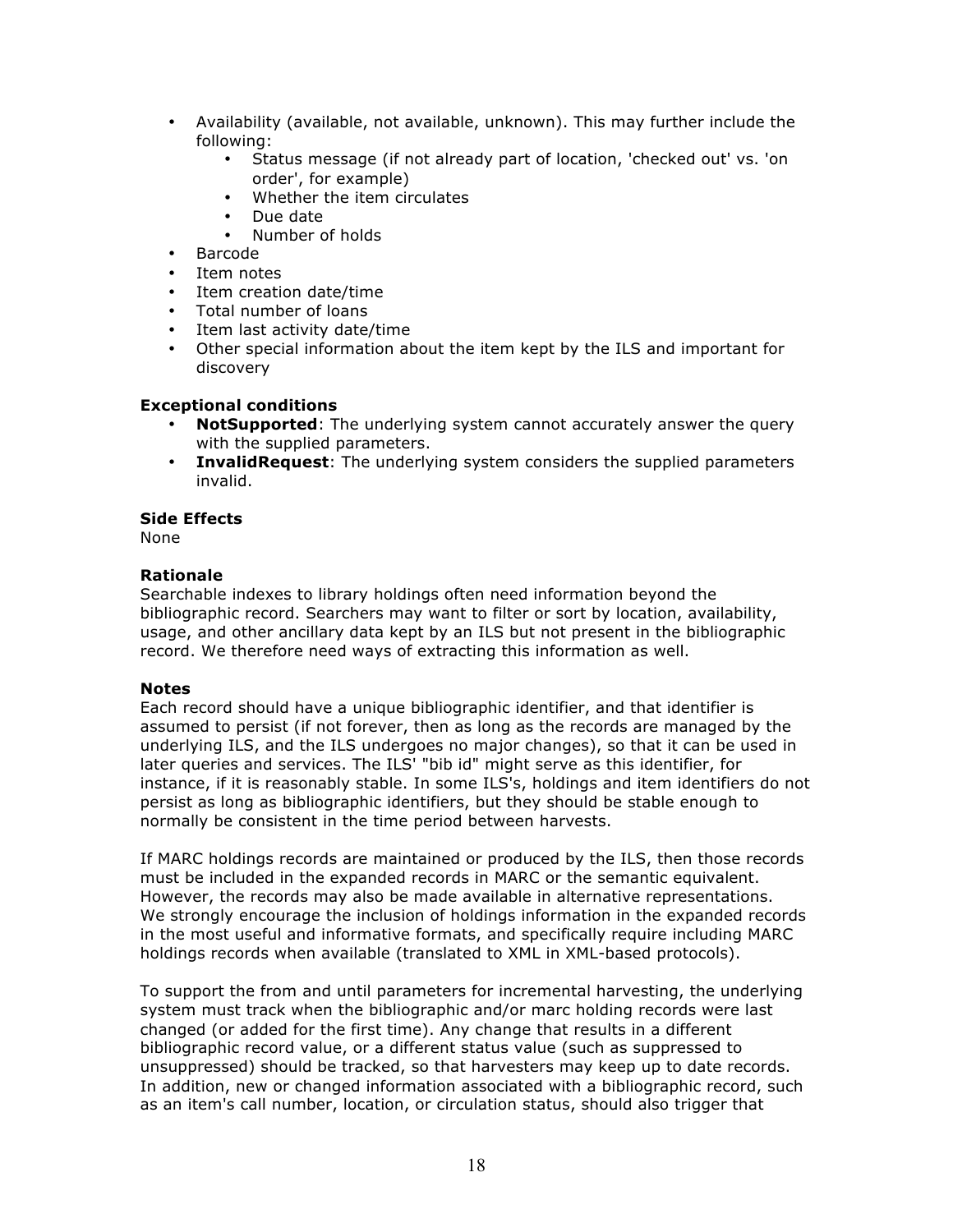record to be included in the next incremental harvest. Tracking deleted records (or records withdrawn from discovery) is necessary at least for a time. The ILS should document how long such records are tracked, and track them at least long enough that they will be noted in a reasonably scheduled incremental harvest. Of the optional extended information examples given above, the most important elements, based on the libraries and applications we have surveyed, appear to be call number, location, format (if maintained at the item level), and availability status, as these are commonly used for display or filtering. Although availability status can change from minute to minute, some discovery applications use it in their search indexing to provide quick filtering of relevant materials. (In most libraries, only a small fraction of items change their availability status on any give day.) A discovery application can supplement harvested availability status with real time queries, or frequent incremental record harvesting, to keep discovery displays up to date.

It is possible that an implementation of HarvestExpandedRecords may offer multiple record formats in the return values, with more or less expanded details provided in each. The more information is returned, the more useful the records may be for the clients, but the more work is required both to pull together the records.

## **Possible Bindings**

- **OAI-PMH binding (recommended):** The functionality above maps fairly straightforwardly to OAI-PMH. Detailed specification will be given in an OAI-PMH binding profile (specified in section 5.4 below). This binding is required for full Basic Discovery Interface support. This implies that BDI implementations must make Dublin Core records available, as required by OAI-PMH, as well as MARC XML records where applicable.
- **Other bindings:** Since this is an expensive, data-intensive operation, it may sometimes also be useful to have more specific library implementations closer to the ILS. A Java or Perl object library can be more efficient in some cases, for example. However, a web service binding (whether OAI-PMH or some other implementation) is likely to be more portable and robust.

# **5.3.3 HarvestAuthorityRecords (Level 2)**

## **Summary**

Returns a set of authority records (and their identifiers) that are relevant for discovery in the ILS. When dates are specified for incremental harvesting, records that are newly available for discovery, have been changed, or are no longer available for discovery in the ILS are returned.

## **Parameters**

- **from** (type date or time; optional): Only include records added or that have changed content or status since the specified time.
- **until** (type date or time; optional): Only include records added or that have changed content or status up to a specified time.
- **format** (type enum; optional): Specifies the metadata format to be returned.
- **set** (type string; optional): Only include records in the specified set. (In many cases, this will effectively be an enumerated type.)

## **Returns**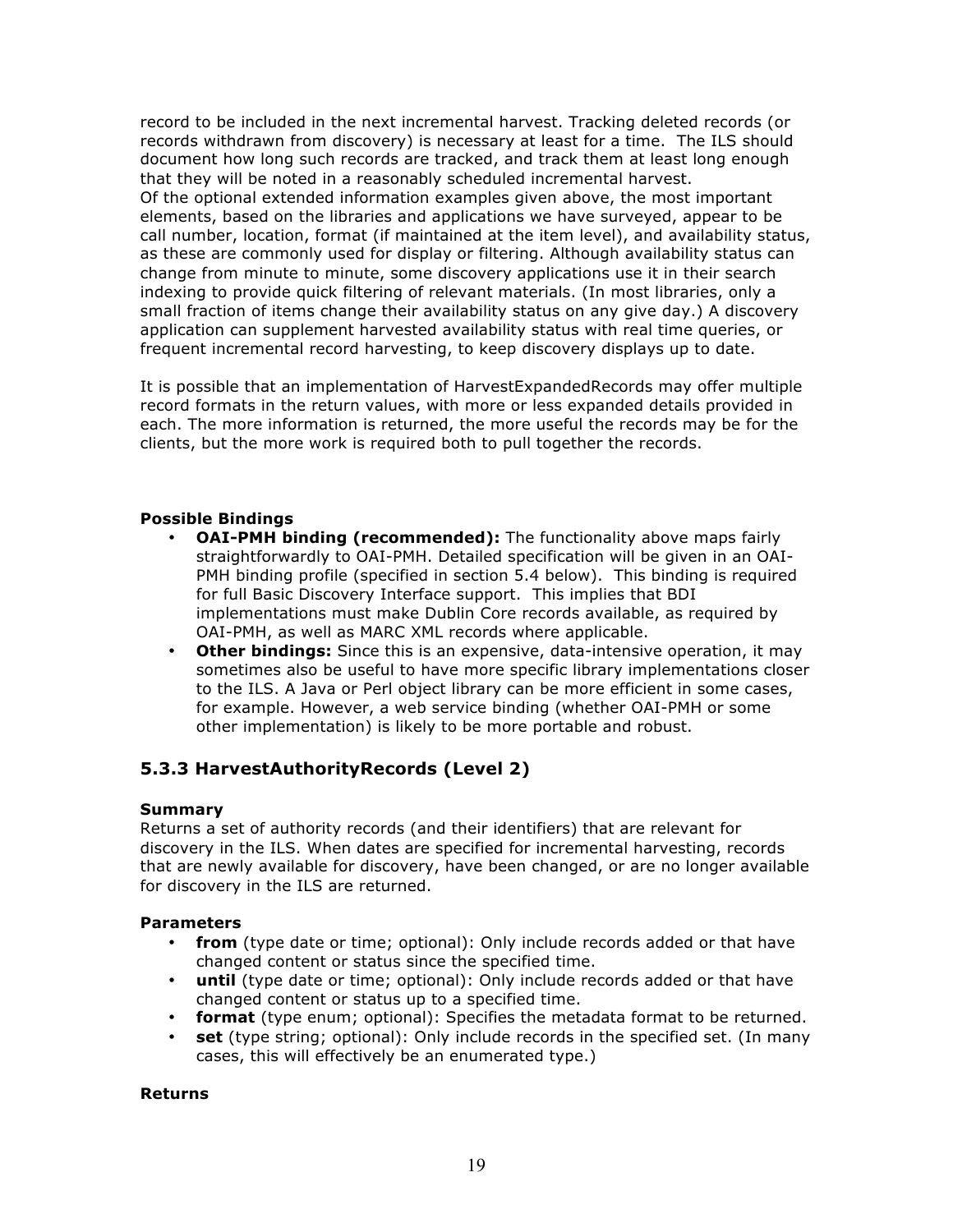A list of authority records and their identifiers.

## **Exceptional conditions**

- **NotSupported**: The underlying system cannot accurately answer the query with the supplied parameters.
- **InvalidRequest**: The underlying system considers the supplied parameters invalid.

## **Side Effects**

None

# **Rationale**

ILS authority records give important supplementary information to the bibliographic records. For instance, they provide alternative forms of names and subjects, which are very important to support in a robust search (since users may well use the alternate forms rather than the "authorized" forms). They also include a wealth of other information, such as notes on scope and relationships between entities that can be indexed externally and used to suggest authoritative forms of names and subjects for users working with natural language searches.

While some authority records are available from third parties, these records are not easily downloadable in many cases. Furthermore, the authority records stored directly in the ILS often form a customized set of information about authorized and related headings of particular relevance to the resources managed by that ILS.

## **Notes**

The records should be in a well-specified format, and have all the details that are relevant to discovery. The exact representation of the records may change, however. For example, a MARC record stored as relational table elements could be returned as native marc21, or in the "marc21" XML schema used by OAI-PMH.

Each record should have a unique identifier, and that identifier is assumed to persist (if not forever, then as long as the records are managed by the underlying ILS, and the ILS undergoes no major changes), so that it can be used in later queries and services. The ILS' "authority id" may serve as this identifier if it is reasonably stable.

To support the from and until parameters, the underlying system must track when authority records were last changed (or added for the first time).

The NotSupported condition may be needed to signal the caller that a date or set restriction can't actually be calculated correctly. The caller may be able to get an answer by removing the parameter that can't be handled. There may also be an InvalidRequest response indicating that the system recognizes the request to be invalid (which is distinct from not supporting the request). These two conditions may be further specialized, into messages indicating unsupported sets, time formats, metadata formats, etc. We do not at this time specify the full set of conditions.

It may be useful to define sets for different kinds of authorities, so that, for instance, name and subject authority records can be harvested separately if desired.

# **Possible Bindings**

• **OAI-PMH binding**: The functionality above maps fairly straightforwardly to OAI-PMH. Using the OAI-PMH binding, authority records could be defined as a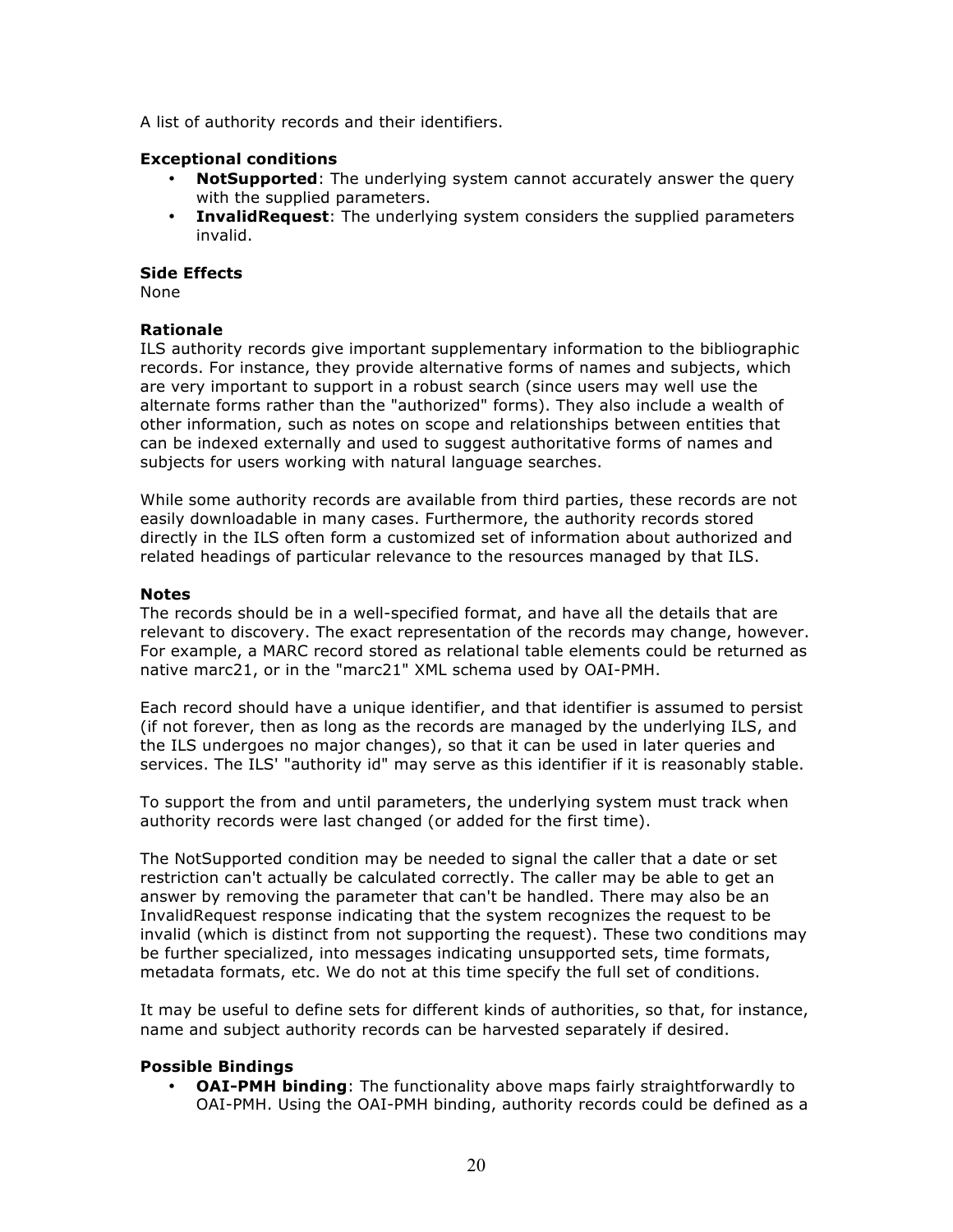specific set or class of records to be harvested. Detailed specifications of an OAI-PMH binding can be found below in section 5.4, "Binding details".

• **Other bindings**: Since this is an expensive, data-intensive operation, it may sometimes also be useful to have more specific library implementations closer to the ILS. A Java or Perl object library can be more efficient in some cases, for example. However, a web service binding (whether OAI-PMH or some other implementation) is likely to be more portable and robust.

# **5.3.4 HarvestHoldingsRecords (Level 2)**

# **Summary**

Returns a set of structured (generally MARC) holdings records (and their identifiers) that are available for discovery in the ILS. When dates are specified for incremental harvesting, records that are newly available for discovery, have been changed, or are no longer available for discovery in the ILS are returned.

# **Parameters**

- **from** (type date or time; optional): Only include records added or changed since the specified time.
- **until** (type date or time; optional): Only include records added or changed up to the specified time
- **format** (type string; optional): Specifies the metadata format to be returned
- **set** (type string; optional): Only include records in the specified set.

# **Returns**

A list of holdings records and identifiers for holdings and associated bibliographic records.

## **Exceptional conditions**

- **NotSupported**: The underlying system cannot accurately answer the query with the supplied parameters.
- **InvalidRequest**: The underlying system considers the supplied parameters invalid.

## **Side Effects**

None

## **Rationale**

Many discovery applications can use data from MARC holdings records to provide such information as call numbers, location of materials and extent of serial holdings. This function allows all or part of an ILS' MARC holdings records to be harvested for aggregation. The full set of holdings in the catalog can be harvested, or just a selection, such as records that have been changed since an earlier query. While holdings information may be returned in HarvestExpandedRecords (see above), it can also be useful to have a function specifically for retrieving holdings information.

## **Notes**

The records should be in a well-specified format (generally based on MARC holdings) and have all the details that are relevant to determine the extent of holdings inasmuch as the data from the ILS can provide. The exact representation of the records may change, however. For example, a MARC record stored as relational table elements could be returned as a MARC holdings record in native MARC21 or MARC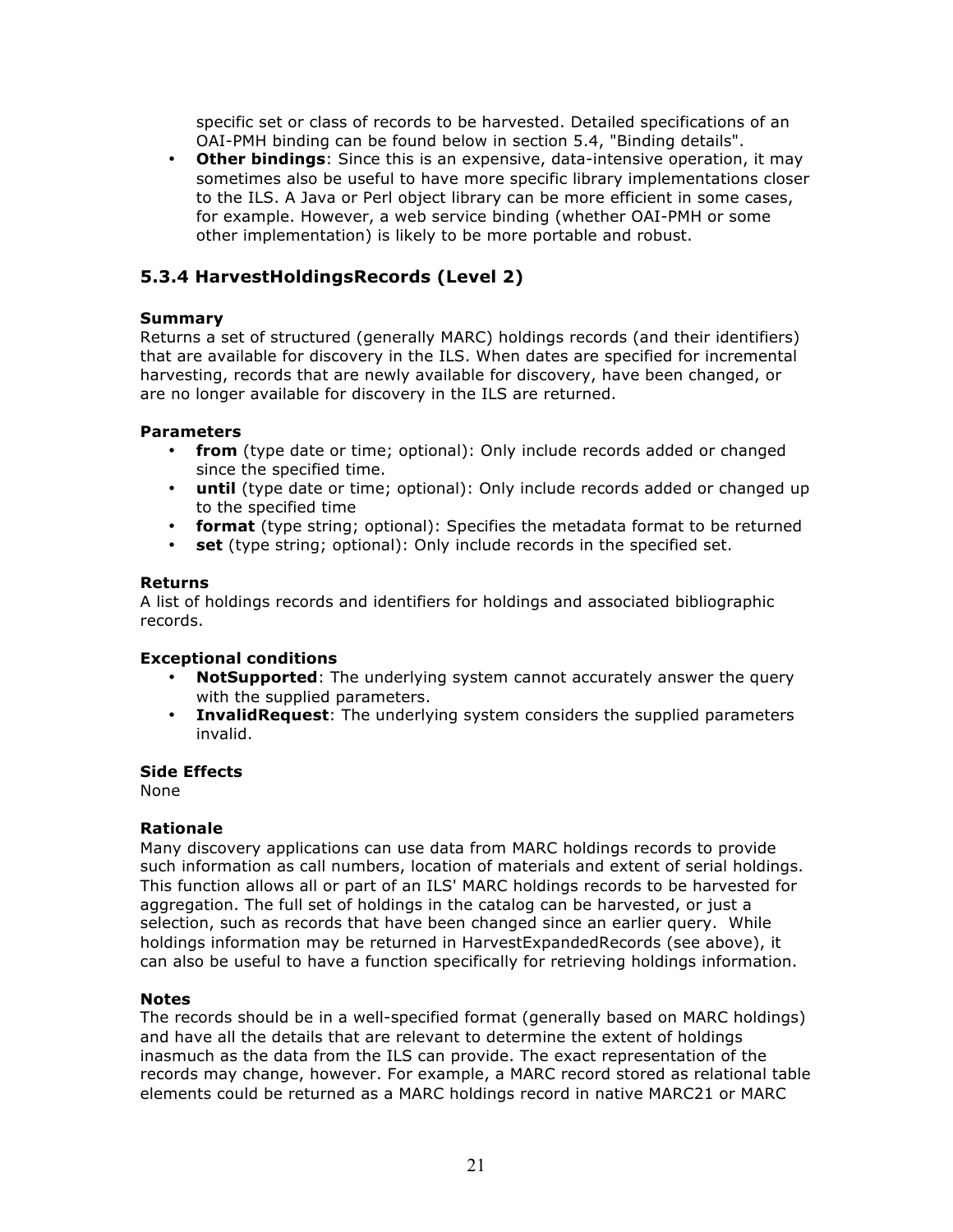XML or in ISO 20775, an XML holdings schema.

Each holdings record should have a unique identifier, and that identifier is assumed to persist (within the underlying ILS), so that it can be used in later queries. In order for external applications to correctly associate these holdings records with a bibliographic record, the unique identifier of the associated bibliographic record must also be included.

To support the from parameter for incremental harvesting, the underlying system must track when holdings records were last changed (or added). The NotSupported exception may be needed to signal the caller that a date or set restriction can't actually be calculated correctly. The caller may be able to get an answer by removing the parameter that can't be handled.

If the implementation of HarvestExpandedRecords includes holdings records, it is permissible for this function to be implemented by the same underlying method, as this function effectively returns a subset of the data in HarvestExpandedRecords in that case.

## **Possible Bindings**

**OAI-PMH binding:** The functionality above can be implemented in OAI-PMH. Holdings export support could be implemented as a set within the larger context of available records. Detailed specification will be given in an OAI-PMH binding profile (specified in the following section).

# **5.4 Binding Details**

# **OAI binding**

OAI-PMH gives a fairly straightforward binding for the Data Aggregation functionality.

The HarvestBibliographicRecords function, for instance, can be bound to OAI-PMH's ListRecords function, with the since parameter modeled by ListRecords's from element, and the set parameter modeled by ListRecords's setSpec element. The exceptions above would be implemented by the more specific error messages of OAI-PMH (badArgument, noRecordsMatch, etc.)

In the return value, the OAI-PMH record header identifier would consist of a constant prefix followed by the bibliographic identifier, and the record metadata element would consist of an XML encoding of the bibliographic record. In the common case where the ILS maintained MARC 21 records, OAI-PMH's "marc21" MARC XML record schema could be used. Note that OAI-PMH requires export of unqualified Dublin Core versions of the records as well, and support of both the "from" and "until" options. (Supporting both "from" and "until" is also highly recommended in other bindings.) Some of our function specifications also require supporting the deleted records features of OAI-PMH.

If a single OAI-PMH interface binds multiple aggregation functions, it may need to use set prefixes to distinguish object spaces. If both bibliographic and authority records are returned via the same interface, for example, the setSpec "bib" could be used for bibliographic records, and the setSpec "auth" for authority records. Then, sets in each function would be modeled by subsets; for example, the set "video" in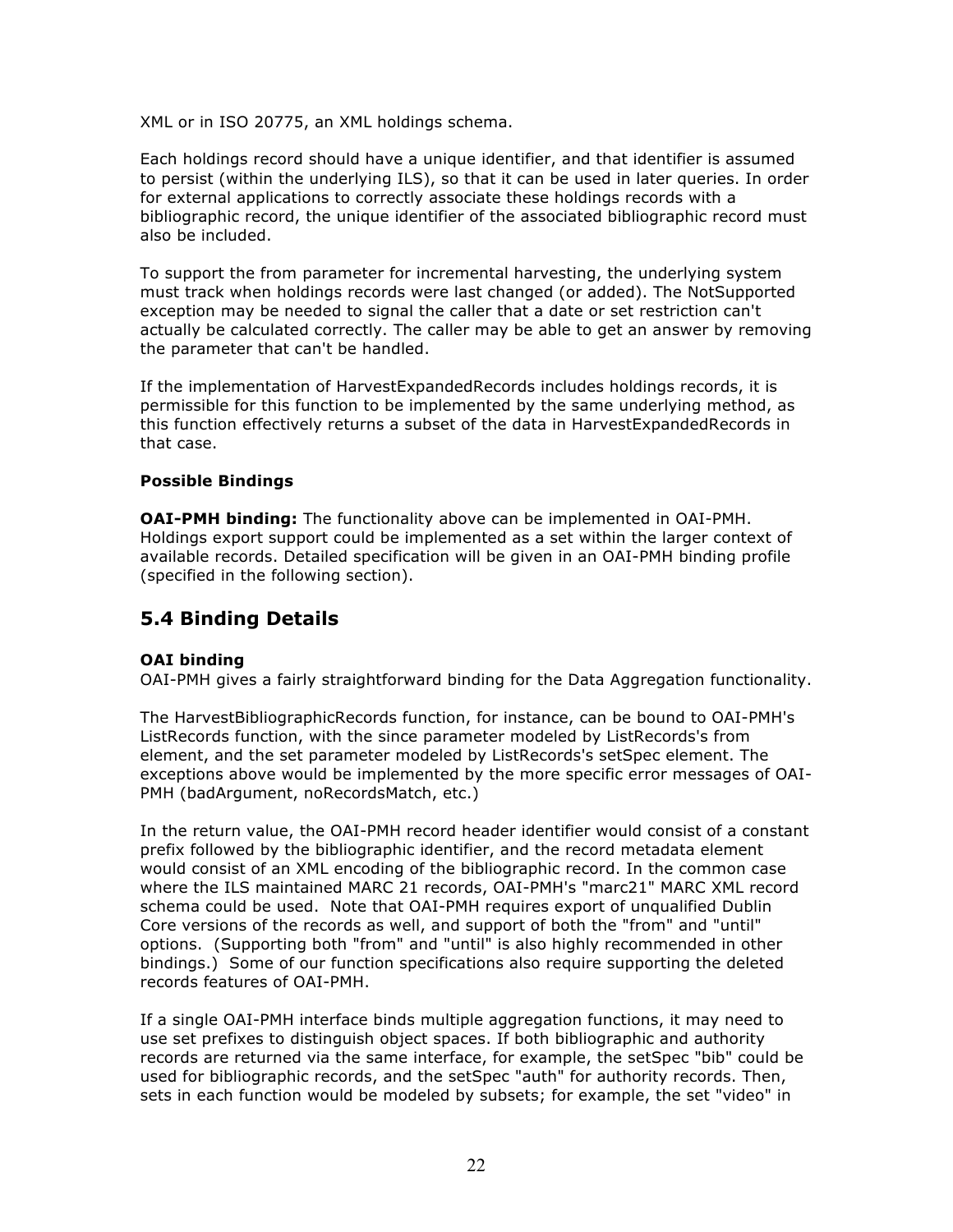the HarvestBibliographicRecords function, if defined, would be modeled in the OAI-PMH interface by the set "bib: video". As an alternative to function-specific sets, harvesting functions could be handled by different OAI-PMH base URLs, so that bibliographic records are harvested in one place, authority records in another, and so on. As another alternative, HarvestBibliographicRecords and HarvestExpandedRecords could be implemented for the same sets, but return different metadata formats.

A special-purpose element in the OAI-PMH Identify return value would describe the functions supported, the set namespaces used, if applicable, and other exceptional conditions and implementation details a client should be aware of. (This is how the NotSupported exceptional condition would be handled in this case, since OAI-PMH does not support general-purpose exception handling.)

We define the element as follows:

- **ilsharvest** is the top level element. It contains one or more of the following elements:
	- o **harvestcollection** element, identifying a particular collection of records available for harvesting via this service.
		- It has the attribute **type** which describes the type of collection. The following attribute values are supported here:
			- "bibliographic" for bibliographic records
			- "authority" for authority records
			- "expanded" for expanded records
			- "holdings" for holdings records
		- harvestcollection also has an optional **set** element. The content is a string that identifies the setspec that should be used to harvest the collection, if any. (If omitted, it's assumed that all the records in the service are from this collection.)
		- harvestcollection also has an optional **fullmdformats** element. The content is one or more **fullmdformat** elements that contain strings that identify the recommended metadata formats for harvesting full information from this collection. This is to distinguish them from other metadata formats listed in the OAI ListMetadataFormats request for the set that might contain reduced information. For example, marc21 format may contain information that's stripped out of the oai dc version.
		- harvestcollection also has an optional **embargoed** element, that specifies what is done with records that should not be exported externally.
			- The embargoed element has an attribute **included** that says whether or not embargoed records are included. Defined values are "true" and "false".
			- The suppressed element also has an optional **inset** element. Its content is the name of the set used to harvest only embargoed records, if such a set exists. If available, this would ordinarily be a subset of the set used for this collection.
			- The embargoed element also has an optional **outset** element. Its content is the name of the set used to harvest only non-suppressed records, if such a set exists. If available, this would ordinarily be a subset of the set used for this collection.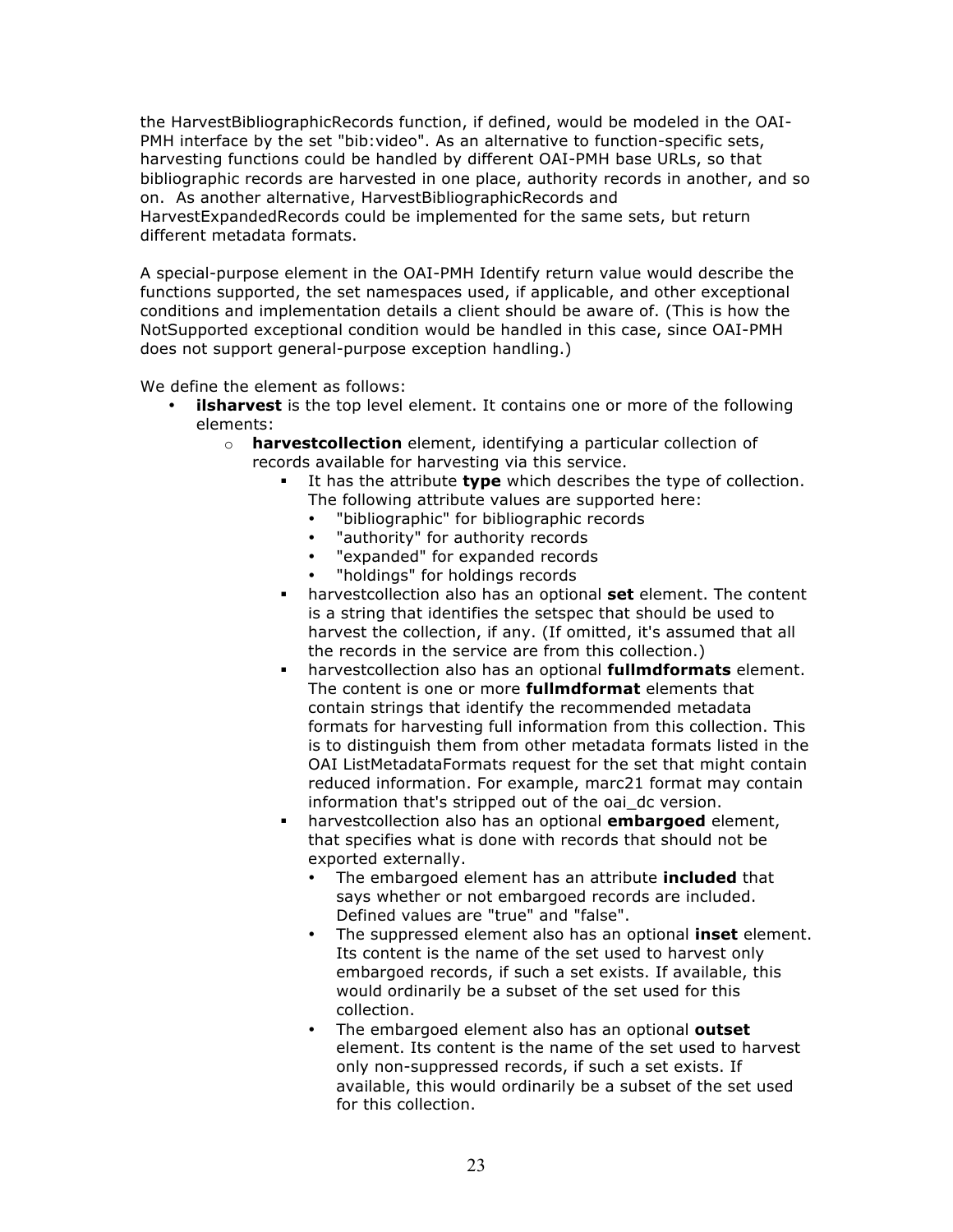harvestcollection also has an optional **notes** element. Its content includes notes about what kinds of records should be expected in this collection, and other notes about the collection of interest to harvesters. One possible use of this is to describe what kinds of information is in the "expanded" set, for instance. It might be useful to have a structured description of that, but in this specification we just make it a free-text element.

For HarvestBibliographicRecords, the individual records should be available in the oai dc format, and should also be provided in the marc21 format, in addition to other possible formats. These may either be returned as top-level elements, or enclosed inside dlf:record elements, as described in section 6.4.

We do not here fully specify the exact format to use for HarvestExpandedRecords, but it should return XML elements that include both the bibliographic record and the associated holdings and/or item data for that record. The bibliographic records embedded in the expanded records should be the same as those returned by HarvestBibliographicRecords. The top-level structure of the expanded records is described in section 6.4.2, (Putting it all together), with examples of these records in Appendixes 2 and 3 (each using different lower-level standards for bibliographic and item information.) We are not aware of a current standard that includes all of the information we suggest for HarvestExpandedRecords at all levels, but the XML structures returned should include references to applicable schemas, documented so that client implementers know how to retrieve relevant data. Data elements used in multiple parts of this recommendation, such as in real time availability queries and search results, should be consistent across functions wherever possible.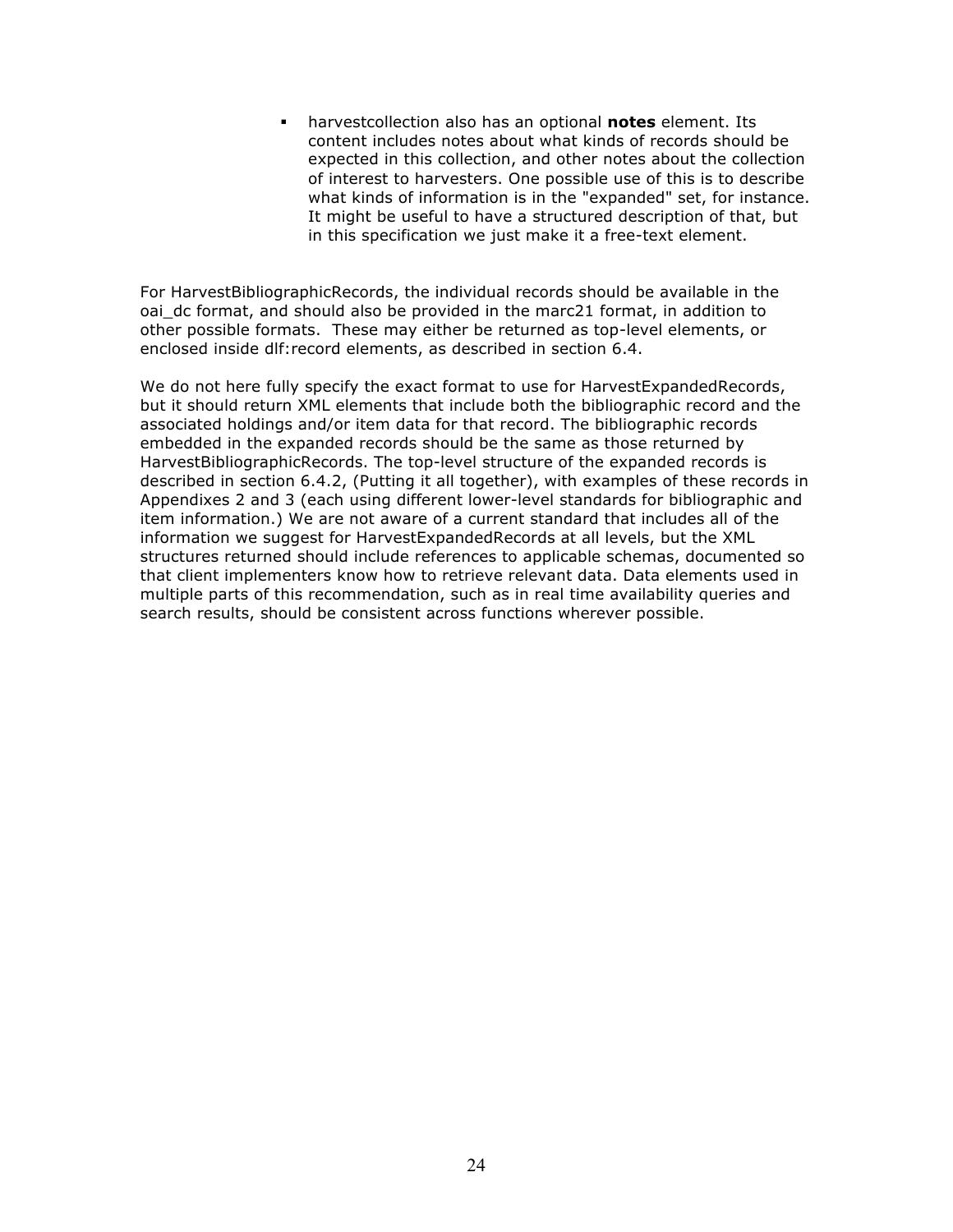# **6. Real Time Search**

# **6.1 Rationale and general issues**

While more and more organizations are looking to build discovery tools that make use of locally harvested and indexed content from the ILS, accessing real time data is necessary to integrate these tools with the ILS. Information such as an item's circulation status or availability are sufficiently ephemeral to require real time data access to accurately represent an item's current state. The presence of a real time data access API will complement large scale data harvesting mechanisms provided by the ILS. Record identifiers that can be used by external discovery applications to correlate their harvested metadata with metadata stored in the ILS are important requirements of this functionality.

The capacity to perform rich, real time searches also remains an important feature for organizations looking to integrate ILS content into other types of applications. Current generation library tools such as federated search rely on the ability to perform real time searches against an institution's collections, including the catalog. Although ILS vendors have provided access to some of this data via Z39.50, the protocol's library-centric nature makes it marginally useful when dealing with nonlibrary groups interested in using ILS data.

Developed before the advent of XML or web services, Z39.50 has traditionally provided the library community with a unified method for retrieving data across ILS's. However, as the use of XML and XML-based protocols became more commonplace, the U.S. Library of Congress issued a revision to the Z39.50 protocol commonly known as the SRU/W standard. Adopted around 2000, the SRU/W protocol replaces the antiquated Z39.50 protocol, providing access to one's bibliographic content via an XML-based query service. In this specification, we encourage adoption of the newer SRU/W standard, which encompasses the functionality of z39.50. We also recommend that an SRU extension be implemented for OpenSearch, allowing non-library applications that use the increasingly common OpenSearch specification to easily include ILS data.

For most of the real time search functions, metadata could be returned in multiple formats. While MARC, MARCXML, or MODS may be sufficient for bibliographic information, other standards must be used for availability information and other item-related data. Dublin Core may also be useful, particularly for course reserve records. Where possible, API functions should allow a user to request a specific metadata format, and API providers will need to identify the metadata formats they support.

# **6.2 Sample use cases**

Some possible use cases include:

• Enabling the ILS as a target for metasearching via a standard federated search product or other discovery tool. Capabilities should include result paging, sorting, and a minimum array of query types and limits. Ideally, the search interface should be at least as feature-full as the OPAC's own search interface.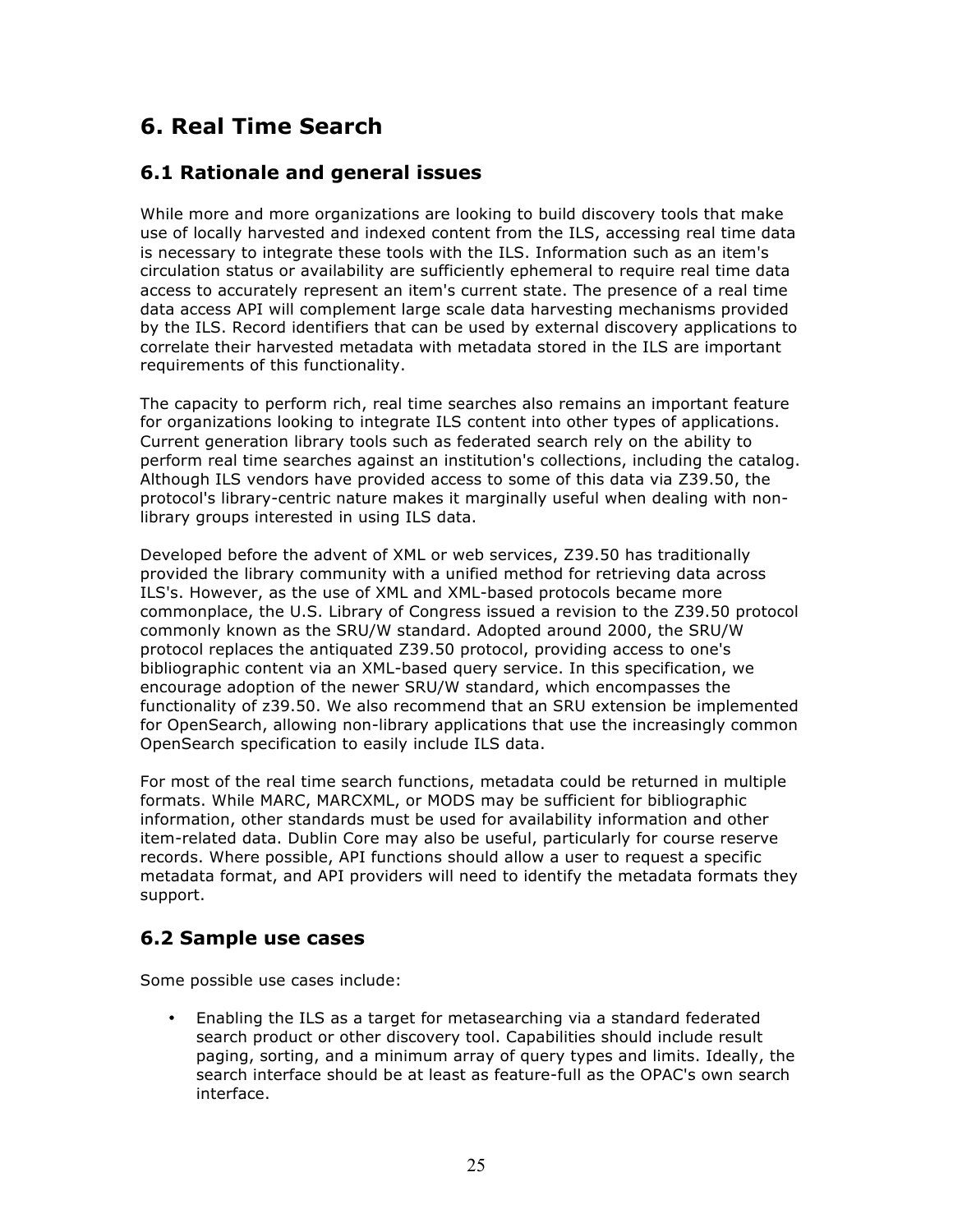- Providing real time access to requested bibliographic record(s) via record identifiers, including holdings, availability, and circulation information as needed. For example, an external catalog search tool that uses a Lucene index for bibliographic metadata might also display current item availability retrieved via a real time query.
- Integrating course reserve lists maintained in the ILS with course management systems, via a script or web service that retrieves a list of reserves by course and/or instructor.

# **6.3 Abstract Functions**

# **6.3.1 GetAvailability (Level 1)**

# **Summary**

Given a set of bibliographic or item identifiers, returns a list with availability of the items associated with the identifiers.

# **Parameters**

- **id**: (type string; required): list of either bibliographic or item identifiers
- **id\_type**: (type string; required): defines the type of record identifier ("bib" or "item") being used in the request.
- **return type** (type string; optional): requests a particular level of detail ("bib" or "item) in reporting availability.
- **return\_fmt** (type string: optional): requests a particular format or set of formats in reporting availability.

# **Returns**

- A list of item availability objects that represent all the availability of the items associated with the requested bibliographic / item identifiers.
- If no items are associated with a requested system bibliographic identifier, this may return an empty list or RecordNotFound message as the value in the hash for that bibliographic identifier. Availability may be reported at the bibliographic level if a bibliographic identifier is used in the request and there is not a return type parameter requesting item-level availability. Returning bibliographic-level availability if requested is optional for Basic Discovery Interfaces functionality. The dlf:simpleavailability schema binding supports bibliographic-level as well as item-level availability, and is described in Section 6.4.1.
- If no records match any of the requested identifiers, return null or RecordNotFound message.

# **Exceptional conditions**

- **NotSupported**: The underlying system does not support this type of request.
- **RecordNotFound**: Identified record was not found.

## **Side Effects**

None

## **Rationale**

Enables external discovery systems that maintain their own index of bibliographic information to display real time availability of results, rather than availability data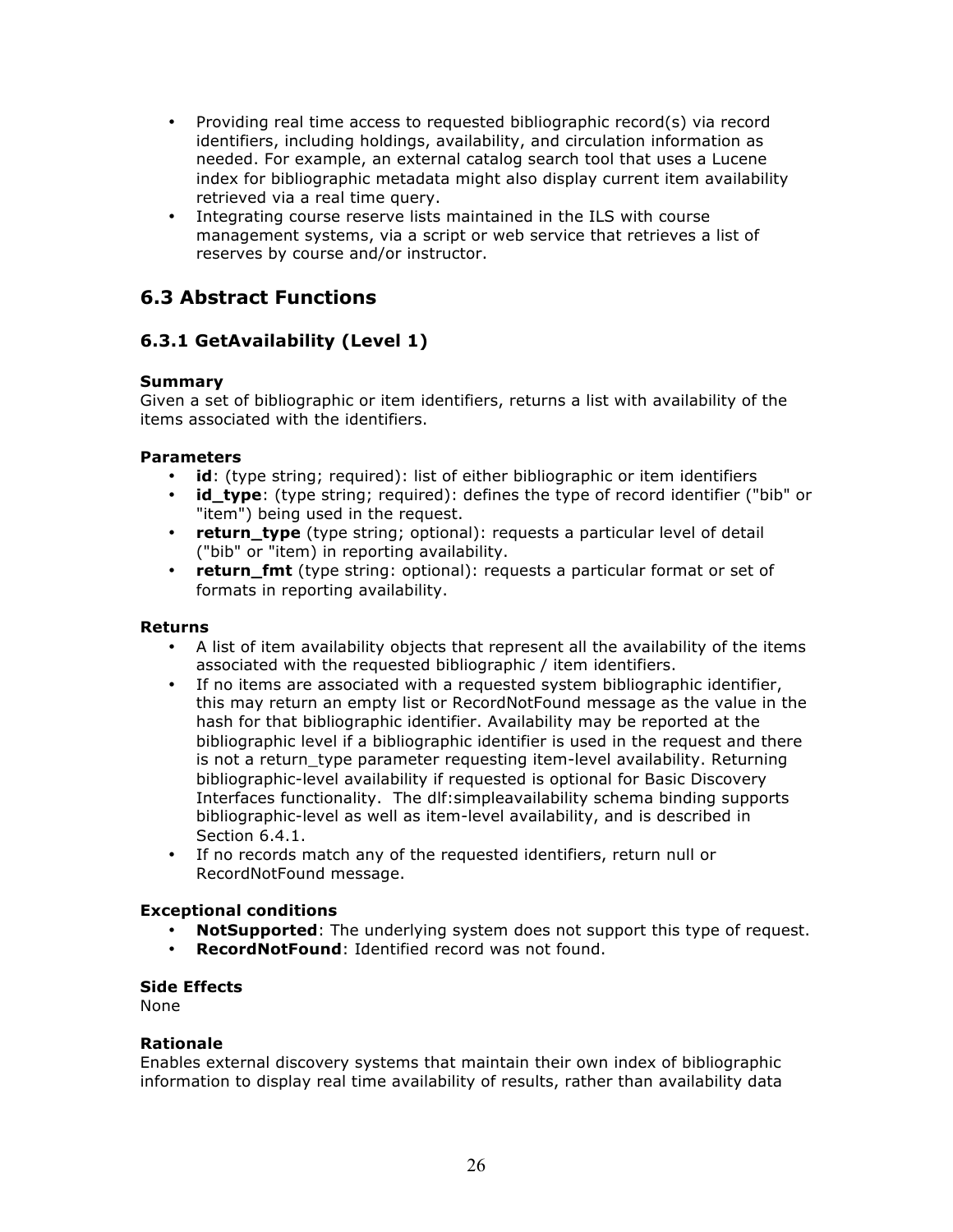that is stale.

## **Notes**

- Availability may be shown at the bibliographic level (if the availability data structure supports this), at the item level, or both. If the identifiers requested are of id type "item" or the return type parameter specifies "item", then availability information must be shown at the item level if it exists.
- Data returned from this function for each item should include the following information, where it exists. (All of this information can be included in a dlf:availability element.)
	- **bibliographicIdentifer** (required, type string)
	- **itemIdentifier** (required, type string)
	- **dateAvailable** (required when applicable, type dateTime
	- **status** (required, type string). The vocabulary for this return value depends on the binding; in this recommendation, we show examples from vocabularies defined for NCIP, ISO 20775, and dif:simpleavailability.
- It is also useful for this function to return additional data on request, such as the data elements below. Some of this information is included in dlf:availability; some can only be returned if other return formats are requested::
	- **location** (optional, type string, repeatable) use case: patron going to the stacks to pick something up
	- **call number** (optional, type string) use case: patron going to the stacks to pick something up
	- **circulating** (optional, type boolean) whether material generally circulates to the primary user population
	- **holdQueueLength** (optional, type int) number of holdings placed on title/item

# **Possible Bindings**

- **Recommended binding:** REST call and XML response
	- o REST URL template: GET
		- http://{service}/availability/?id={identifier}+{identifier}+{identifier} &id type=[item|bib]&return\_type=[item|bib]&return\_fmt={format}
	- $\circ$  This binding is required for full Basic Discovery Interface support.

The return value should be a dlf:collection XML element with appropriate availability elements. The default availability element is a dlf:simpleavailability element. The structure of the dlf:collection element and the dlf:simpleavailability elements are described in section 6.4.1. It is possible to include the dlf:simpleavailability element at the bibliographic record level as well as the item level. Examples of valid GetAvailability responses using dlf:simpleavailability can be found in Appendix 4.

As described in section 6.4.1, multiple representations of availability may be returned. The simplest possible response, and the one required for full Basic Discovery Interface support, uses the dlf:simpleavailability element. For more detailed availability, NCIP or ISO 20775 Holdings schemas could be used. Examples of valid GetAvailability responses using NCIP, and ISO Holdings (in combination with dlf:simpleavailability) can be found in Appendix 5.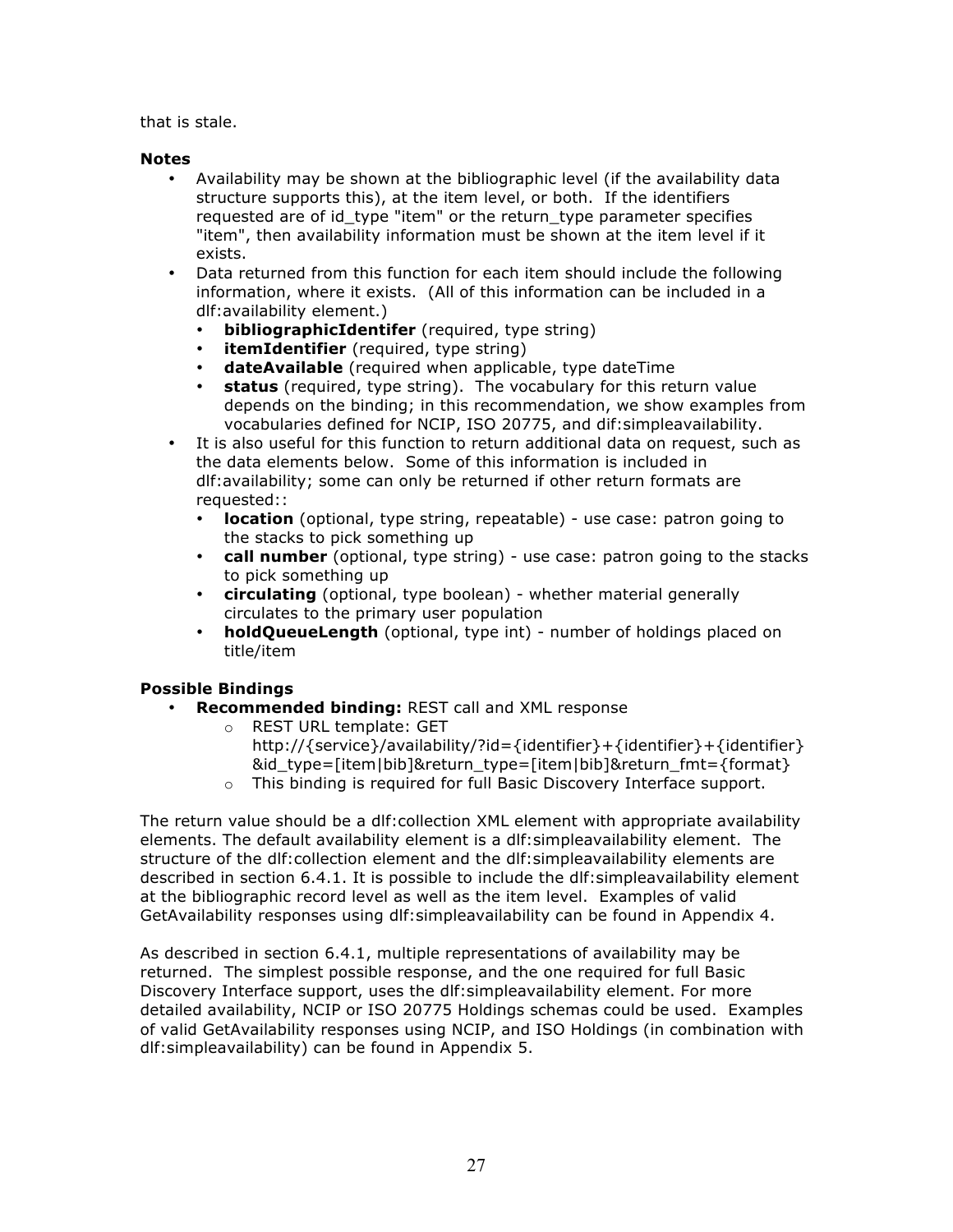# **Other Bindings**

- **SRU/W**: While SRU/W may not be a perfect match for this functionality, the ability to define and create context sets for rendering data elements should provide a great deal of flexibility, allowing SRU/W to accommodate the requested data.
- **OpenURL**: An OpenURL structure could be used to define a structured URL to request information, although OpenURL does not define a response format for the requested data. We do not define a particular OpenURL structure to use in this document.

# **6.3.2 GetRecords (Level 2)**

# **Summary**

Given a list of record identifiers, returns a list of record objects that contain bibliographic information, as well as associated holdings and item information. The caller may request a specific metadata schema for the record objects to be returned. Individual API providers will need to enumerate the supported metadata schemas. This function behaves similarly to HarvestBibliographicRecords and HarvestExpandedRecords in Data Aggregation, but allows quick, real time lookup by bibliographic identifier.

## **Parameters**

- **id**: (type string; required) list of system record identifiers
- **schema** (type enum; optional) Defines the metadata schema in which the records are returned (ex: MARC21, MODS, Dublin Core). If not specified, a default will be defined by the API provider.

## **Returns**

- A list of record objects that represents the bibliographic record, as well as associated holdings and item information for each requested bibliographic identifier (unless the specified return schema does not support it). If a hash is returned, the bibliographic identifier would be the key.
- If no records match any of the specified identifiers, return an empty list or RecordNotFound message.
- If no record matches a specific bibliographic identifier, return null or RecordNotFound message as the corresponding value for that bibliographic identifier.

## **Exceptional conditions**

- **NotSupported**: The underlying system does not support this type of request.
- **UnsupportedSchema**: The requested metadata schema is not supported by the underlying system.
- **RecordNotFound**: No records were found when expected.

## **Side Effects**

None

## **Rationale**

For external discovery systems that do not maintain full MARC records in their local indexes, this function allows quick lookup of this information. Discovery applications could pass this detailed information to other tools like RefWorks or display the MARC record directly to users without handing them off to a separate application. This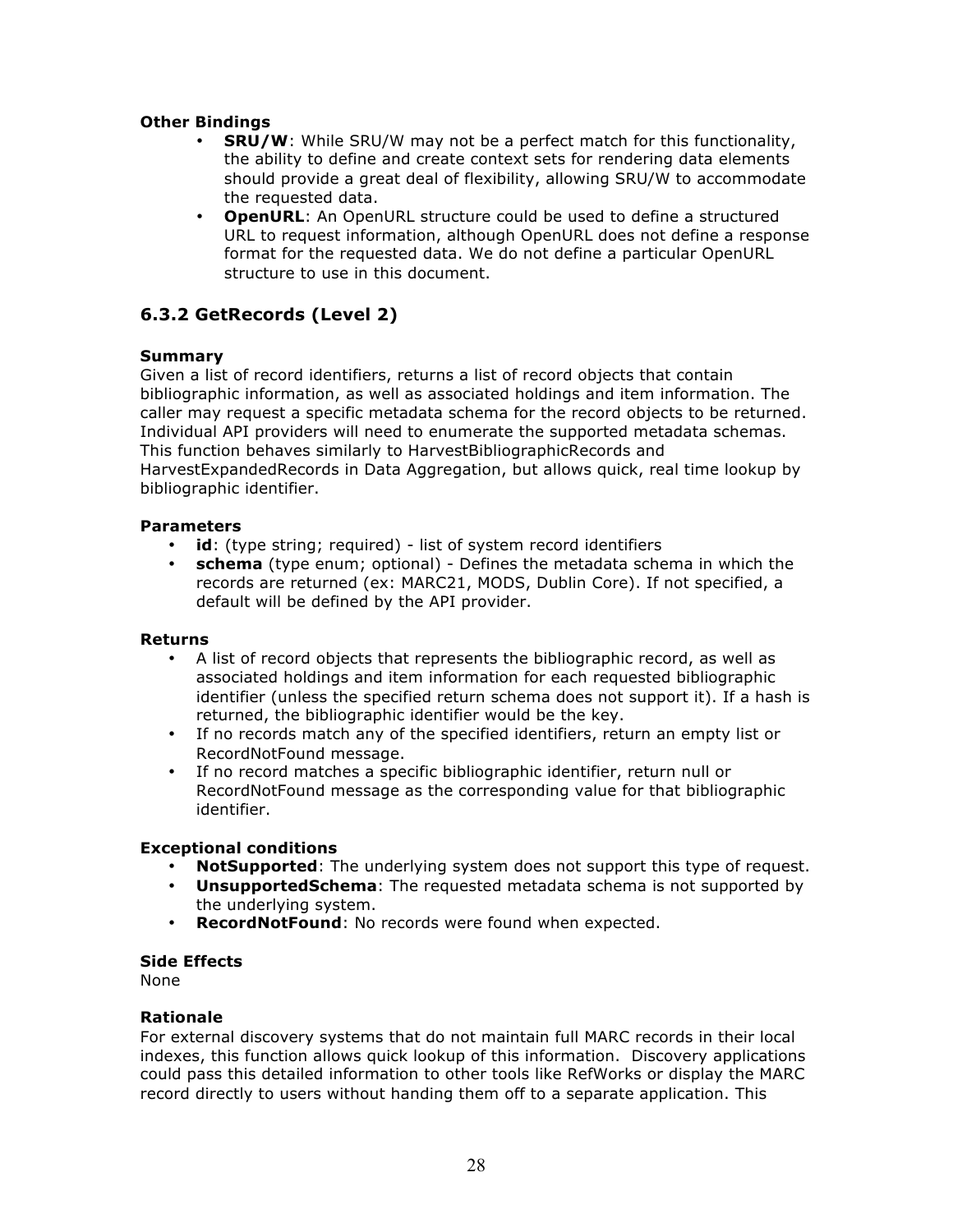function also allows external discovery applications to pull records from the ILS individually if needed to replace data in local indexes.

# **Notes**

- Returned data should include item identifiers and bibliographic identifiers.
- Maximum number of records that can be requested per query may need to be locally defined.

# **Possible Bindings**

- **SRU/W** searchRetrieve operation
	- o The record schema used must be able to handle more than just bibliographic information
	- $\circ$  The service must allow a request to search by bibliographic identifier via CQL
- **OAI/PMH** GetRecord function
	- $\circ$  this function retrieves only 1 record with 1 record identifier at a time
- **Web Service Call**
	- $\circ$  Could be implemented as a web service directly on top of the ILS.
	- o RESTful URL template: GET http://{service}/records?id=<identifier>+<identifier>+<identifier>... [&schema=<x>]

# **6.3.3 Search (Level 2)**

# **Summary**

Returns a list of records in the ILS matching a search query.

## **Parameters**

- **query** (type string; required): Query string; needs to include both index and search terms.
- **profile** (type enum; required): Defines the type of query syntax being utilized. For example, in SRU/W, users might define the profile as CQL. The API provider would need to enumerate supported profile types.
- **schema** (type enum; optional): Defines the metadata schema in which the records will be returned (ex: MARC21, MODS, Dublin Core). If not specified, a default will be defined by the API provider.
- **recordType**: (type enum; optional): Specifies the type for the returned records [brief, expanded]. The API provider would need to enumerate supported and default record types.
- **offset**: (type int; optional): First record in a search result list to return.
- **max**: (type int: optional): Specifies the maximum number of records to be returned in the query response. The API provider will need to establish a default.
- **sort**: (type string; optional): Specifies a sort type (e.g. title, date, relevance, etc.)

## **Returns**

- A list of record objects that match the query. The level of information included in those records is defined by the recordType parameter.
- When requested, the expanded record type should return records that include all available bibliographic, holdings, and item/circulation information (the same metadata returned for the GetRecords function).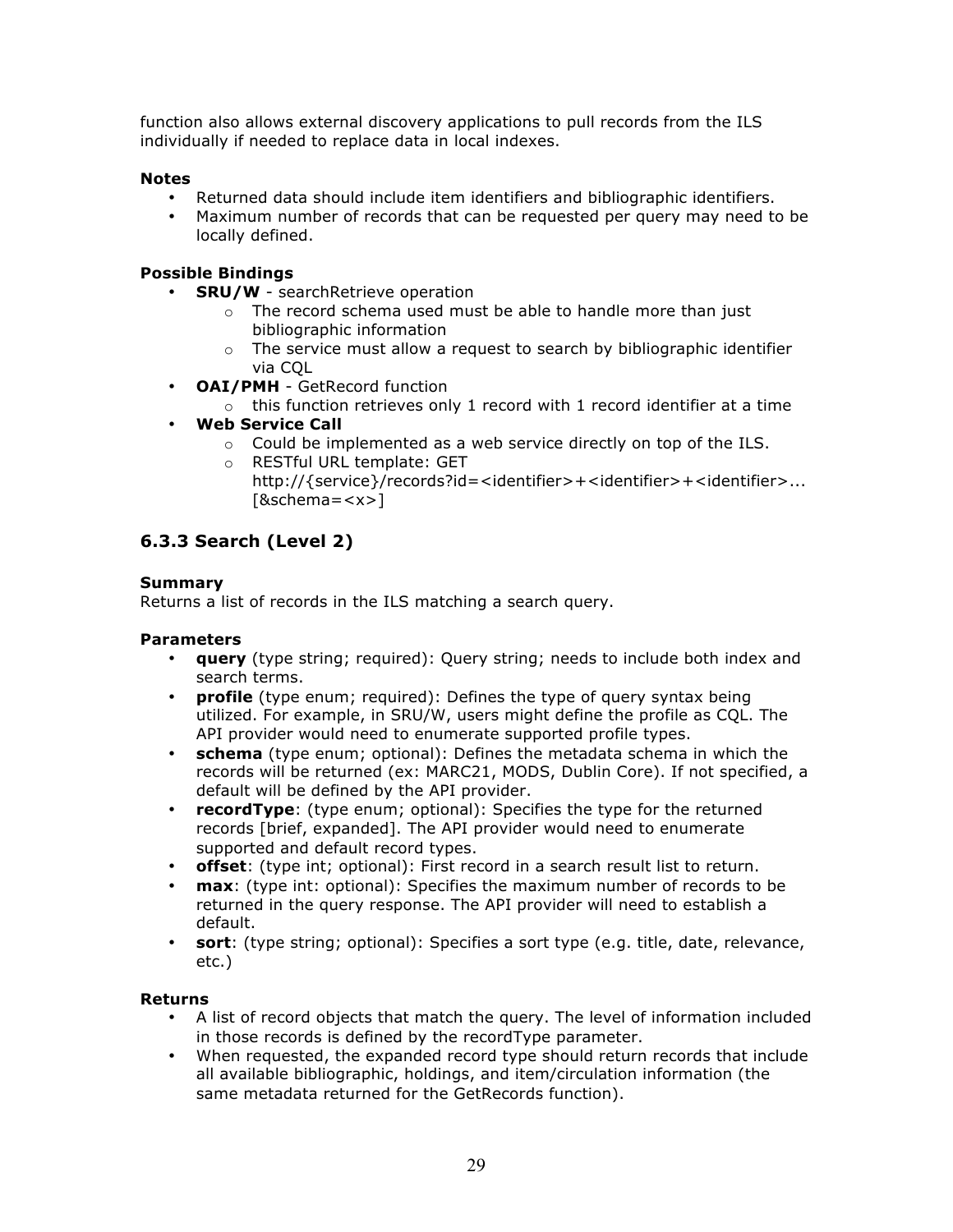- When requested, we recommend that the brief record type should return records that include title, author, imprint, isbn/issn, and bibliographic identifier.
- If no records match query, returns an empty list or a RecordNotFound message.

# **Exceptional conditions**

- **NotSupported**: The underlying system does not support this type of request.
- **UnsupportedProfile**: The requested profile is not supported by the underlying system.
- **UnsupportedSchema**: The requested metadata schema is not supported by the underlying system.
- **UnsupportedType**: The requested record type is not supported by the underlying system.
- **UnsupportedQuery**: The query as requested (index, truncation, etc.) is not supported by the underlying system.
- **RecordNotFound**: No records were found.

## **Side Effects**

None

# **Rationale**

Some external discovery applications, metasearch for example, may want to obtain results from the ILS on the fly for integration, rather than maintaining a separate index of ILS data. Enabling machine-readable access to ILS data on the fly is crucial for sending catalog data out of the catalog. Some external discovery applications (particularly non-library applications) may be able to interact more easily with a real time search service that provides for a simple query mechanism. Searching and accessing course reserves materials is particularly relevant to integration with campus course management systems at institutions where reserves are managed via the ILS.

## **Notes**

- Returned data should include item identifiers and bibliographic identifiers.
- Maximum number of records that can be requested per query may need to be locally defined.
- To properly support Unicode searching, the API provider should specify whether the indexed data uses composed or decomposed Unicode characters (provider may support search for both) and whether diacritics have been stripped in indexing process.
- Optimally, the API provider should perform the same transformation on the incoming query string as used when data is being indexed.
- In addition to more traditional indexes like title or author, support for instructor and course/section indexes would allow this function to retrieve records by their association with reserves. However, to obtain course reserves records that contain reserves information in addition to bibliographic information, the SearchCourseReserves function is recommended.

# **Possible Bindings**

- **SRU/W** searchRetrieve operation
	- o SRU: GET/POST
		- http://{service}/sru?operation=searchRetrieve&version=1.2&query=ti tle=science\[&maximumRecords=20&recordSchema=dc\]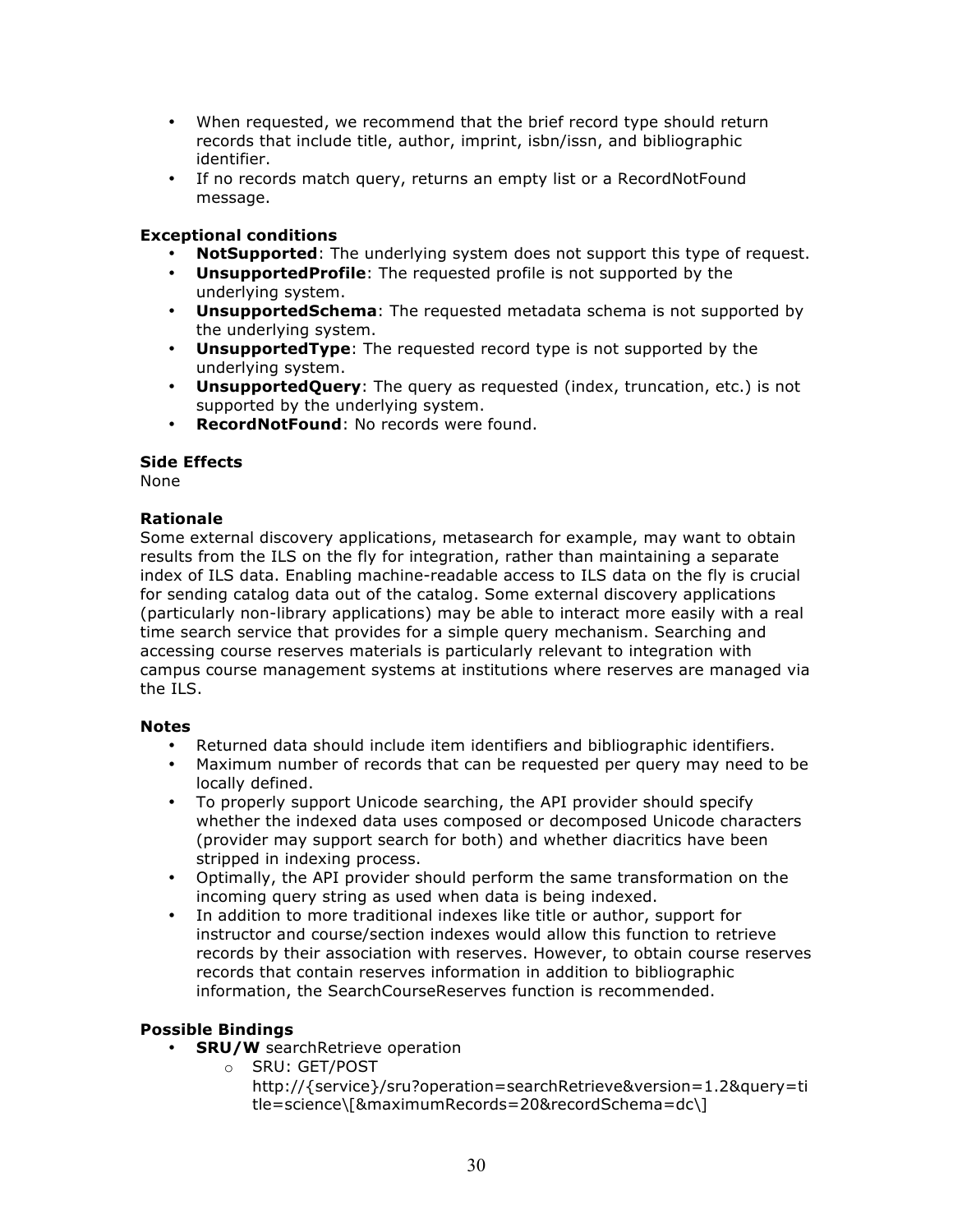- $\circ$  Needs to support instructor/course indexes if ILS supports course reserve functionality
- **OpenSearch**
	- o Could be implemented as a web service directly on top of the ILS.
- **Web Service call**
	- o Could be implemented as a web service directly on top of the ILS.
	- o RESTful URL template: GET http://{service}/search?query=<query>&profile=<x>[&schema=<x> &recordType=(expanded|brief)&sort=<x>&max=<x>&offset=<x>]

# **6.3.4 Scan (Level 2)**

# **Summary**

Given a query, returns the index entries (and number of matching bibliographic records) that are nearest to where the query would appear in the index.

# **Parameters**

- **query** (type string; required): query string; needs to include both index and search terms
- **profile** (type enum; required): defines the type of query syntax being utilized. For example, in SRU/W, users would define profile as CQL. The API provider would need to enumerate supported profile types.
- **schema** (type enum; optional): Defines the metadata schema for the records to be returned (ex: SRU, <record>, RSS/Atom). If not specified, a default will be defined by the API provider.
- **position**: (type int; optional): The position within the list of returned index entries where the requested term(s) should occur. If position  $= 1$ , the requested term should be the first term in the list returned. The default value is 1.
- **max**: (type int: optional): Maximum number of index entries to be returned. If not specified, a default will be defined by the API provider.

## **Returns**

A list of index entries with number of matching bibliographic records near the user's query term[s]. SRU/W has a pre-defined schema for a Scan response that can be extended through use of the <sru:extraTermData> element. See Appendix 6 for an example of how this might look.

## **Exceptional conditions**

- **NotSupported**: The underlying system does not support this type of request.
- **UnsupportedQuery**: The query as requested (index, etc.) is not supported by the underlying system.
- **UnsupportedProfile**: The requested profile is not supported by the underlying system.
- **UnsupportedSchema**: The requested metadata schema is not supported by the underlying system.

## **Side Effects**

None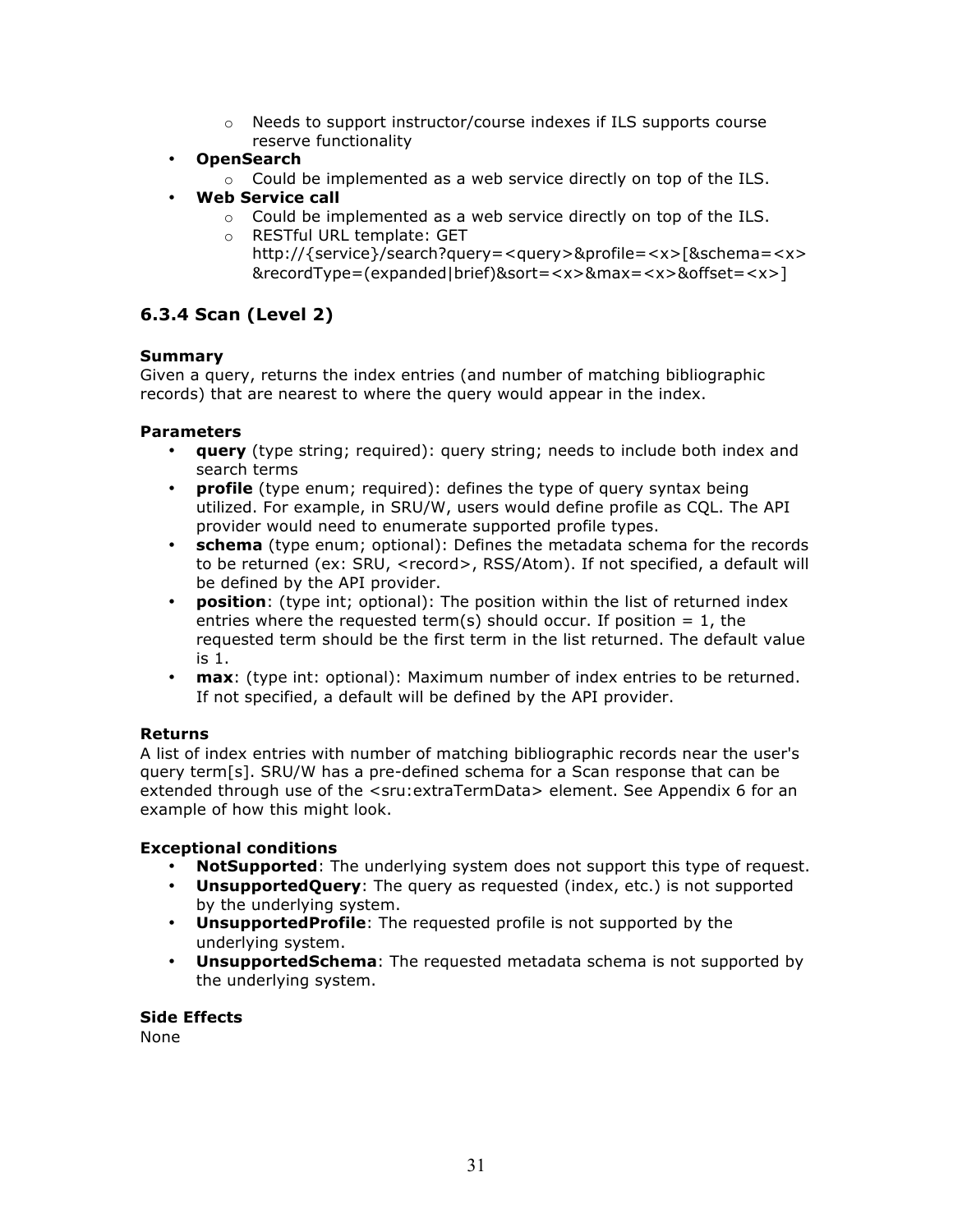## **Rationale**

Sometimes it is desirable to browse a list of possible headings, rather than view a list of individual records. For example, browsing the shelf by call number is a popular feature that can help mimic the physical experience of browsing the shelves without going to the library. Scan can also help support direct lookup of a title or author to help determine for sure whether that title or author is part of a library's collection.

## **Notes**

The API provider must specify which indexes are available to scan. We recommend that a minimum set of indexes would include title, author, subject, and call number. For the author and subject indexes, this recommendation assumes that the index has been enriched with entries that represent cross-references and see also headings from authority records.

To properly support Unicode searching, the API provider should specify whether the indexed data uses composed or decomposed Unicode characters (provider may support search for both) and whether diacritics have been stripped in indexing process.

Optimally, the API provider should perform the same transformation on the incoming query string as used when data is being indexed.

# **Possible Bindings**

- **SRU/W** scan operation
	- SRU: GET/POST http://{service}/sru?operation=scan&version=1.2&scanClause=subject=d eforestation&responsePosition=1&maximumTerms=25
	- A pre-defined SRU schema exists for this response. See http://www.loc.gov/standards/sru/specs/scan.html. In this scenario, one could use the <sru:extraTermData> element combined with MADS elements for each term returned to list an identifier for the authority, and to enable information like 'see also' or 'see related headings'. For example, the <mads:related> element would be included if an index entry represents an authorized subject heading with several 'see also' headings. The <mads:authority> element would be included if an index entry represents an un-authorized 'see' heading that has been included in the index. In that scenario, the <mads:authority> element would recommend the authorized heading that should be used in place of the index entry.
- **OpenSearch**
- **Web Service Call**
	- Could be implemented as a web service directly on top of the ILS.
	- RESTful URL template: GET http://{service}/scan?query=<query>&profile=<x>[&schema=<x>&max  $=$  <x> $\&$ position = <x>]

# **6.3.5 GetAuthorityRecords (Level 2)**

# **Summary**

Given a list of authority record identifiers, returns a list of record objects that contain the authority records. The function user may request a specific metadata schema for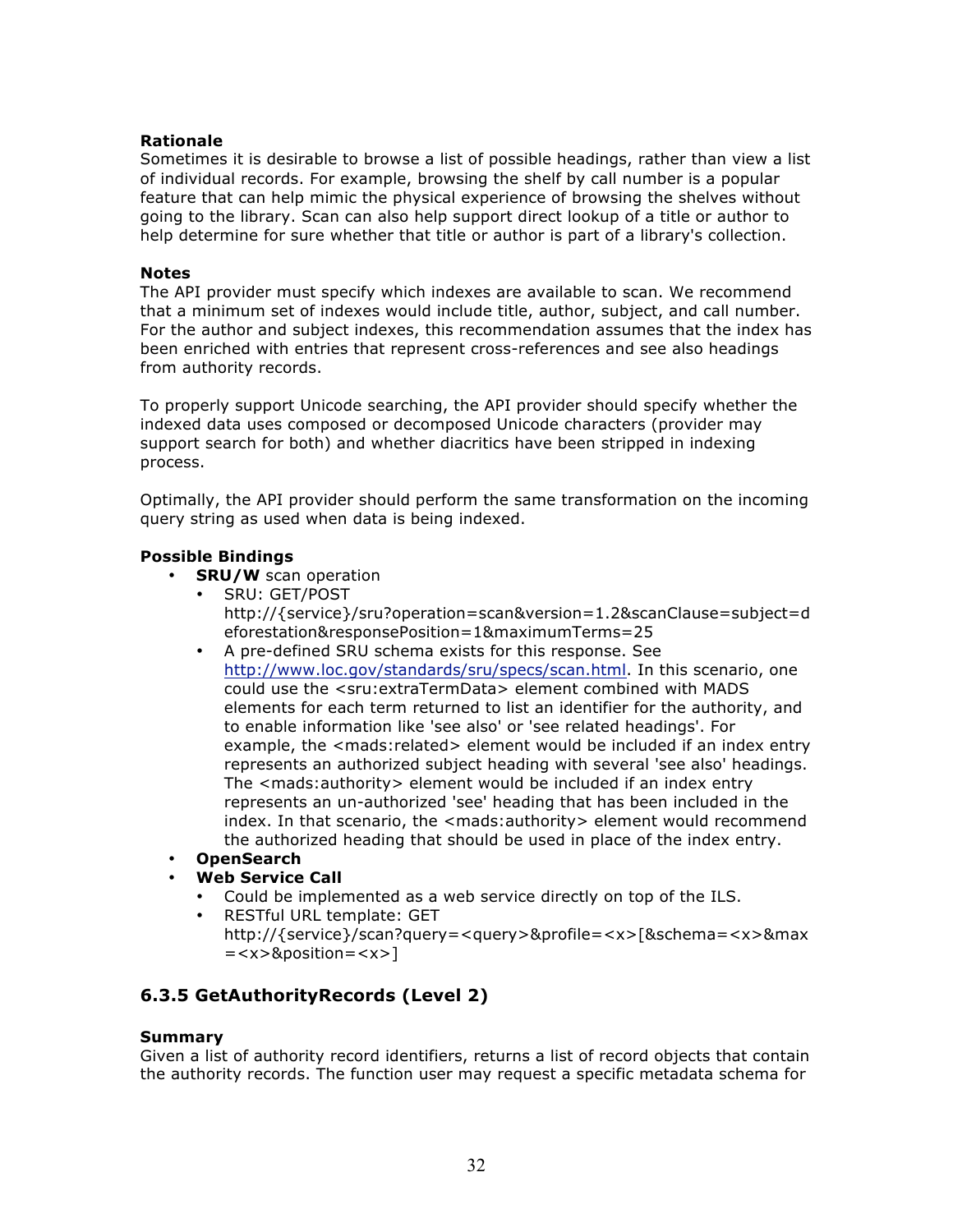the record objects. Individual API providers will need to enumerate the schemas supported in that system.

## **Parameters**

- **id** (type [string]; required) list of authority record identifiers
- **schema** (type enum; optional) Specifies the metadata schema of records to be returned (ex: MARC21, MARCXML, MADS, Dublin Core). If not specified, a default will be defined by the API provider.

## **Returns**

- A list/hash of record objects that represents the full authority record for each requested authority record identifier. If using a hash, the authority record identifier would the key.
- If no records match any of the specified identifiers, return an empty list or RecordNotFound message.
- If no record matches a specific authority record identifier, return null or RecordNotFound message as the corresponding value for that identifier.

# **Exceptional conditions**

- **NotSupported**: The underlying system does not support this type of request.
- **UnsupportedSchema**: The requested metadata schema is not supported by the underlying system.
- **RecordNotFound**: No records were found for this query.

## **Side Effects**

None

# **Rationale**

Some external discovery tools are built using authority records. This function allows these systems to retrieve a full authority record on-the-fly, even if the full record is not stored locally. It also allows locally cached records to be updated on an individual basis.

## **Notes**

• Returned data should include authority record identifiers.

# **Possible Bindings**

- **SRU/W** searchRetrieve operation
	- $\circ$  must be able to make a request to search by authority record identifier via CQL
- **Web Service Call**
	- $\circ$  Could be implemented as a web service directly on top of the ILS.
	- o RESTful URL template: GET http://{service}/authorities?id=<identifier>+<identifier>+<identifier >...[&schema=<x>]

# **6.3.6 SearchCourseReserves (Level 4)**

# **Summary**

Retrieves course reserve records by specifying instructor and/or course and section. API providers must enumerate the types of course reserve searches supported.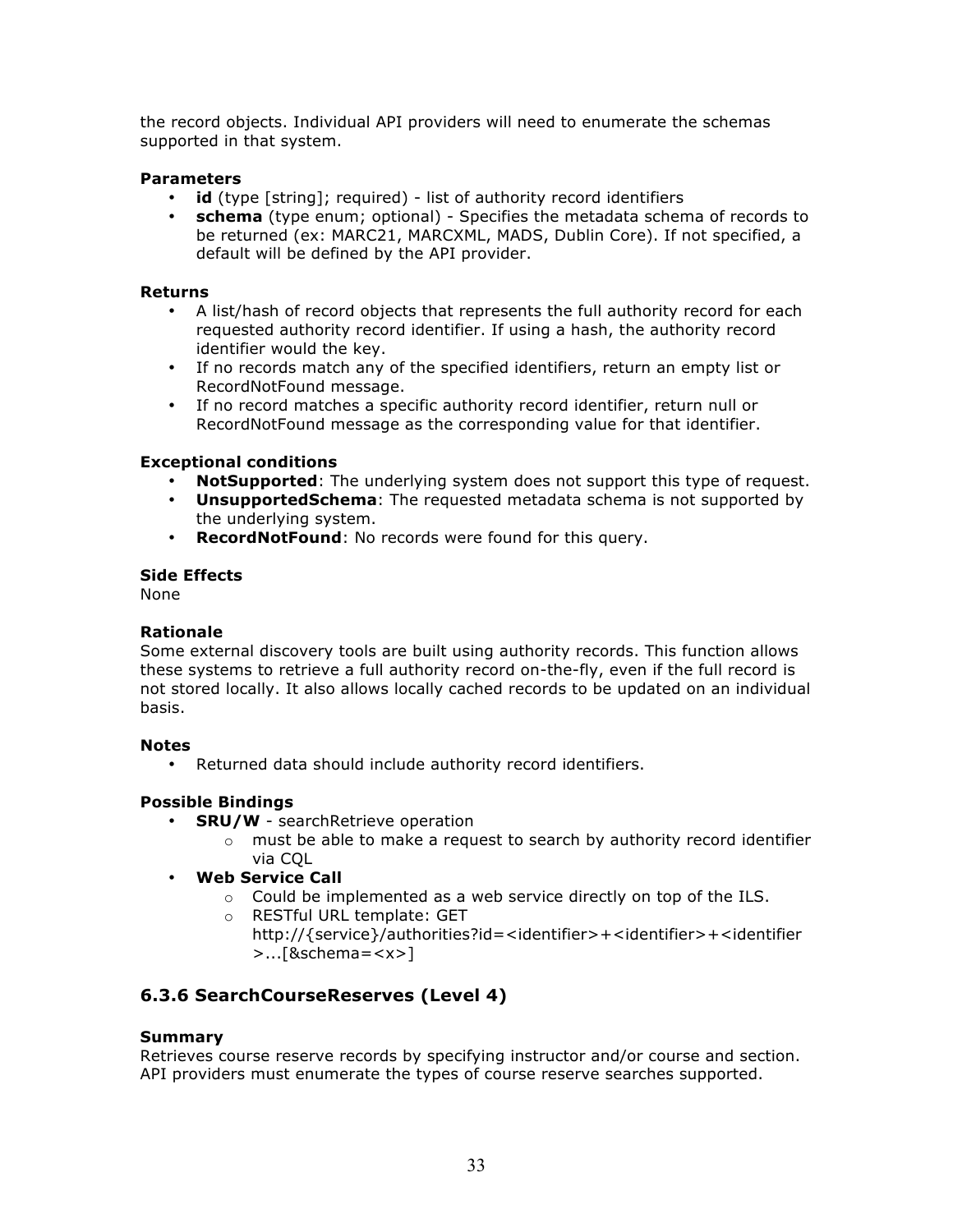# **Parameters**

- **query** (type string; required) Query string; needs to include both index and search terms
- **profile** (type enum; required) Defines the type of query syntax being utilized. For example, in SRU/W, users would define profile as CQL.
- **recordType**: (type enum; optional) Specifies the type for the returned records. For example, brief or expanded. The API provider would need to enumerate supported record types.
- **schema** (type enum; optional) Specifies the metadata schema of records to be returned (ex: Atom, RSS, Dublin Core, MARCXML). If not specified, a default will be defined by the API provider.

## **Returns**

A list of course reserve record objects that matched the user's query. The level of information included in those records is defined by the recordType parameter.

- When requested, the expanded record type should return objects that include all available information about course, section, and instructor, as well as a list of bibliographic records with associated holdings/item information that are associated with those courses.
- When requested, we recommend that the brief record type should return records that include all available information about course, section, and instructor, and a summary of the number of items on reserve for that course/section/instructor.
- If no records match query, returns an empty list or a RecordNotFound message.

# **Exceptional conditions**

- **NotSupported**: The underlying system does not support this type of request.
- **UnsupportedProfile**: The requested profile is not supported by the underlying system.
- **UnsupportedQuery**: The requested search type is not supported by the underlying system.
- **UnsupportedType**: The requested record type is not supported by the underlying system.
- **UnsupportedSchema**: The requested metadata schema is not supported by the underlying system.
- **RecordNotFound**: No records could be found matching the request.

## **Side Effects**

None

## **Rationale**

Searching and accessing course reserve materials is particularly relevant to integration with campus course management systems. While not all course reserve systems are managed through the ILS, this section of the API is relevant for those institutions where it is. (Any other system that manages course reserves could also implement this.) It may be possible to utilize course and/or instructor querying via the Search function defined previously, but the records returned in that case will simply be a list of bibliographic records. This function provides the ability to retrieve course and instructor information in combination with bibliographic records.

#### **Notes**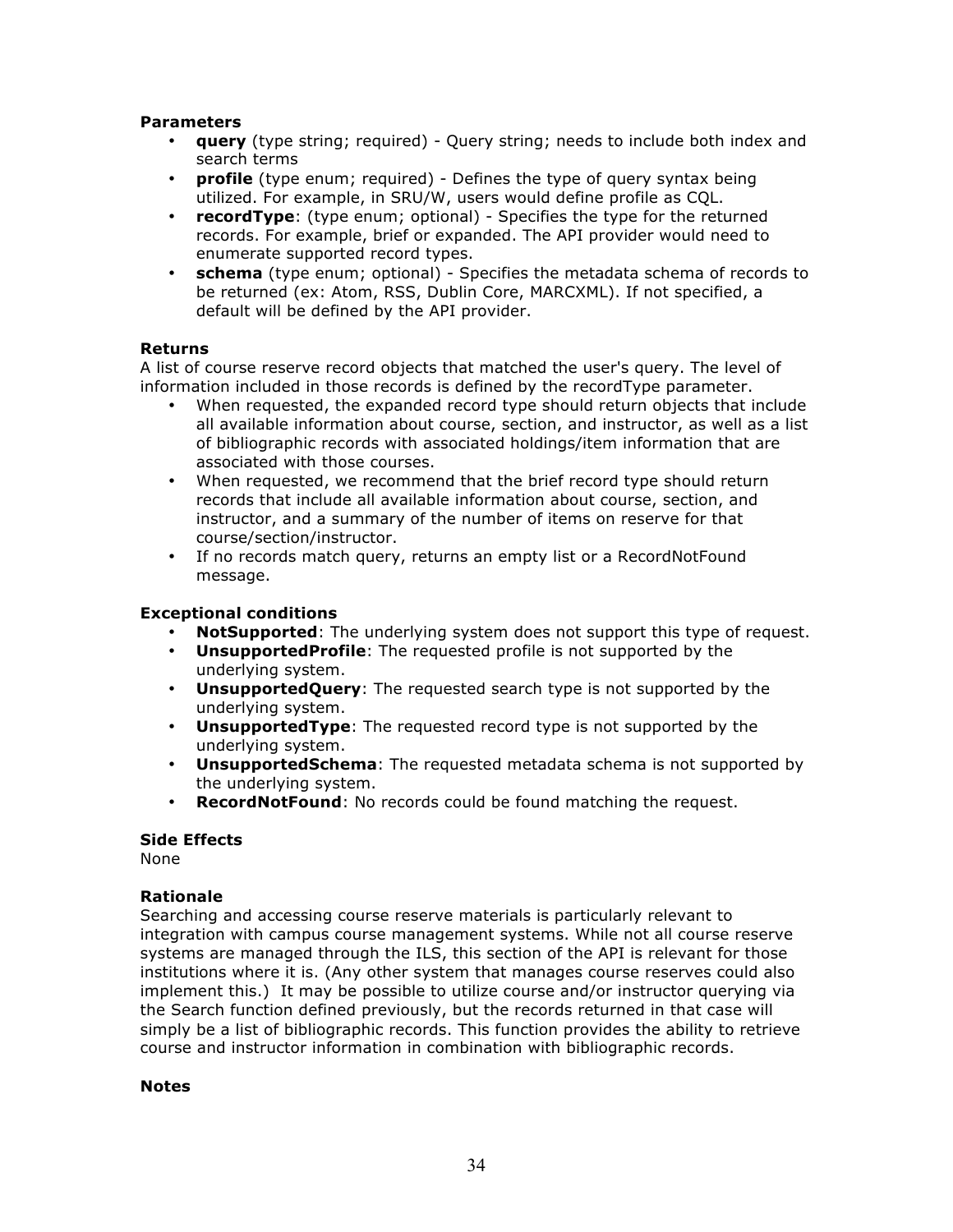- It would be useful to be able to search by department, course, section, and instructor in combination (combining this with keyword searching would allow even greater flexibility).
- Course level records should return a system identifier for a course.

## **Bindings**

# • **OpenSearch**

- **SRU/W** searchRetrieve operation
	- o Only if course/instructor indexes are searchable in SRU/W implementation. Also need to define the XML response to come back.
	- o http://{service}/sru?operation=searchRetrieve&version=1.2&query=c ourse=eng\*\[&recordSchema=dc\]
- **REST Web Service Call**
	- o http://{service}/reserves?query=<query>&profile=<x>[&schema=<s chema>&recordType=(brief|expanded)]
	- Specific course: http://{service}/reserves?course=eng201&profile=CQL&schema=dc&reco rdType=brief
	- More RESTful access to a specific course (not using a query language): http://{service}/reserves/course/eng201?schema=dc&recordType=brief

# **6.3.7. Explain (Level 4)**

## **Summary**

Explain, in machine-readable format, the real time search functionality that is supported by a given ILS/metadata provider.

## **Parameters**

None

## **Returns**

Summary of real time search functionality supported. This should describe the functions, metadata schemes, character encoding, indexes, and other default parameter values.

## **Exceptional conditions**

• **NotSupported:** The underlying system does not support this type of request.

## **Side Effects**

None

## **Rationale**

Since some API providers may only implement some of the functionality described, this is a standard way of identifying which parts of the functionality are available.

## **Bindings**

- **SRU/W** explain operation
- **OpenSearch**
	- May be able to provide a simplified version of this via an OpenSearch description document.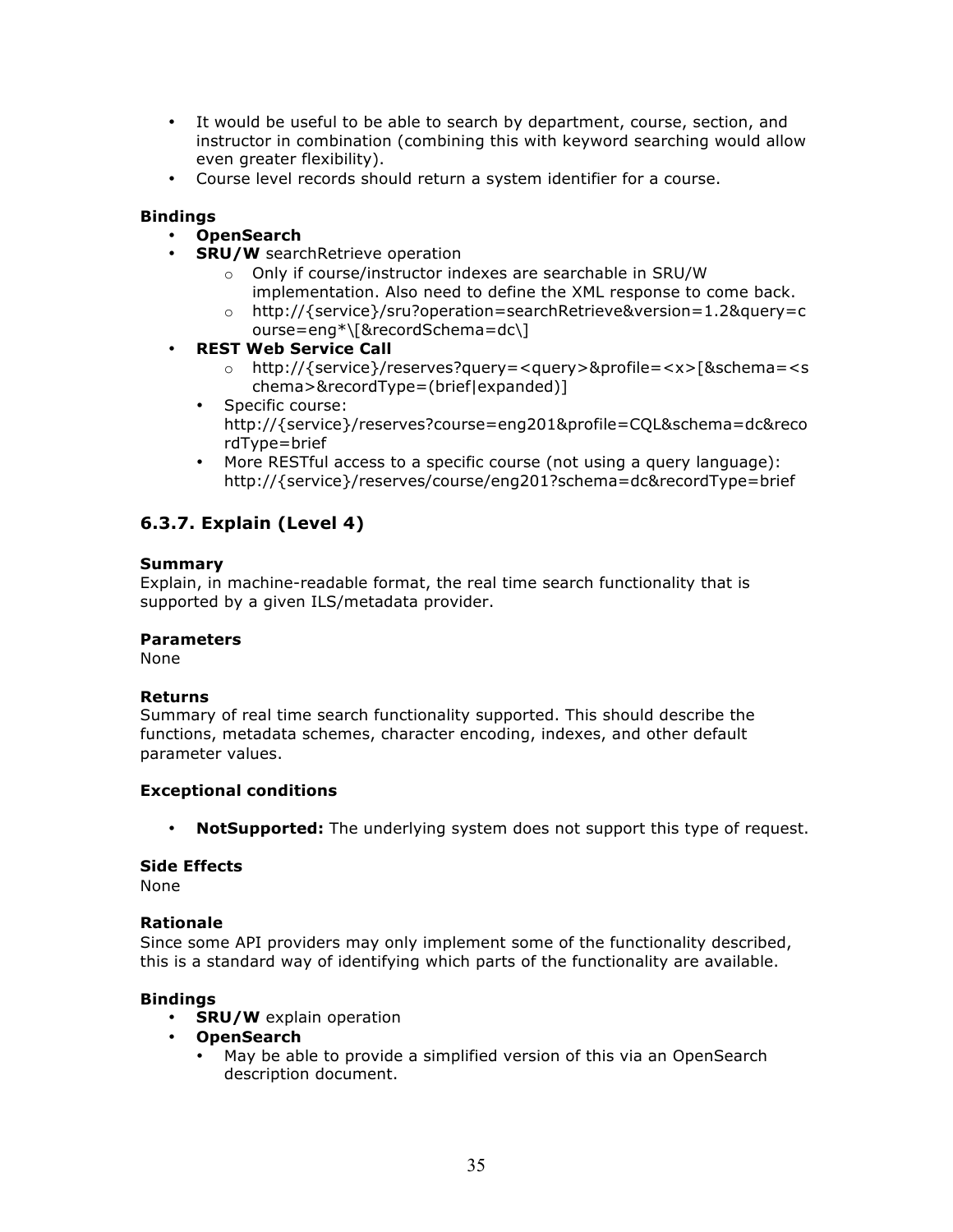- http://www.opensearch.org/Specifications/OpenSearch/1.1#OpenSearch description document
- **REST Web Service Call**
	- http://{service}/explain/

# **6.4 Binding Details**

- **SRU/W**: http://www.loc.gov/standards/sru/
- **OpenSearch**: http://a9.com/-/company/opensearch.jsp

# **6.4.1 Metadata Schemas**

In the abstract functions specified for the Real Time Search section, there are several different types of metadata that might be transmitted between the ILS and the requesting application. Where possible, it seems most efficient and re-usable to take advantage of pre-existing defined schemas to represent this data. The members of this task group are making recommendations for possible schemas that could describe the desired information, however, we do not want to limit API implementers and users to a single metadata schema. In some cases, the method of implementation (ex: SRU vs. OAI-PMH) may constrain the data schemas that can be used.

In general, we need to be able to describe bibliographic information, structured MARC holdings information, item information, availability information, authority information, and course reserve information in a standardized format. We must also consider what metadata should be included in the response for a Scan request.

# **Bibliographic information**

Libraries have been exchanging bibliographic information for a long time, so there are many available schemas. Full bibliographic metadata should be returned in the GetRecords and Search (when full record type is specified) functions for Real Time Search. We strongly encourage API implementers to provide access to bibliographic information in an XML format, in addition to (or instead of) the traditional marc21 (z39.2/ISO 2709). Other recommended schemas include:

- **MARCXML**: http://www.loc.gov/standards/marcxml/ • schema: http://www.loc.gov/standards/marcxml/schema/MARC21slim.xsd
- **MODS**: http://www.loc.gov/standards/mods/
	- schema: http://www.loc.gov/standards/mods//v3/mods-3-3.xsd
- **Dublin Core**: http://dublincore.org/
	- schema: http://dublincore.org/schemas/xmls/simpledc20021212.xsd

# **Structured Holdings information**

MARC Holdings information has been less frequently included (and in less standardized ways) through common data interchange protocols like z39.50. While there is a stable marc21 holdings format, other XML options for fully describing holdings information are still being standardized. Full holdings information should be returned in the GetRecords and Search (when expanded record type is specified) functions for Real Time Search. Other recommended schemas include:

- **MARCXML**: http://www.loc.gov/standards/marcxml/
	- schema: http://www.loc.gov/standards/marcxml/schema/MARC21slim.xsd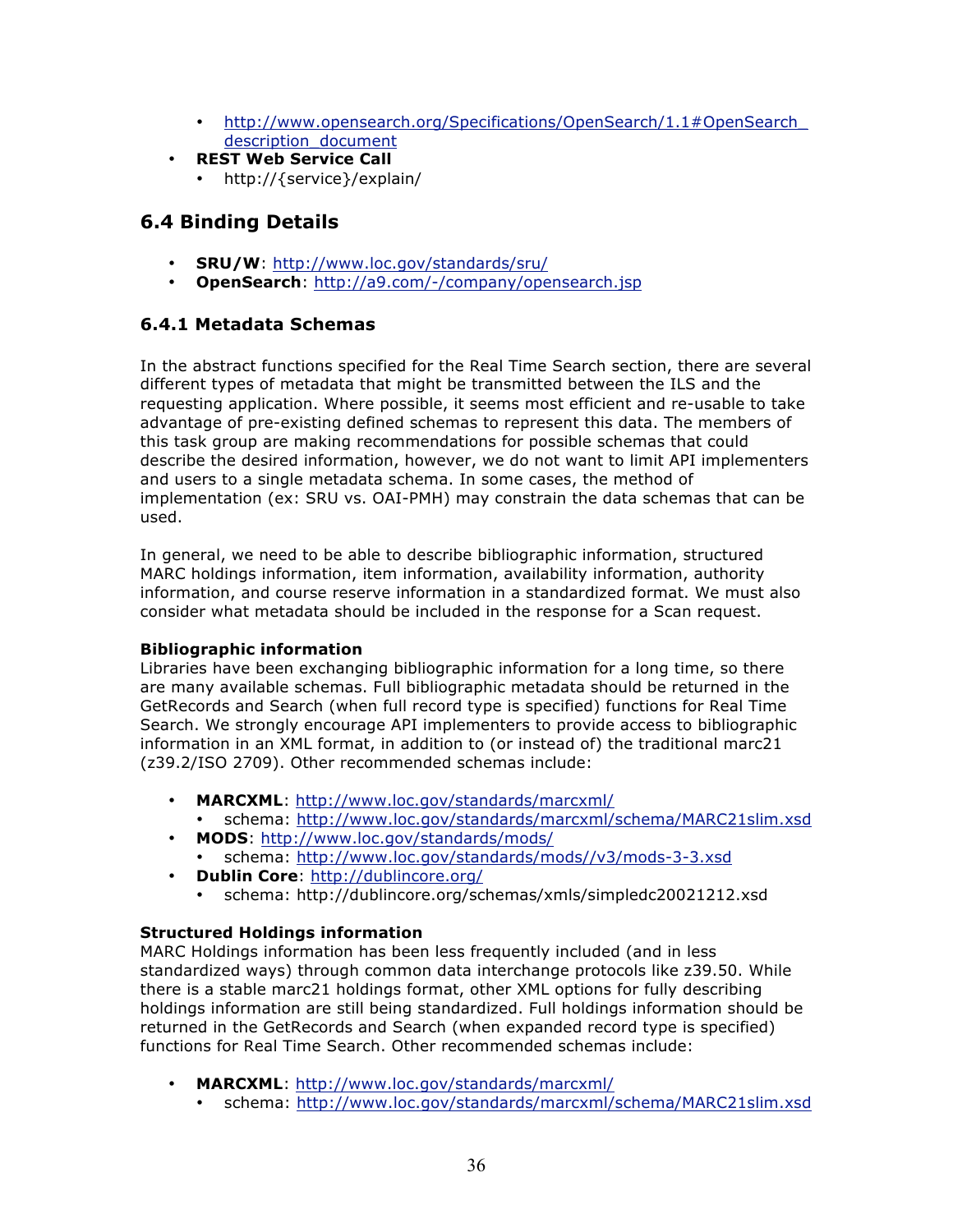- **ISO holdings** (ISO 20775): http://www.loc.gov/standards/iso20775/
	- For our examples, we used the schema at http://www.loc.gov/standards/isohold/N130\_ISOholdings\_v6\_1.xsd
- **MODS**: http://www.loc.gov/standards/mods/v3/mods-holdings.html
	- Since MODS only allows for structured enumeration and chronology by bringing in information specified with an external schema, we recommend use of MARCXML or ISO Holdings rather than MODS where possible.

# **Item information**

In addition to structured MARC holdings, bibliographic records are also usually associated with item information describing physical items. Most ILS's maintain this valuable information in an un-standardized format not associated with traditional MARC formats. Very few standardized schemas exist that can fully describe item information and it has not been historically exchanged between libraries. Full item and circulation information should be returned for the GetRecords and Search functions (when expanded record type is specified), as well as for the HarvestExpandedRecords function specified in section 5.3.2. This information could also be returned for GetAvailability queries. Recommended schemas include:

- **ISO holdings** (ISO 20775): http://www.loc.gov/standards/iso20775/
- For our examples, we used the schema at http://www.loc.gov/standards/isohold/N130\_ISOholdings\_v6\_1.xsd
- **NCIP** Item element (see the Item Element Type in section 6.3): http://www.niso.org/kst/reports/standards?step=2&gid=None&project\_key=8 8add52c35a51f8acb31225a533599dfc679f913
	- o xsd schema: http://ncip.envisionware.com/documentation/ncip\_v1\_0.xsd o dtd schema:
		- http://ncip.envisionware.com/documentation/ncip\_v1\_0.dtd

# **Availability information**

Availability information is a specific subset of item information that describes the current circulation status of a physical item. While both NCIP and ISO Holdings schemas can express most desired availability information, these standards are too complex for a quick implementation of Level 1 GetAvailability functionality. As an alternative, we define a simple availability schema that is used to describe the required data elements for a GetAvailability response. This schema is required for full Basic Discovery Interface support and can also be returned for functions such as GetRecords, Search, and HarvestExpandedRecords, preferably in addition to a more detailed item element.

- <**dlf:simpleavailability**> used to enclose basic information about availability. Depending on the context where it is used, it might describe availability at the level of a particular physical item or at the level of the bibliographic record.
	- <**dlf:identifier**> encloses the identifier of the resource described. (required, minOccurs=1, maxOccurs=1)
	- <**dlf:availabilitystatus**>: encloses one of the following string values: "unknown", "available", "not available", or "possibly available". These correspond to status codes in the ISO Holdings schema. For errors (such as an unknown identifier or an unreachable database), "unknown" may be used. For resources that may only be partially available (as can occur for multi-item resources) or whose availability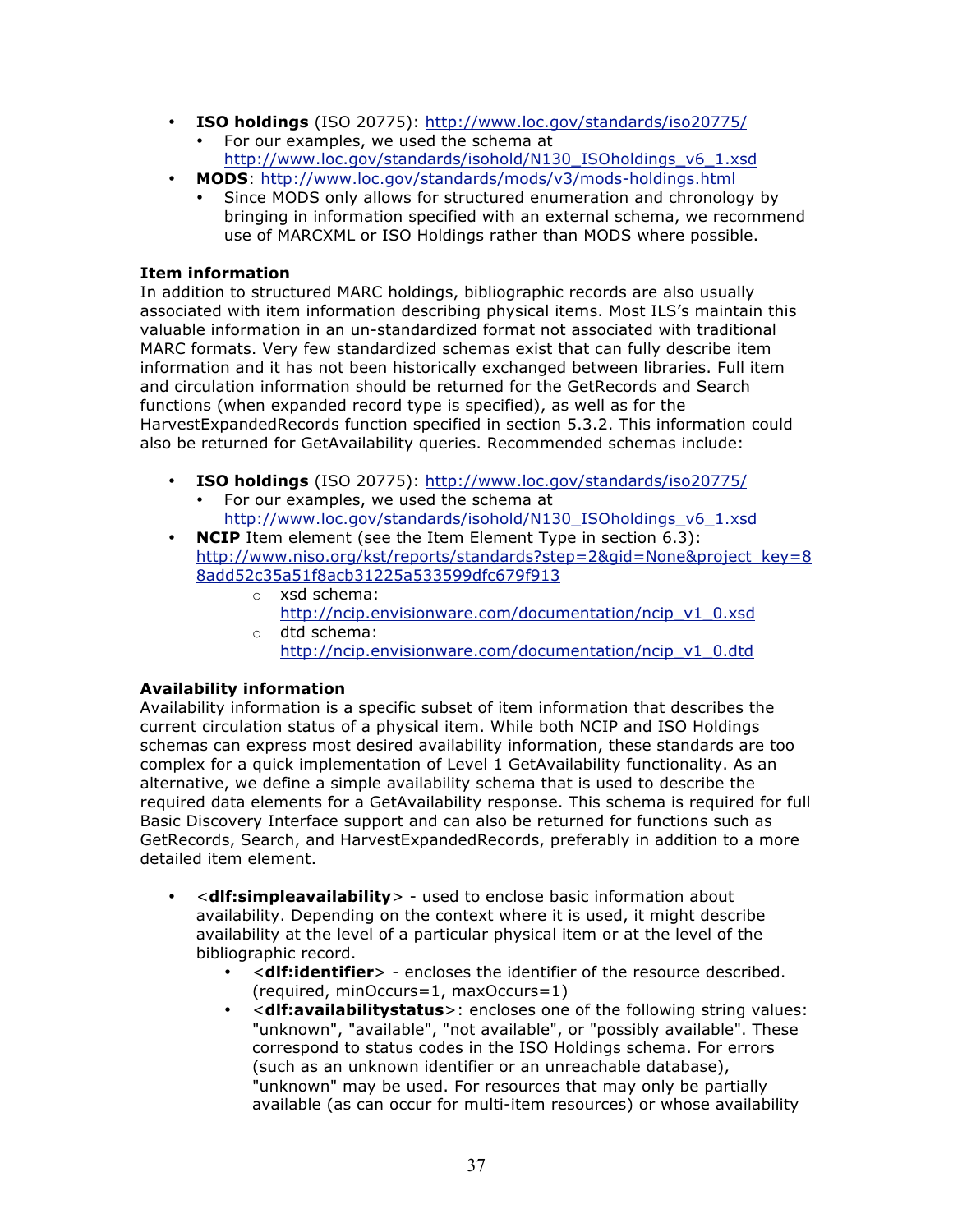may be conditional on the status of the user, "possibly available" may be used. (required, minOccurs=1, maxOccurs=1)

- <**dlf:availabilitymsg**>: Encloses a human-readable message with more information on the item's availability, such as instructions for obtaining the item, reasons that the item is not available, or explanation of errors or unclear availability status. (optional)
- <**dlf:location**>: Encloses a human-readable message with more information on the item's location. (optional)
- <**dlf:dateavailable**>: For items expected to be available at a future date (such as the due date), this contains the date or the date and time at which it is expected to be available. This element does not need to be included when describing availability at the bibliographic record level where multiple items might have different due dates. Date and time formats should correspond to the W3C profile of ISO 8601 given at http://www.w3.org/TR/NOTE-datetime. Examples of valid strings in this profile are "2008-04-21" and "2008-04-21T13:00- 05:00". (required when applicable and known, minOccurs=0, maxOccurs=1)

### **Scan information**

The Scan function represents a different type of search functionality than provided by the other Real Time Search functions, in that it returns index entries, rather than full records. We strongly encourage API implementers to enrich these index entries with related or authorized forms of headings when users are scanning controlled indexes, such as author and subject. One schema that we recommend is the SRU/W Scan record format for returning index entries, with additional term data added to use recording using MADS or MARCXML.

Appendix 6 shows an example of what such a record might look like.

### **Authority information**

Full authority records should be returned in the GetAuthorityRecords function for Real Time Search. Like bibliographic and holdings information, authority information can be expressed using the marc21 authority format (http://www.loc.gov/marc/authority/). However, we strongly encourage API implementers to make the metadata available in an XML format. Other recommended schemas include:

- **MARCXML**: http://www.loc.gov/standards/marcxml/
	- schema: http://www.loc.gov/standards/marcxml/schema/MARC21slim.xsd
- **MADS**: http://www.loc.gov/standards/mads/
	- Schema: http://www.loc.gov/standards/mads/mads.xsd

### **Course reserve information**

As some institutions maintain course reserve records within the ILS, there is a need to access these records as well. While individual items on reserve could be represented with standard bibliographic / item information, course reserves also involve information about courses and instructors. Course reserve records should be returned in the SearchCourseReserves function for Real Time Search.

The members of this task group have not discovered a previously existing, openly available metadata schema that will handle course reserve information. We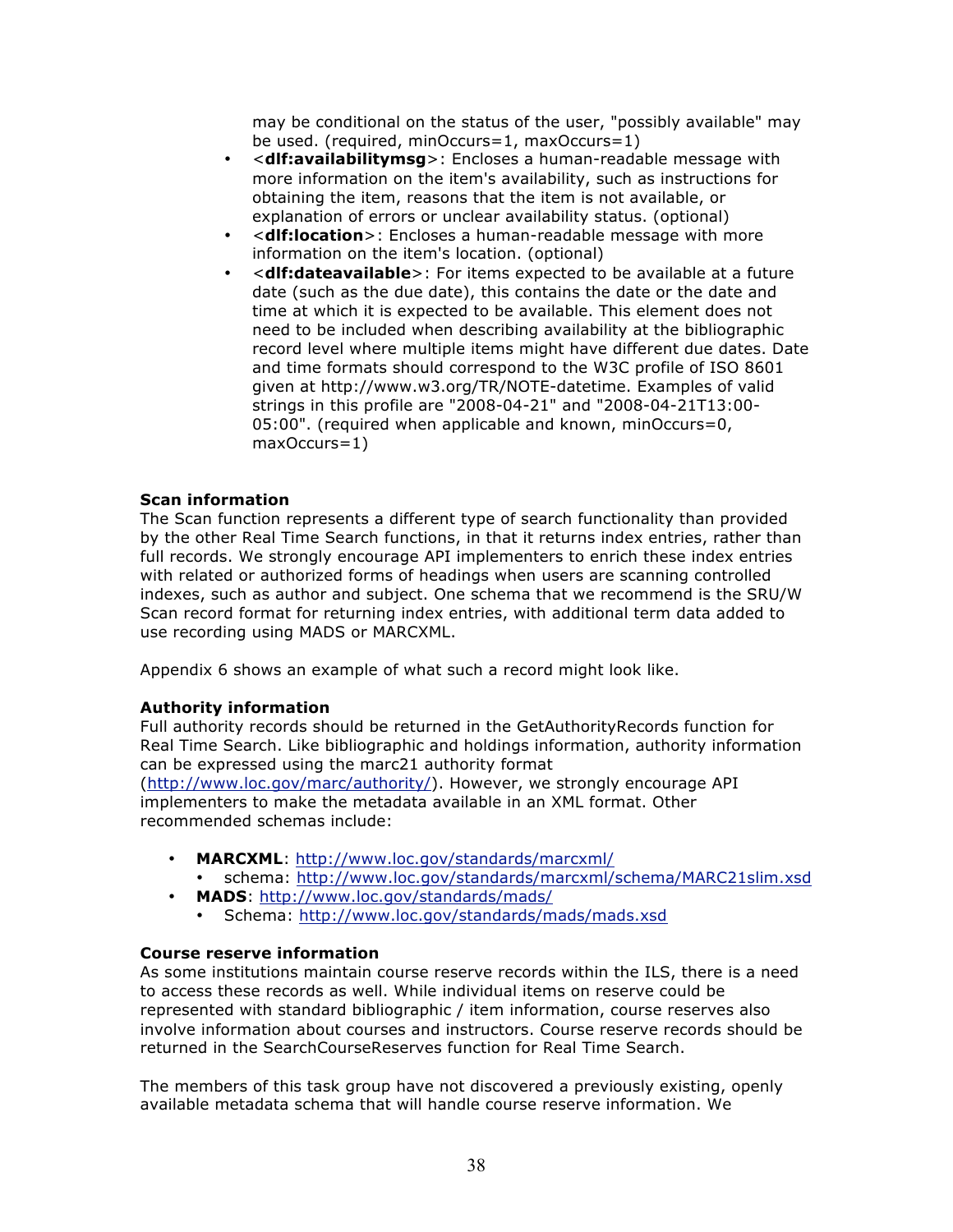encourage the development and promulgation of such schemas.

A data schema used to describe course reserve information could be hierarchical in nature, based at the course at the root level, and would need to take the following metadata into account.

### **Course**

- Code (ex: eng221)
- Department
- Name (Introduction to Biology)
- Section (may be multiple Section elements per course)
	- o Number (ex: 001)
	- o Instructor
	- o Time Period (ex: Spring Session 2007-2008)
	- o Number of reserve materials
- Record if recordType=expanded, include 1 or more record elements that represent expanded bibliographic records associated with a section

# **6.4.2 Putting it all together**

Since no single metadata schema recommended above specifies all the information we would like to see made available for the GetRecords and Search functions (as well as HarvestExpandedRecords in the Data Aggregation section), a technique is needed to combine data elements from multiple schemas. We propose the use of very simple XML elements to help bring these schemas together, nested according to the indentation shown below. This schema can also be used in the GetAvailability response.

- <**dlf:collection**> use to enclose a group of records
	- <**dlf:record**> use to enclose an expanded record that may include bibliographic, marc holdings, and item/circulation information
		- <**dlf:bibliographic**> use to enclose the bibliographic description in the record. This element should include an "id" attribute that contains the bibliographic identifier. In the response to functions that do not require bibliographic descriptions to be returned, such as GetAvailability, the element may be empty (but should still include the id attribute). (required, minOccurs=1, maxOccurs=1)
		- <**dlf:simpleavailability**> use to enclose basic information about availability. At this level, it describes the availability of the bibliographic resource in general. The same element can also be used under dlf:item (see below) to describe the availability of a particular accessible item within this bibliographic resource. The structure of this element is described in section 6.4.1 above.
		- <**dlf:holdings**> use to enclose structured holdings information described with schemas such as MARC holdings and ISO Holdings. (optional, minOccurs=0. maxOccurs=1)
			- <**dlf:holdingset**> use to represent a set of holdings, that represent the entire record or a specific set of items within that record. If there are multiple holdings records that refer to different sets of items, they should appear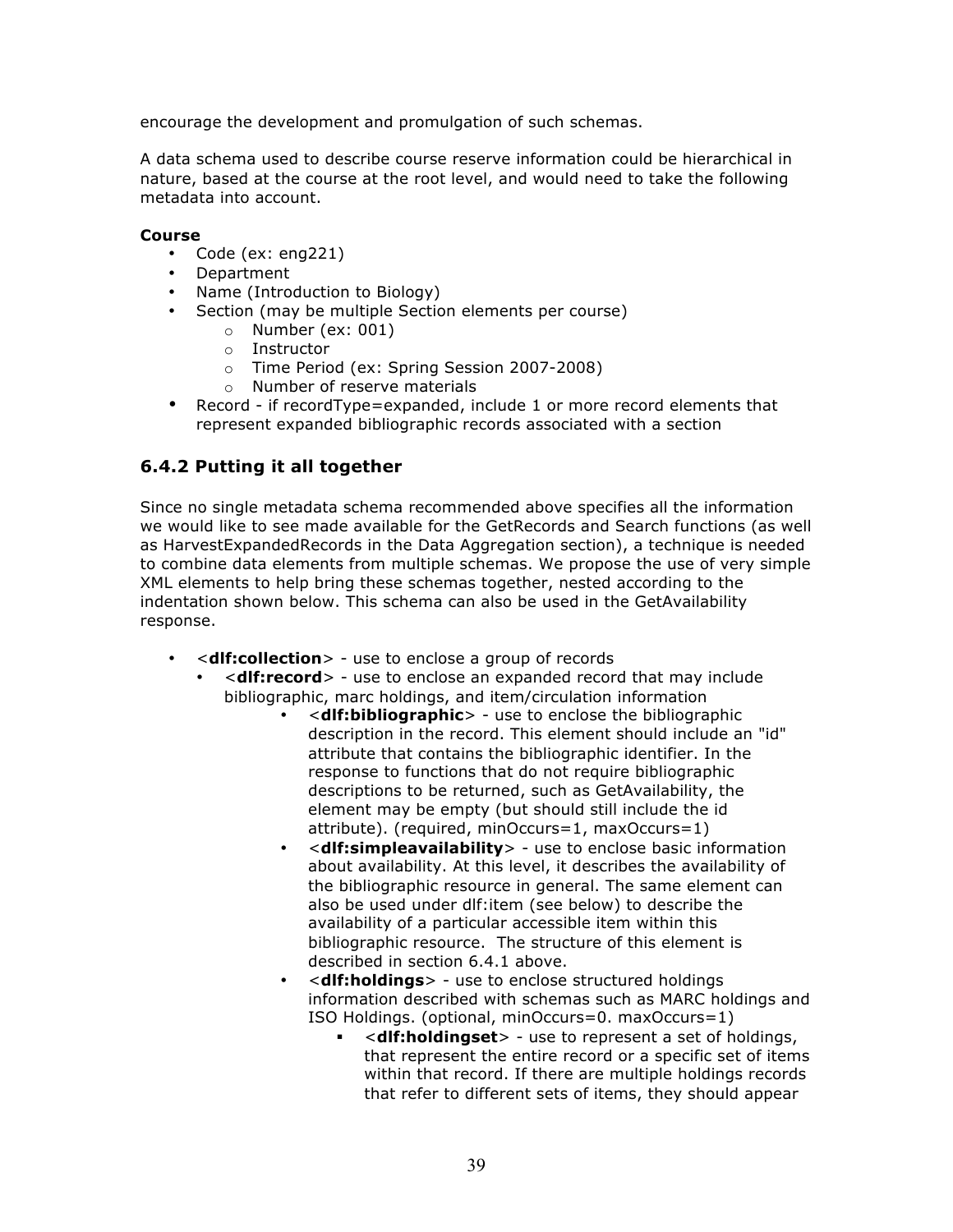in separate dlf:holdingset elements. (required, minOccurs=1)

- <**dlf:holdingsrec**> use to enclose a representation of a specific holdings record for a particular set of items. (required, minOccurs=1). If ISO Holdings schema is used, this will contain a <holdingsSimple> element to describe individual items or a <holdingsStructured> element to describe marc holdings information for continuing resources. If MARC holdings is used, this element will contain an appropriate MARC xml representation, such as marc21.
- <**dlf:items**> use when a structured holdings record is associated with a particular set of items. When used in a dlf:holdingset element, contains a list of empty dlf:item elements, each with an id attribute that contains the item id of an item associated with this particular holding. These items are described in detail in an element within the dlf:holdingsrec (such as holdingsSimple) or in a dlf:items element outside of the dlf:holdings element (optional, minOccurs=0)
- <**dlf:items**> use to enclose metadata for individual physical items associated with the bibliographic record. No more than one dlf:item element may be included per item in this element. (optional in general, but required by some functions minOccurs=0, maxOccurs=1)
	- <**dlf:item**> use to declare and/or describe individual physical items. Must include an id attribute with the item id. It may also contain metadata about the item. (Some functions, like GetAvailability, require availability metadata to be returned here, for example).. The dlf:item element may contain multiple elements describing the item in different formats. Types of elements used for descriptions include holdings:copyInformation (defined for ISO Holdings), ncip:LookupItemResponse (defined for NCIP), or dlf:simpleavailability (defined above).

Some examples of how a response including expanded records might look are given in Appendix 2 (MARCXML bibliographic record + NCIP item information) and Appendix 3 (MODS bibliographic record + ISO Holdings item information).

The XML schema definition for the elements described in this section can be found at http://diglib.org/architectures/ilsdi/schemas/1.1/dlfexpanded.xsd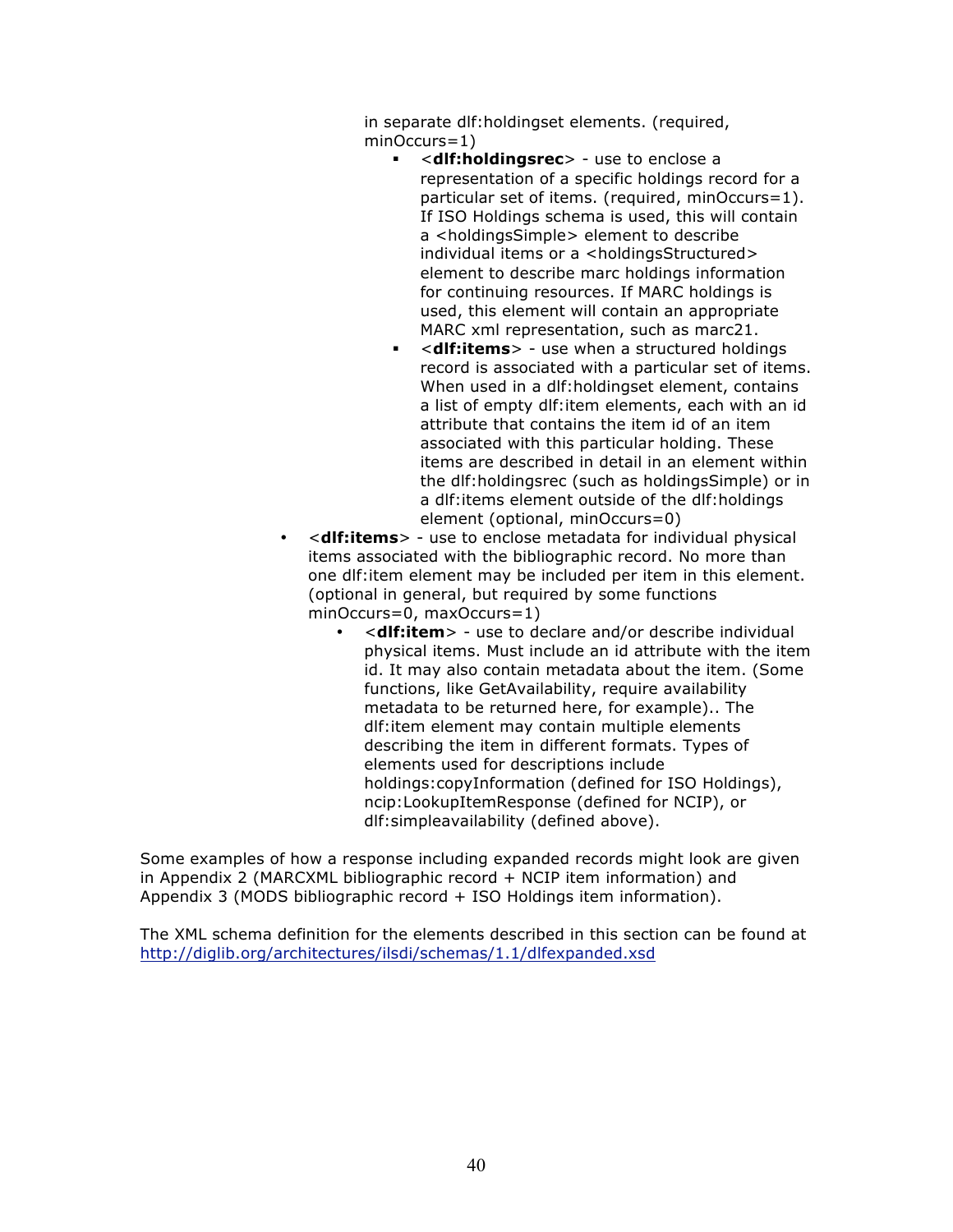# **7. Patron functionality**

Discovery applications intended as alternatives to the OPAC will need to allow patrons to access their account information in the OPAC as well as provide the circulation and delivery functionality available in the OPAC. In this section, we will define standard functions for interacting with ILS's circulation/delivery mechanisms and for accessing patron account information.

# **7.1 Rationale and general issues**

As an increasing number of institutions implement external discovery applications and move away from reliance on the integrated OPAC, they are remembering that patrons use the OPAC for more than just discovery - they also use it to manage their account and request delivery of discovered materials. In order for discovery applications to be used as OPAC alternatives, they need to be able to provide the same level of discovery to delivery functionality that the out-of-the-box OPAC provides. In addition, it is becoming increasingly desirable to enable patrons to access account information outside of the library web site in the online environments where they spend time: places like the campus portal, learning management systems, or even Facebook. Discovery applications will need to interact with the ILS in order to perform these functions. There are three categories of these functions that are specified in this section: patron authentication, patron account retrieval, and circulation/delivery transactions.

Patron authentication: Discovery applications that make use of ILS patron information or allow a patron to perform some circulation activity will first need to authenticate with the ILS. This is necessary to obtain the ILS patron identifier that will be required to perform these patron account and circulation functions. There are a few different use cases for obtaining the patron identifier from the ILS. For instance, the discovery application may utilize the ILS as the authoritative source of user information, and so may pass user credentials to the ILS, so that the ILS can verify the credentials, and provide a persistent patron id back to the discovery application. Or, the discovery application may use a different authoritative source of user data, such as a campus directory, and may need the ILS to resolve the directory id into the patron's ILS id. Or, the discovery application may need to verify that a patron has an account in the ILS.

Patron account retrieval: Discovery applications may need to retrieve information about a patron, after that patron has been authenticated in the ILS. For instance, the discovery application may show a patron their library fines, current loans and status of hold requests.

Circulation/delivery: The ILS can be configured with complex circulation logic and policies that affect how an ILS handles these types of requests. For instance, the ILS may be able to determine what the 'best' copy of a title is when a patron places a hold request. Or the ILS may determine that an item cannot be picked up at a certain location due to paging policies. Or a consortial ILS may be able to determine from which location to place a hold request when a title is held by multiple consortial members. To be clear, discovery applications should not try to replicate this logic. Rather, discovery applications should request the ILS to perform these functions for them. These functions are already implemented in the OPAC interface of the ILS. The ILS should also expose the same logic to discovery applications via API requests.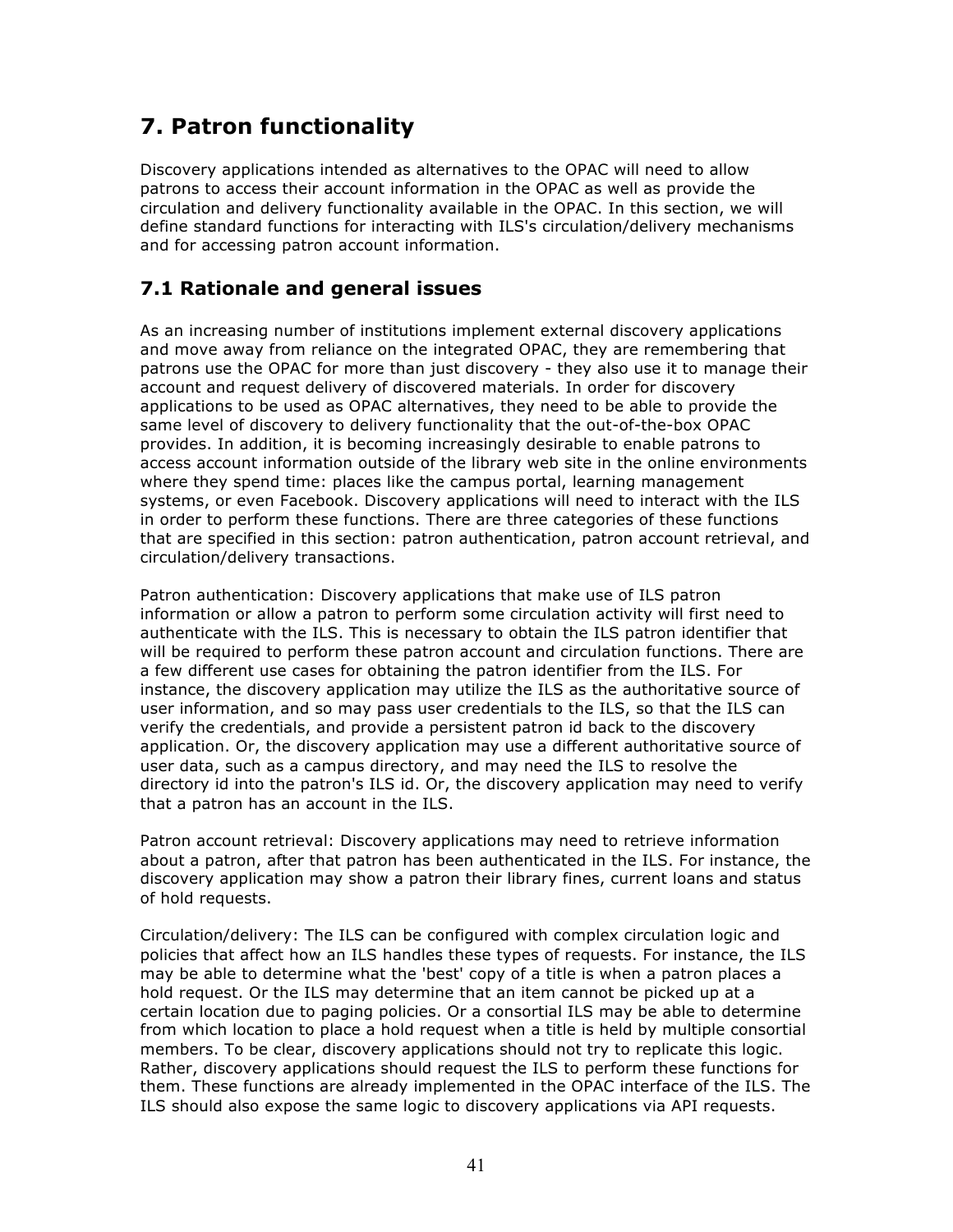The functions that are being discussed in this section may alter data in the ILS. In addition, these functions will be performed with respect to individual patrons in the ILS. It is therefore very important that security and patron privacy are taken into consideration when implementing these functions.

# **7.2 Abstract Functions**

# **7.2.1 LookupPatron (Level 3)**

# **Summary**

Looks up a patron in the ILS by an identifier, and returns the ILS identifier for that patron, aka the patron identifier.

### **Parameters**

- **id** (type string; required): an identifier used to look up the patron in the ILS
- **id\_type** (type string; optional): the type of the identifier, as defined in the ILS; e.g. Barcode, local\_id

### **Returns**

The ILS patron identifier that matches the lookup query is returned. If no match is found, a PatronNotFound message is returned.

### **Exceptional conditions**

- **NotSupported**: The function is not supported by the ILS.
- **PatronNotFound**: The requested patron could not be identified.

# **Side Effects**

None

# **Rationale**

Discovery applications will need to know the patron's primary ILS identifier in order to perform other patron functions.

### **Notes**

- The id types will be defined by the ILS and may vary between ILS vendors and also between ILS installations. Therefore, there should be no constraints placed on the id type field.
- The ILS may choose whether or not to use id\_type based on how ids are stored in the ILS.

# **Possible Bindings**

- **NCIP**: Lookup User Service
	- must use either Unique User Id or Visible User Id
- **SIP2**: there is no binding for this function in the SIP2 protocol

# **7.2.2 AuthenticatePatron (Level 3)**

**Summary**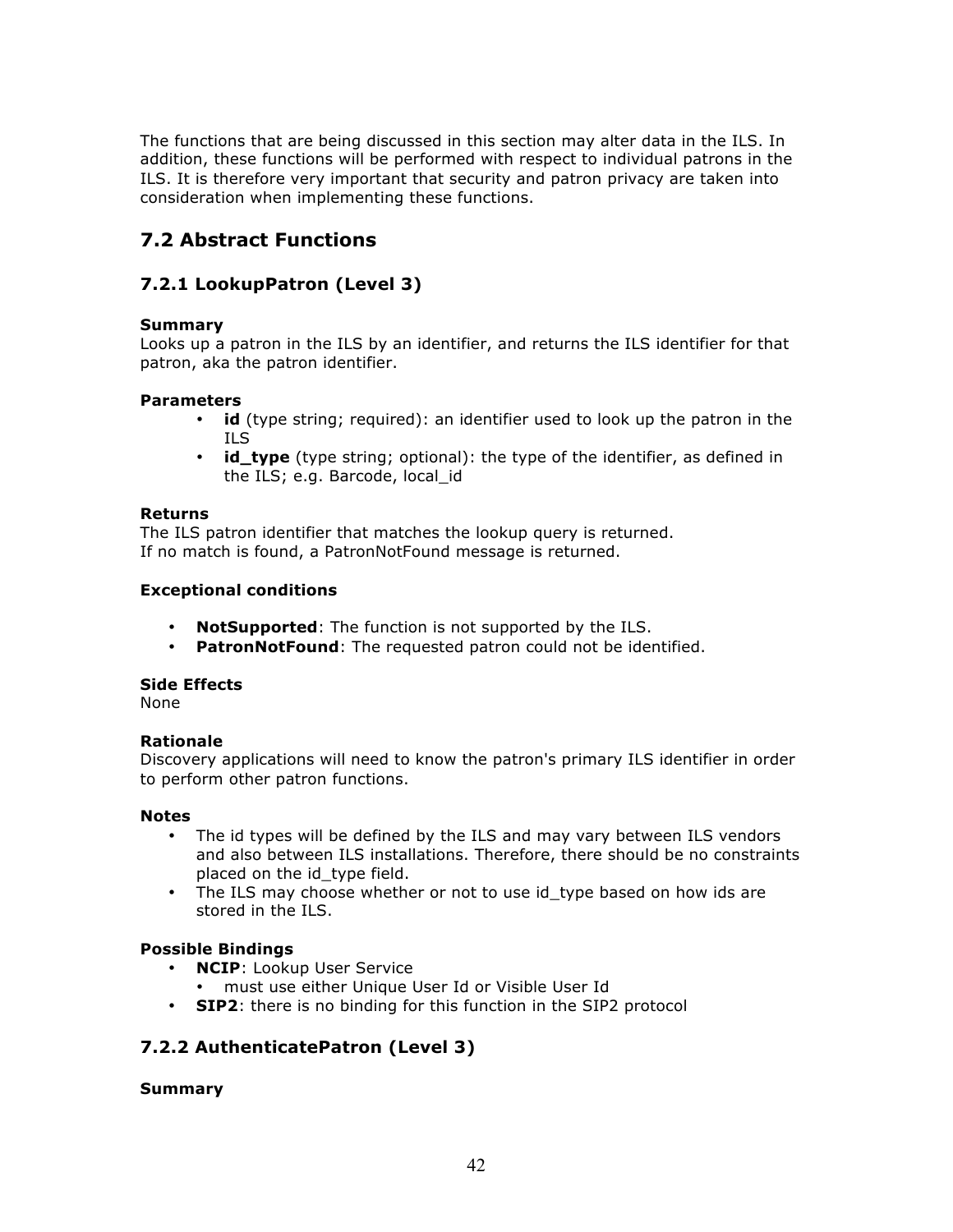Authenticates a user's login credentials and returns the identifier for the patron.

### **Parameters**

- **username** (type string; required)
- **password** (type string; required)

### **Returns**

• The ILS patron identifier that matches the patron credentials. If the username is not found or the password does not match, PatronNotFound message is returned.

# **Exceptional conditions**

- **NotSupported** the function is not supported by the ILS
- **NotAuthorized** the client attempting to use this function is not authorized by the ILS. Note that this condition refers to authorization of the client application, not the end user.
- **PatronNotFound**: The requested patron could not be identified.

### **Side Effects**

No direct required side effects, though some ILS's may consider the application to be authorized after this function is invoked.

### **Rationale**

The discovery application may use the ILS as its authoritative source of user data.

### **Possible Bindings**

- **NCIP**: Authenticate User service
- **SIP2**: Login command

# **7.2.3 GetPatronInfo (Level 3)**

### **Summary**

Returns specified information about the patron, based on options in the request. This function can optionally return patron's contact information, fine information, hold request information, loan information, and messages.

### **Parameters**

- **patronId** (type string; required): the unique patron identifier in the ILS; the same identifier returned by LookupPatron or AuthenticatePatron
- **showContact** (type boolean; default true; optional): whether or not to return patron's contact information in the response
- **showFines** (type boolean; default false; optional): whether or not to return fine information in the response
- **showHolds** (type boolean; default false; optional): whether or not to return hold request information in the response
- **showLoans** (type boolean; default false; optional): whether or not to return loan information in the response
- **showRecalls** (type boolean; default false; optional): whether or not to return recall information in the response
- **showMessages** (type boolean; default false; optional): whether or not to return patron messages in the response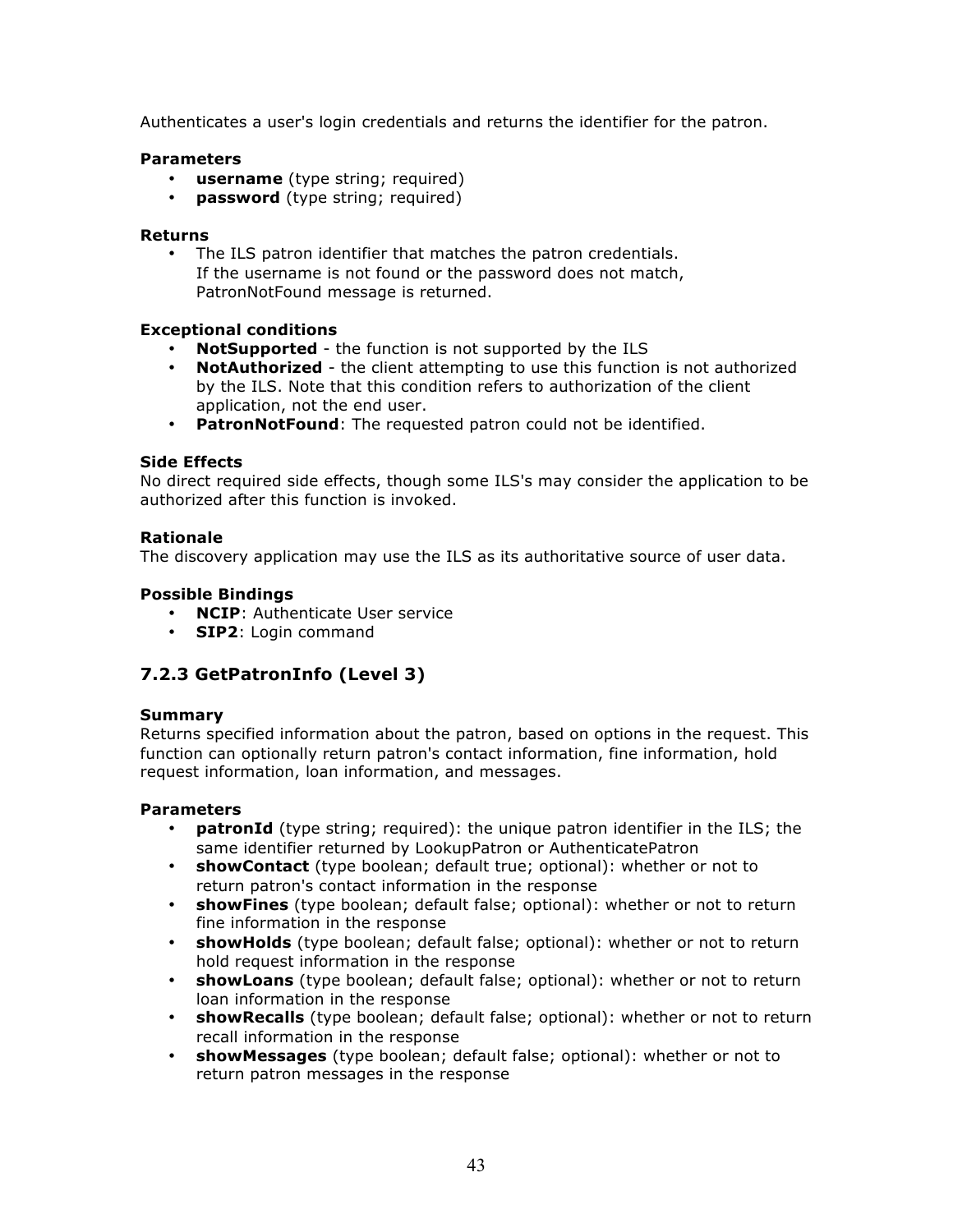### **Returns**

- Requested information is returned about the patron
- If no match is found on the patronId, return PatronNotFound message
- Response should be well formatted to include identifiers for holds and loans.

### **Exceptional conditions**

- **NotSupported** This function is not supported by the ILS.
- **NotAuthorized** The client attempting to use this function is not authorized by the ILS.
- **PatronNotFound**: The requested patron could not be identified.

### **Side Effects**

None

### **Rationale**

Discovery application may need to display user's account information.

### **Notes**

• Response should be well structured so that discovery application can retrieve hold and loan identifiers from the response, in order to perform RenewLoan and CancelHold functions.

### **Possible Bindings**

- **NCIP**: Lookup User Service partially implements this function
	- Has the ability to return fines, holds and loans.
	- Does not have the ability to return messages or recalls.
- **SIP2**: Patron Information command partially implements this function
	- Has the ability to return fines, holds, loans, and recalls.
	- Does not have the ability to return messages.

# **7.2.4 GetPatronStatus (Level 3)**

### **Summary**

Returns a patron's status information from the ILS.

### **Parameters**

• **patronId** (type string; required): the unique patron identifier in the ILS; the same identifier returned by LookupPatron or AuthenticatePatron

### **Returns**

- Returns a message with patron's borrower type, status, and expiration information.
- If no match found, returns PatronNotFound message

### **Exceptional conditions**

- **NotSupported** the function is not supported by the ILS
- **NotAuthorized** the client attempting to use this function is not authorized by the ILS
- **PatronNotFound**: The requested patron could not be identified.

# **Side Effects**

None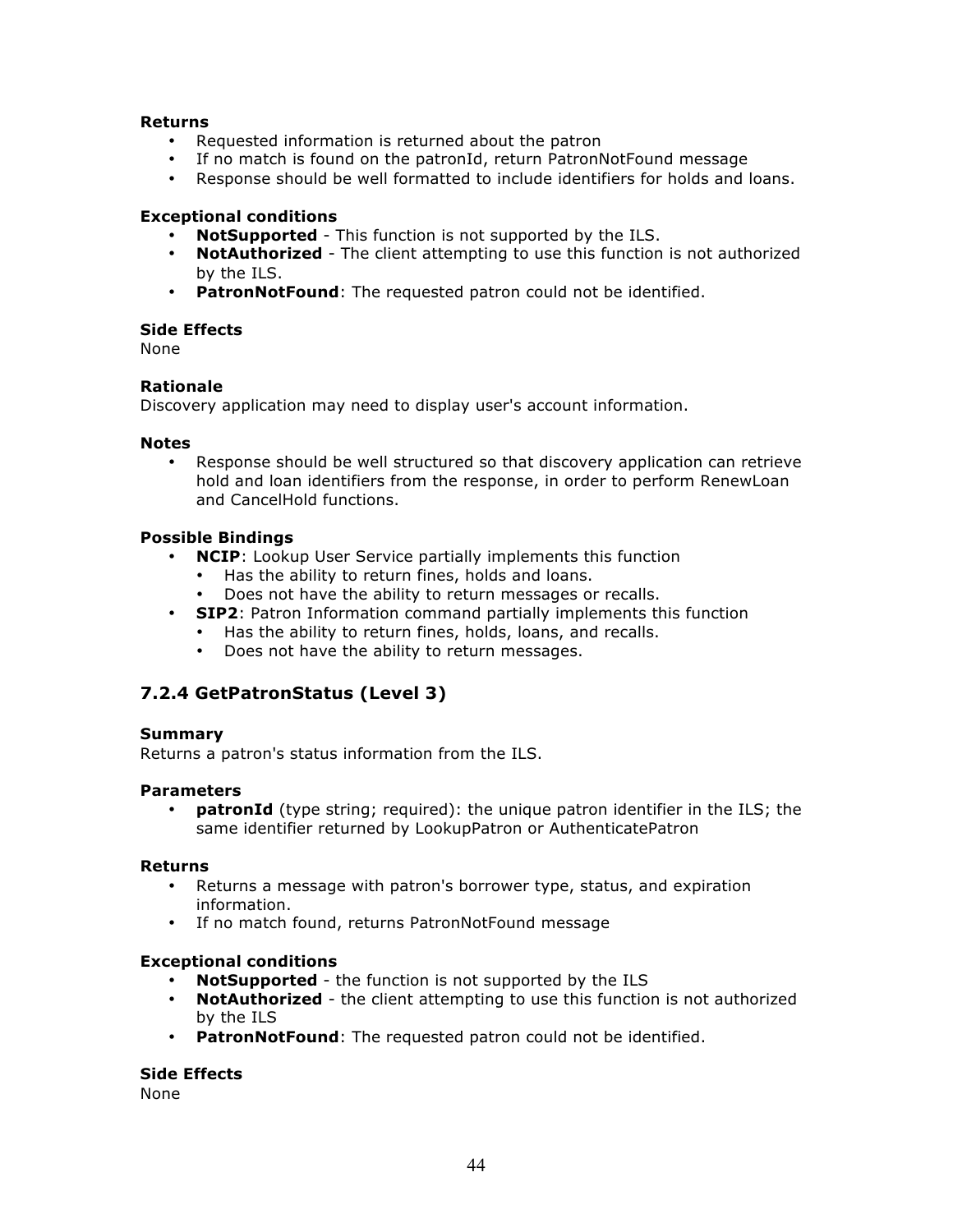# **Rationale**

Discovery applications may need to know patron's status in order to make authorization decisions.

### **Notes**

• The response may be a subset of the response for the GetPatronInfo function.

### **Possible Bindings**

- **NCIP** Lookup User Service
- **SIP2** Patron Status Request command

# **7.2.5 GetServices (Level 3)**

### **Summary**

Returns information about the services available on a particular item for a particular patron.

### **Parameters**

- **patronId:** (type string; required): the unique patron identifier in the ILS; the same identifier returned by LookupPatron or AuthenticatePatron
- **itemId:** (type string; required): system item identifier

### **Returns**

• An enumerated list of services available for a particular patron and a particular item.

### **Exceptional conditions**

- **NotSupported** the function is not supported by the ILS
- **NotAuthorized** the client attempting to use this function is not authorized by the ILS
- **PatronNotFound**: The requested patron could not be identified.
- **RecordNotFound**: The requested item could not be identified.

### **Side Effects**

This function has no side effects.

### **Rationale**

Which services are currently available to a patron at a particular moment in time for a particular item is a complex calculation made by the ILS for every single transaction. This function calculates whether the patron has the ability to perform certain services (for example, a hold, recall, request, or check out), which may be depend on whether the patron's account is blocked (for unpaid fines or other reasons). Service availability may also depend on whether the patron's status in the system (for example, grad student, faculty, undergraduate) has the ability to perform the requested service for the requested item. (For example, circulation policies may be calculated based on patron and item type.)

### **Returns**

The response should include multiple <availableFor> elements to describe the services available to the patron. Examples of services it might be useful to identify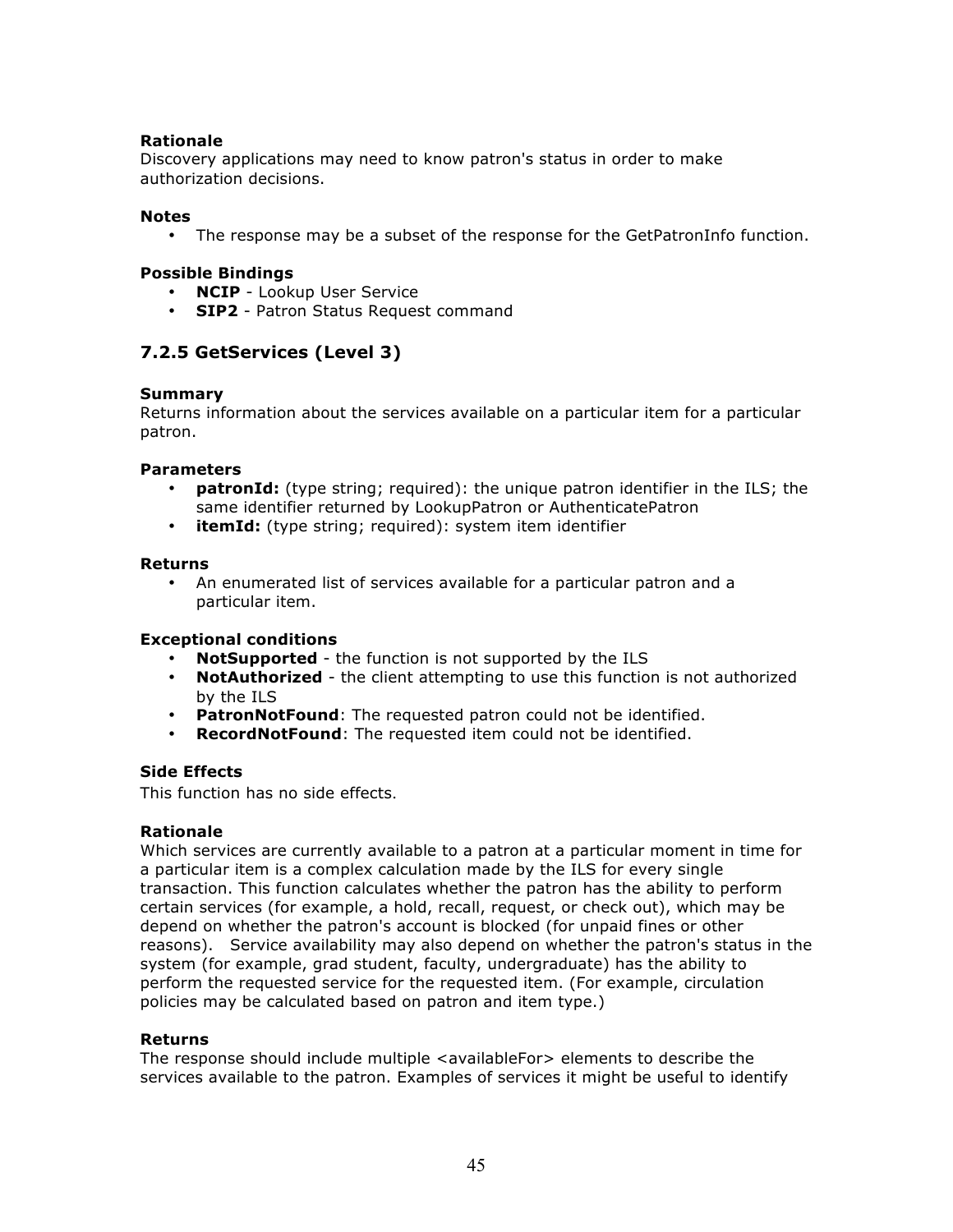are: loan, request, recall, in building use, reproduce (some special collections materials can't be photocopied).

- Both NCIP and ISO Holdings (ISO 20775) specify a possible list of enumerated values that could serve as the starting point for a vocabulary of available services. The existing values are listed below.
	- **ISO Holdings** (http://www.loc.gov/standards/iso20775/)
		- o loan
		- o physical copy
		- o digital copy
		- o online access
		- o reference look-up
		- o other
		- o unspecified

### • **NCIP**

### http://www.niso.org/kst/reports/standards?step=2&gid=None&project\_ke y=88add52c35a51f8acb31225a533599dfc679f913

- o Available For Supply Without Return
- o In Library Use Only
- o Limited Circulation, Long Loan Period
- o Limited Circulation, Normal Loan Period
- o Limited Circulation, Short Loan Period
- o No Reproduction
- o Not For Loan
- o Overnight Only
- o Renewals Not Permitted
- o Supervision Required
- o Term Loan
- o Use Only In Controlled Access
- o User Signature Required

# **Possible Bindings**

- This functionality is not specified by NCIP or SIP2.
- **Web service call** this function could be implemented as an XML based web service on top of the ILS.
	- o RESTful URL template: GET
		- http://{service}/patron/<patronid>/item/<itemid>/services

# **7.2.6 RenewLoan (Level 3)**

### **Summary**

Extends the due date for a patron's existing loan.

### **Parameters**

- **patronId**: (type string; required): the unique patron identifier in the ILS; the same identifier returned by LookupPatron or AuthenticatePatron
- **itemId**: (type string; required): system item identifier
- **desired due date** (type date, optional): the date the patron would like the item returned by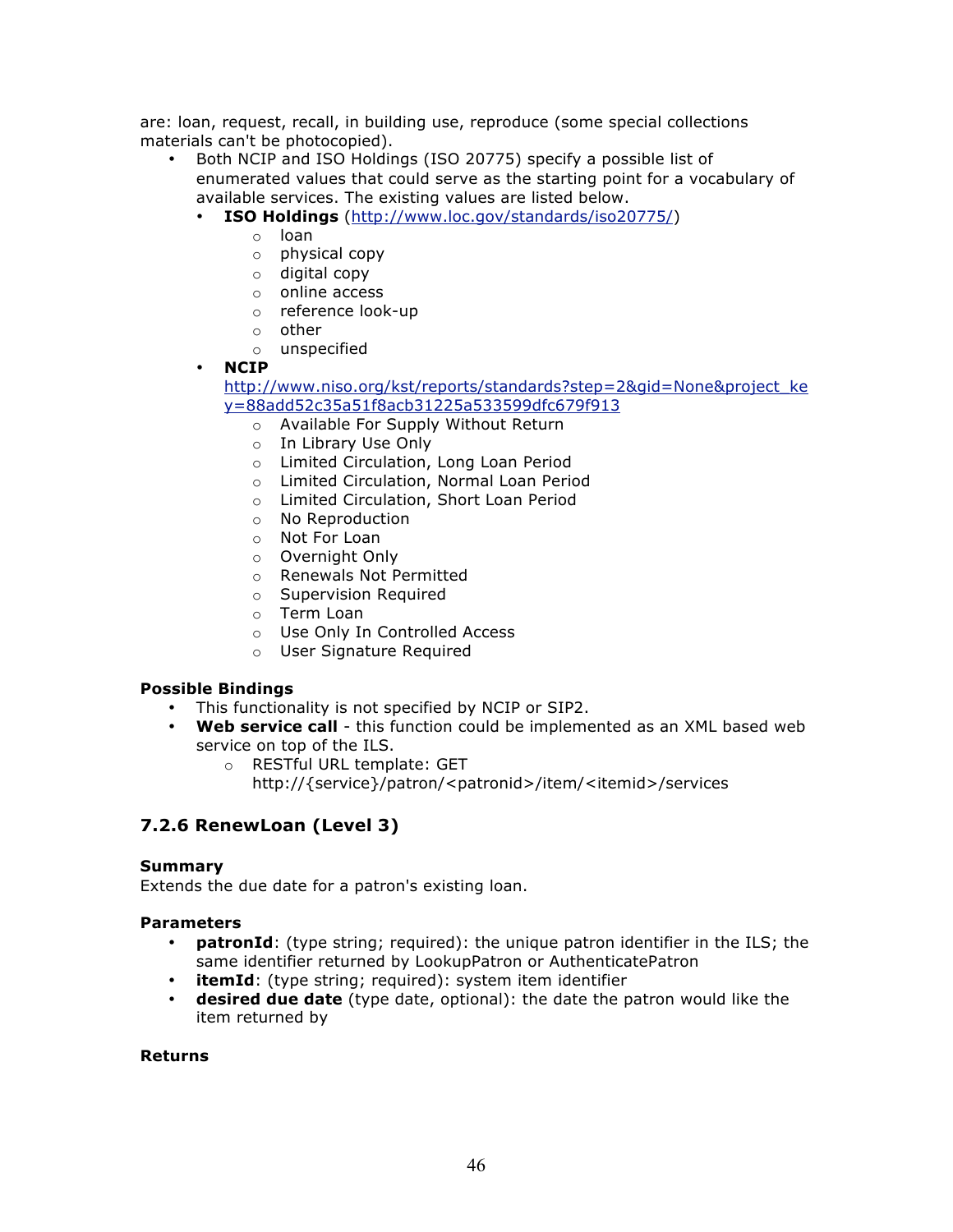New loan message with the new due date.

If no items match the item identifier, returns RecordNotFound message.

### **Exceptional conditions**

- **NotRenewable** the item is not able to be renewed by the ILS
- **NotSupported** the function is not supported by the ILS
- **NotAuthorized** the client attempting to use this function is not authorized by the ILS
- **PatronNotFound**: The requested patron could not be identified.
- **RecordNotFound**: The requested item could not be identified.

### **Side Effects**

Date and loan are both updated.

### **Rationale**

Patrons will want to renew their loans through their accustomed library interface.

### **Notes**

In discovery applications that do not support patron and circulation functions (and thus are not OPAC alternatives), it may still be useful to hand off control to the underlying OPAC to process renewals. Such application handoff is described in section 8.

### **Possible Bindings**

- NCIP Renew Item Service
- SIP2 Renew command

# **7.2.7 HoldTitle (Level 3)**

### **Summary**

Creates, for a patron, a title-level hold request on a given bibliographic record in the ILS.

### **Parameters**

- **patronId** (type string; required): the ILS identifier for the patron for whom the request is placed
- **bibId** (type string; required): the ILS identifier for the bibliographic record on which the request is placed
- **requestLocation** (type string; required): IP address where the end user request is being placed
- **pickupLocation** (type string; optional): an identifier indicating the location to which to deliver the item for pickup
- **neededBeforeDate** (type date or time; optional): date after which hold request is no longer needed
- **pickupExpiryDate** (type date or time; optional): date after which item returned to shelf if item is not picked up

- If a hold request is successfully placed, a response message indicates where the item may be picked up and the date it expects the item to be available
- A restricted access message qualified success message that title is not holdable, but is accessible under certain conditions (i.e. does not circulate)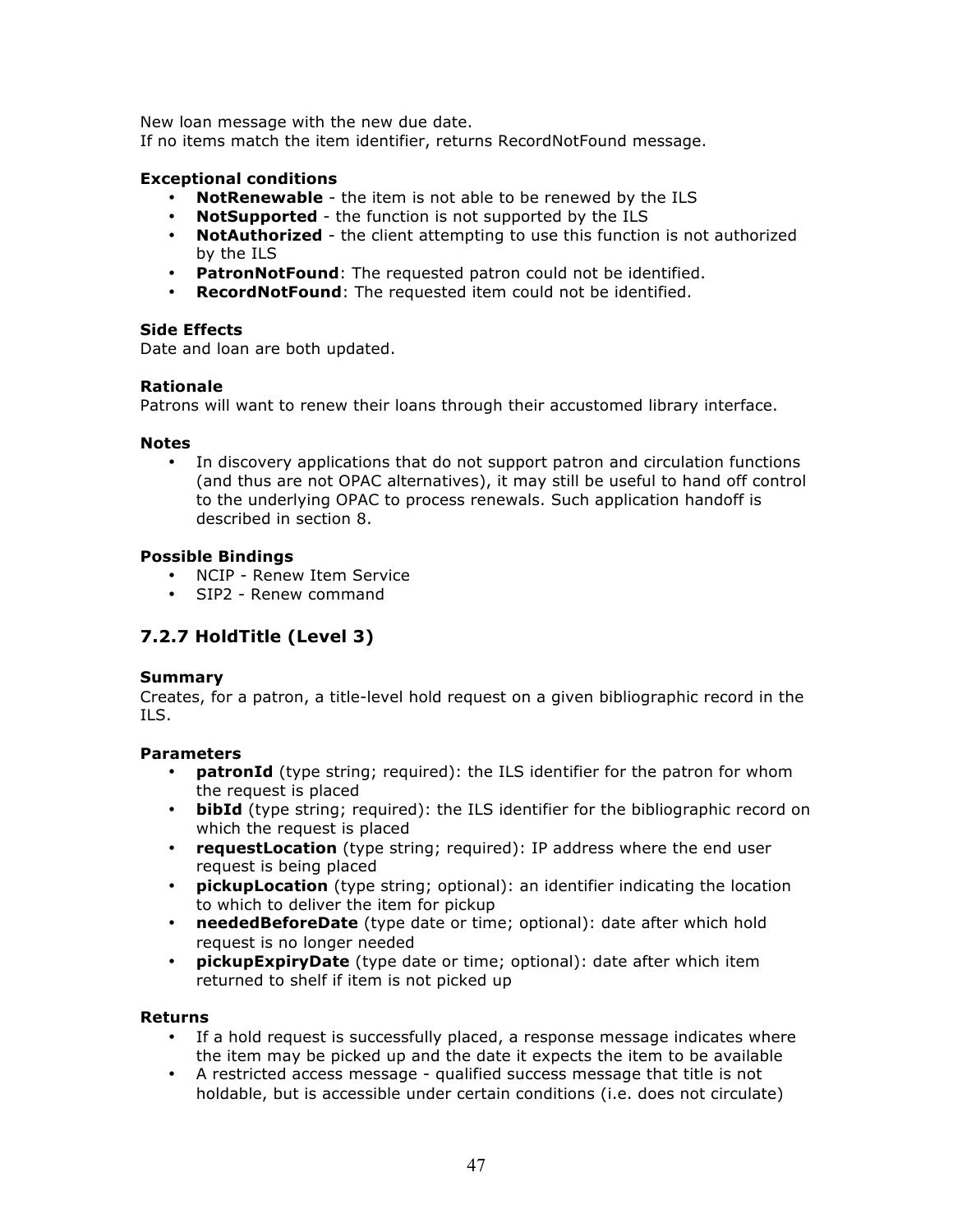- Title level hold not available message message indicating the this title is not requestable, but item level hold requests may be available
- NotHoldable message error message that title is not holdable by this patron

# **Exceptional conditions**

- **NotSupported:** the function is not supported by the ILS
- **NotAuthorized**: the client attempting to use this function is not authorized by the ILS
- **NotHoldable** the title cannot be held by the patron

### **Side Effects**

A hold request is placed on a title in the ILS.

### **Rationale**

Patrons will want to place hold requests on the titles that they discover. The discovery application should not have to replicate the functionality that the ILS provides in terms of determining best item. This function allows discovery application to initiate a hold request with a patron id and bib id. A title-level hold request is a hold request that is placed on the bibliographic record, rather than on an individual item record, in the ILS.

Request location is required in order to allow ILS to determine pickup locations and apply paging rules.

### **Possible Bindings**

- **NCIP** Request Item Service (though it needs to allow for specifying pickup location)
- **SIP2** Hold command
- **Web service call** this function could be implemented as an XML based web service on top of the ILS

# **7.2.8 HoldItem (Level 3)**

### **Summary**

Creates, for a patron, an item-level hold request on a specific item of a bibliographic record in the ILS.

### **Parameters**

- **patronId** (type string; required): the ILS identifier for the patron for whom the request is placed
- **bibId** (type string; required): the ILS identifier for the bibliographic record on which the request is placed
- **itemId** (type string; required): the ILS identifier for the specific item on which the request is placed
- **pickupLocation** (type string; optional): an identifier indicating the location to which to deliver the item for pickup
- **neededBeforeDate** (type date or time; optional): date after which hold request is no longer needed
- **pickup expiry date** (type date or time; optional): date after which item returned to shelf if item is not picked up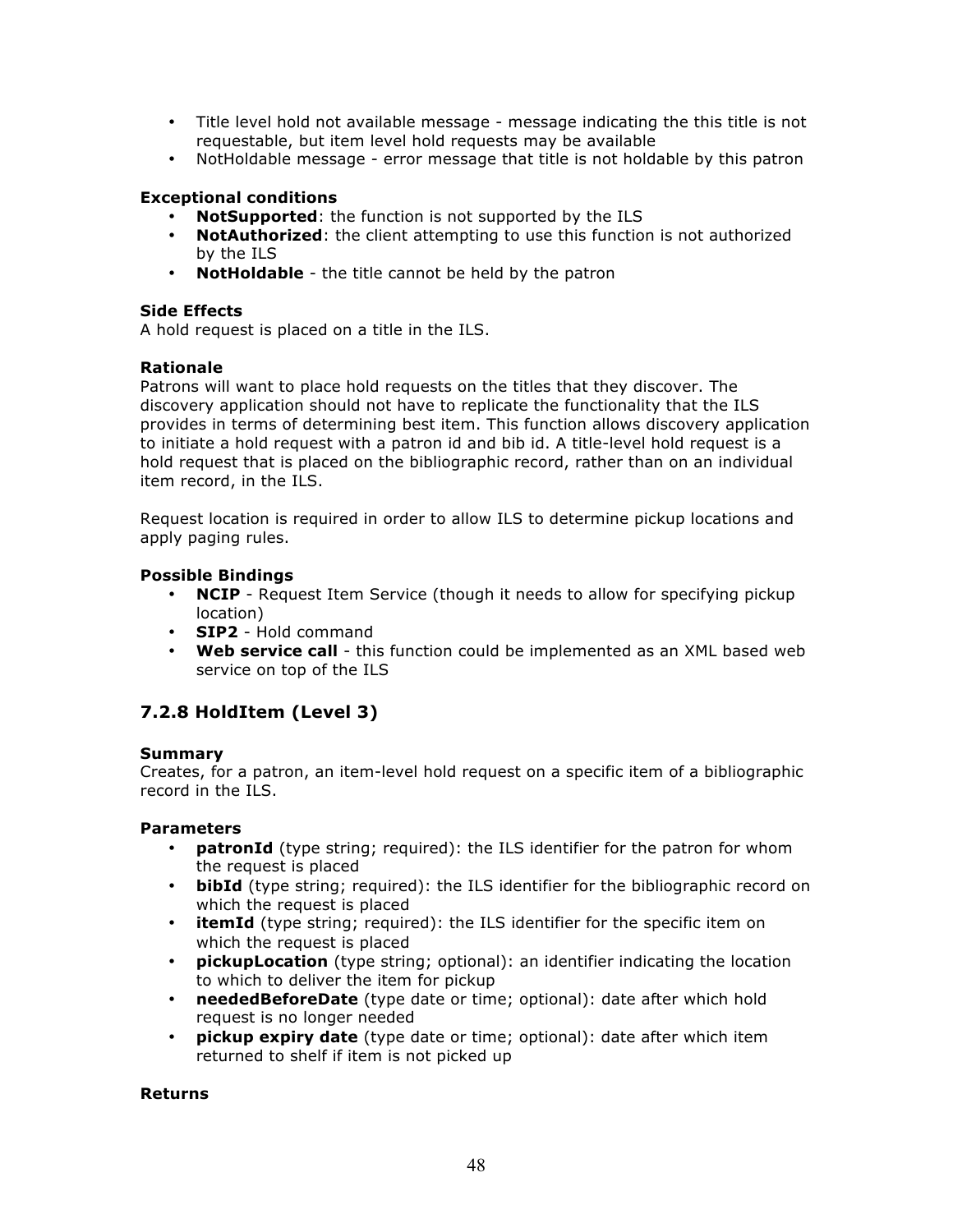- If a hold request is successfully placed, a response message indicates where the item may be picked up and the date it expects the item to be available
- A restricted access message qualified success message that title is not holdable, but is accessible under certain conditions (i.e. does not circulate)
- NotHoldable message error message that title is not holdable by this patron

### **Exceptional conditions**

- **NotSupported** The ILS does not support this type of hold request.<br>• **NotHoldable** the item cannot be held by the patron
- **NotHoldable** the item cannot be held by the patron

### **Side Effects**

Hold request is placed on an item in the ILS.

### **Rationale**

Patrons will want to place hold requests on the items that they discover This function allows the user to determine which item is the best option to request.

An item-level hold request is a hold request that is placed on a specific item, rather than on the bibliographic record, in the ILS.

### **Possible Bindings**

- **NCIP**  Request Item Service (though it needs to allow for specifying pickup location)
- **SIP2** Hold command
- **Web service call** this function could be implemented as an XML based web service on top of the ILS

# **7.2.9 CancelHold (Level 3)**

### **Summary**

Cancels an active hold request for the patron.

### **Parameters**

- **patronId** (type string; required): the unique patron identifier in the ILS; the same identifier returned by LookupPatron or AuthenticatePatron
- **itemId**: (type string; required): system item identifier

### **Returns**

Confirmation message indicating success or failure.

If no patron records match the patron identifier, returns PatronNotFound message. If no items match the item identifier, returns RecordNotFound message.

- **NotSupported**: the function is not supported by the ILS
- **NotAuthorized**: the client attempting to use this function is not authorized by the ILS
- **NotCanceled**: the hold could not be canceled by the ILS
- **PatronNotFound**: The requested patron could not be identified.
- **RecordNotFound**: The requested item could not be identified.

### **Side Effects**

Hold request is canceled.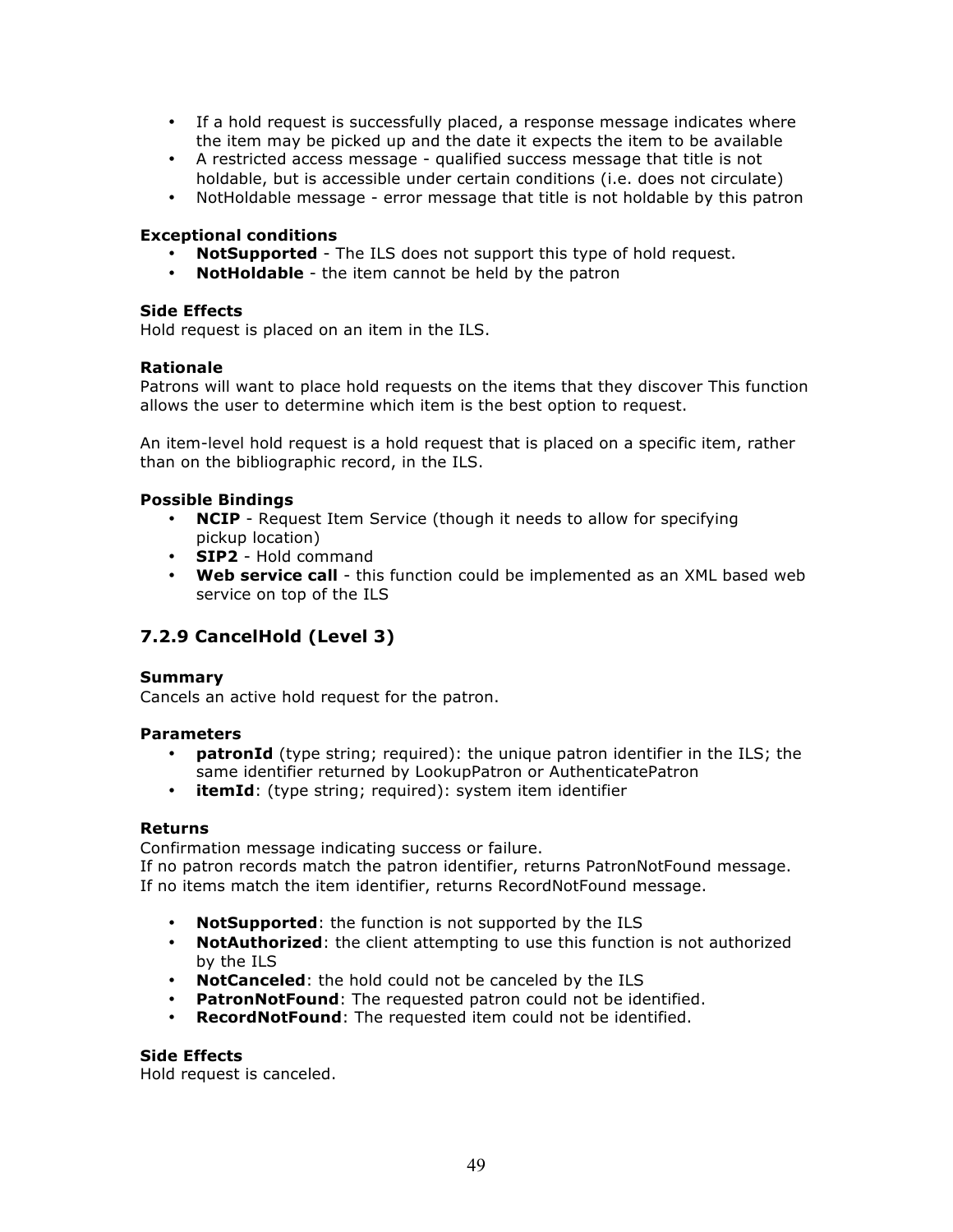### **Rationale**

Patrons will want to cancel holds as well as make them.

### **Possible Bindings**

- **NCIP** Cancel Request Item Service
- **SIP2** Hold command

# **7.2.10 RecallItem (Level 3)**

### **Summary**

Initiates a recall of an item that is loaned out.

### **Parameters**

- **itemId** (type string; required): the ILS identifier for the specific item on which the recall is placed
- **desiredDueDate** (type date or time; optional)

### **Returns**

- If recall is successfully placed on the item, a message will be returned indicating an estimated delivery date
- If not eligible for recall, an error message is returned to this effect.

### **Exceptional conditions**

- **NotSupported** the function is not supported by the ILS
- **NotAuthorized** the client attempting to use this function is not authorized by the ILS

### **Rationale**

If patrons discover items they want that are on loan, they may want to recall them.

### **Possible Bindings**

- **NCIP** Recall Item Service
- **SIP2** there is no binding for this function in the SIP2 protocol

# **7.2.11 CancelRecall (Level 3)**

### **Summary**

This function cancels an active recall request for the patron.

### **Parameters**

- **patronId** (type string; required): the unique patron identifier in the ILS; the same identifier returned by LookupPatron or AuthenticatePatron
- **itemId**: (type string; required): system item identifier

### **Returns**

Confirmation message indicating success or failure of the cancellation. If no patron records match the patron identifier, returns PatronNotFound message If no items match the item identifier, returns RecordNotFound message.

### **Exceptional conditions**

• **NotSupported** - the function is not supported by the ILS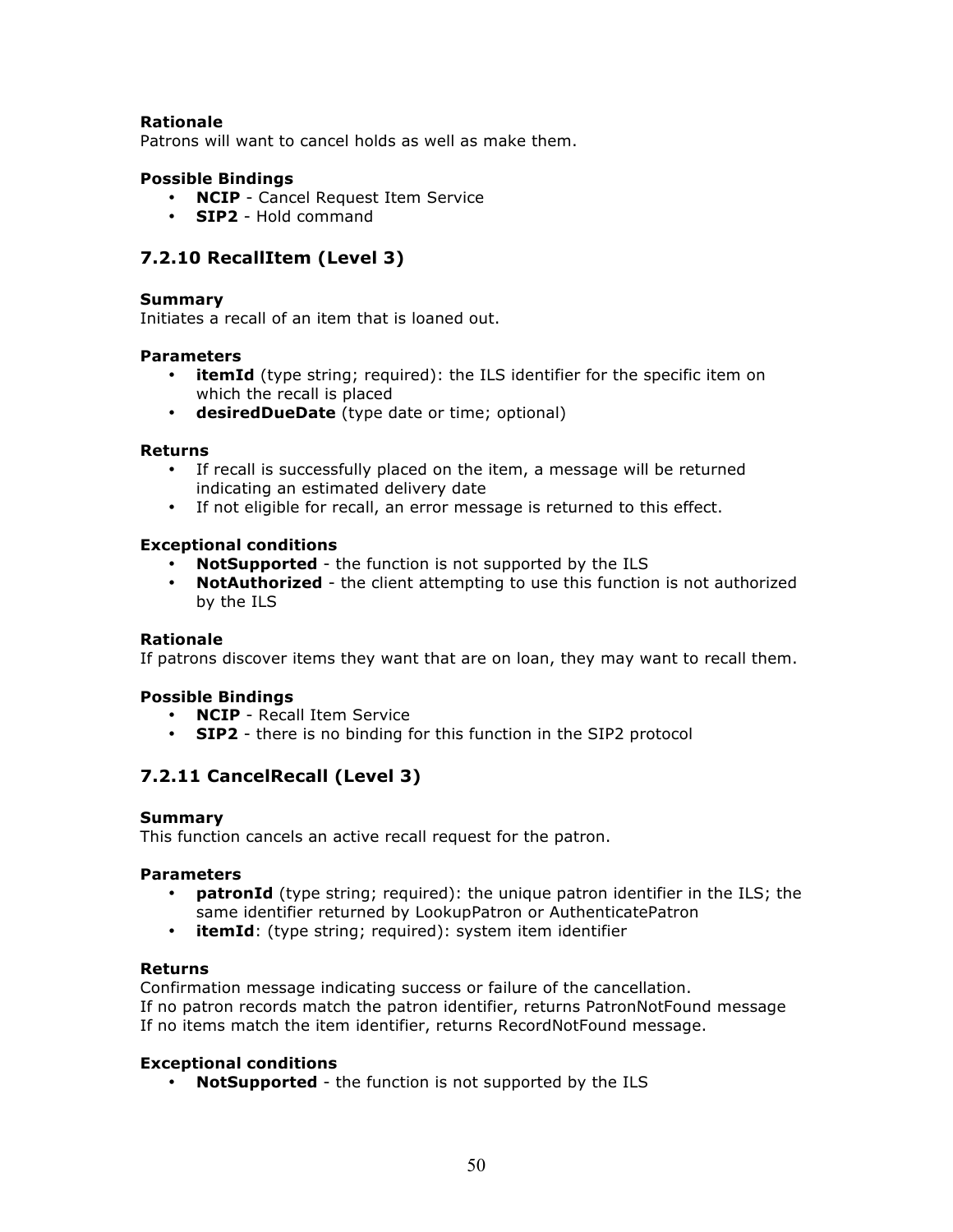- **NotAuthorized** the client attempting to use this function is not authorized by the ILS
- **NotCanceled** the item was not able to be canceled by the ILS
- **PatronNotFound**: The requested patron could not be identified.
- **RecordNotFound**: The requested item could not be identified.

### **Side Effects**

Recall is canceled

### **Rationale**

Patrons may need to cancel as well as make recalls.

### **Possible Bindings**

- **NCIP** Cancel Recall Item Service
- **SIP2** there is no binding for this function in the SIP2 protocol

# **7.3 Binding Details**

- **NCIP** http://www.niso.org/committees/committee\_at.html
- **SIP2**
	- http://multimedia.mmm.com/mws/mediawebserver.dyn?6666660Zjcf6lVs6EV s66S0LeCOrrrrQ-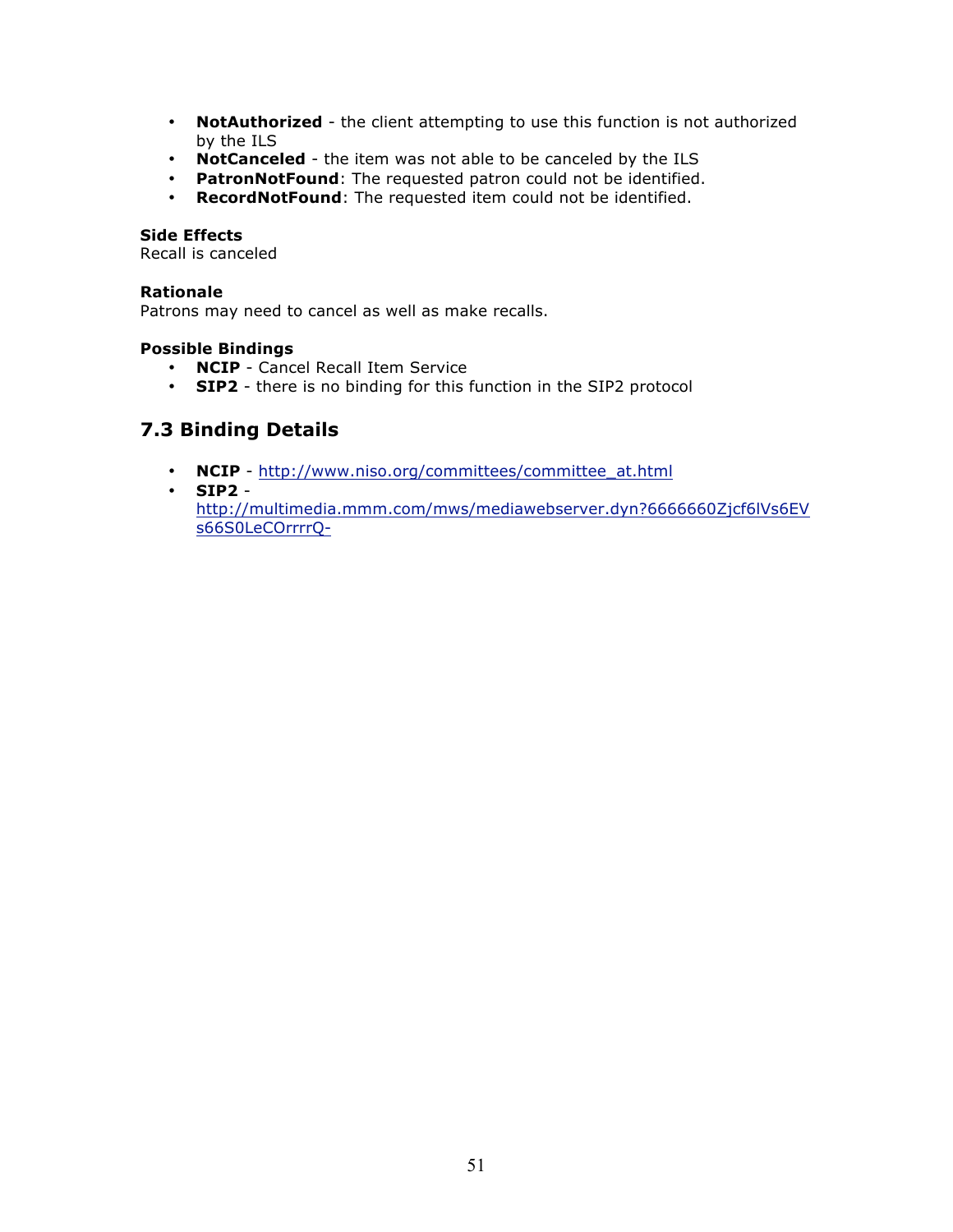# **8. OPAC interaction**

In this section, we define standard functions and behaviors for interactions between discovery applications and the traditional ILS OPAC. These include functionality for transferring the user from the discovery application to an appropriate context in the OPAC for further requests or information on discovered content. They also include functionality for transfers in the other direction, from the OPAC to discovery applications, and for embedding external information within an OPAC application.

# **8.1 Rationale and general issues**

The ILS today includes a public catalog interface (the OPAC) that will continue to be provided and used in many libraries. Users of the OPAC may want to access the additional information and services provided by external applications, either jumping out from the OPAC to these applications, or by embedding application content into OPAC displays, to provide seamless discovery services.

In addition, the OPAC may continue to be the easiest place to provide certain kinds of library services (such as patron requests). In such cases, one might need to be able to carry a user context from an external application into the OPAC, and later back to the external application.

# **8.2 Sample use cases**

Some possible use cases include

- Adding links to external resources from within the OPAC (e.g. "See comments on this book; buy on Amazon; try this search again on WorldCat")
- Embedding additional information on items in the OPAC (e.g. tags, LibraryThing-like services)
- Embedding alternate formats for reuse (e.g. formatted citations, links to download cites into citation manager, etc.)
- Linking back to an OPAC's book information page, request page, or other results page from an external application.

# **8.3 Abstract Behaviors and Functions**

Practically speaking, the ability to embed external information and links into an OPAC application may be better understood as a behavior of an ILS OPAC than a function, and the recommended bindings reflect this understanding. (That is to say, they give a general mechanism for embedding content and links into a user interface, rather than specifying a particular output for a particular input.) From an abstract point of view, however, it can be useful to consider two kinds of functions that model these behaviors and take different kinds of parameters.

An incoming-oriented function that models how ILS applications can be linked to or embedded from external applications is essentially a behavior that takes request parameters, specifying the ILS function or display that is being linked to or embedded. Essentially, this kind of function points into the ILS from an external application.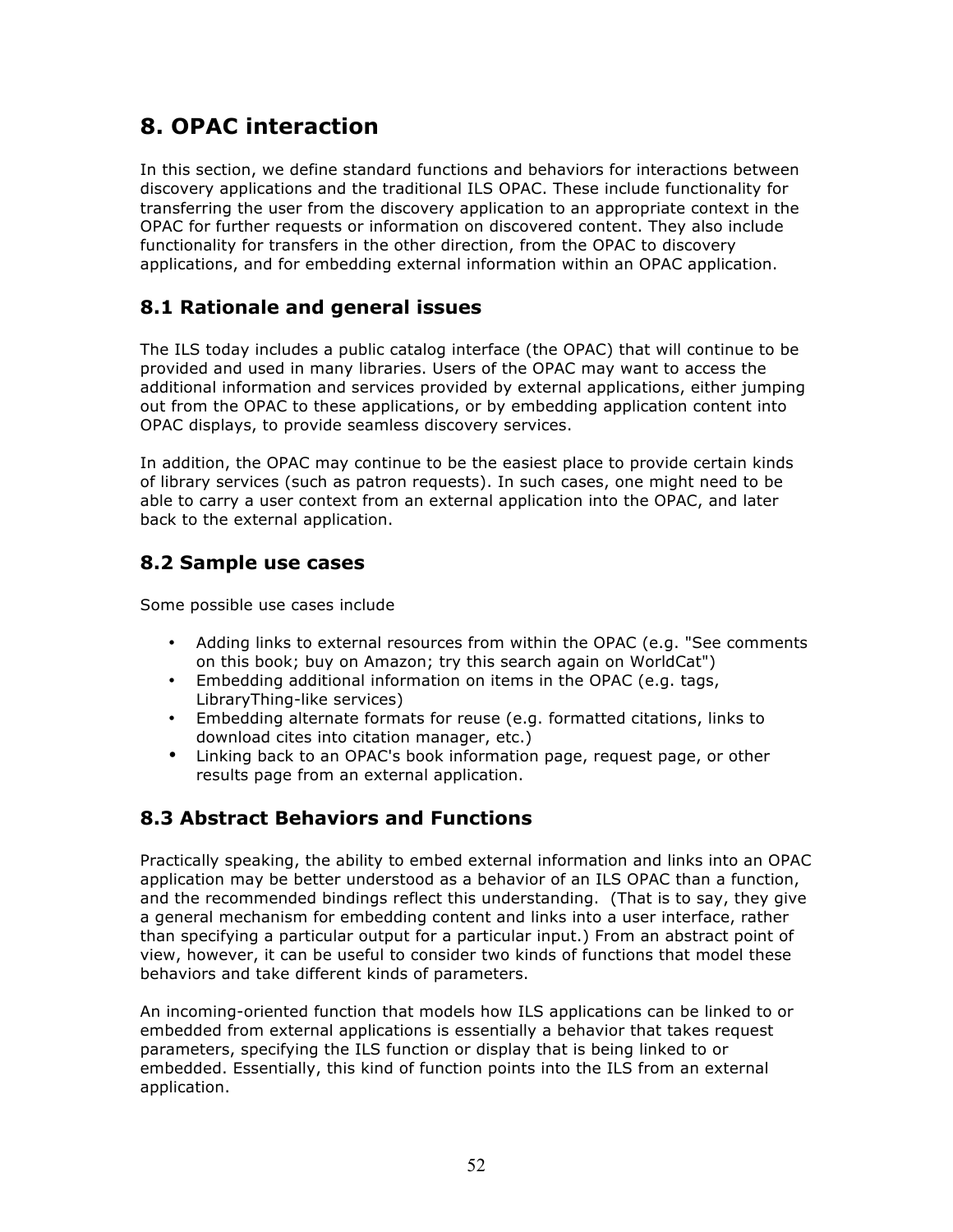An outgoing-oriented function that models how external content or links are embedded into a page is essentially a behavior that takes output configuration parameters, which control the final form of output. This could consist of the content to be embedded, for instance, or a second function that transforms the default content into the desired content. Essentially, this kind of function points out of the ILS into an external application.

 The Level 1 (Basic Discovery Interfaces) profile requires that inbound links be possible to any item in the OPAC for further user requests.

The Level 2 (Elementary OPAC Supplement) profile requires that either OutputRewritablePage or OutputIntermediateFormat be implemented. The Level 4 profile calls for both of those two behaviors.

# **8.3.1 GoToBibliographicRequestPage (Level 1)**

### **Summary**

Outputs an OPAC display page for the bibliographic item with the supplied identifier, with links for making requests on that item.

### **Parameter**

• **bibid** (type string; required): the ILS identifier for the desired bibliographic item

### **Returns**

A web page with information about the identified item, with links for patron requests on it.

### **Exceptional condition**

• **RecordNotFound**: No record was found for the specified ID.

### **Side Effects**

None

### **Rationale**

This function allows the OPAC to supply information and services for an item found in a discovery application. It is a simple, easy-to-implement way of providing patron services to users when it is not practical to do it directly in the discovery application.

### **Possible Bindings**

**URL template (recommended binding for level 1):** All that is really necessary to implement this function is a stable URL that, given a bibliographic ID, will land the user on a bibliographic information page for the title with that ID. (The URL would also vary depending on the location of the OPAC.) Note that, in order for this to work, the URL cannot require any transient information (such as a session ID) and must work for all unsuppressed bibliographic records in the system. ISBNs, LCCNs, and other identifiers that may exist for some records but not others, are not appropriate here. For compatibility with other functions, it needs to use the same bibliographic identifiers returned in functions like HarvestBibliographicRecords.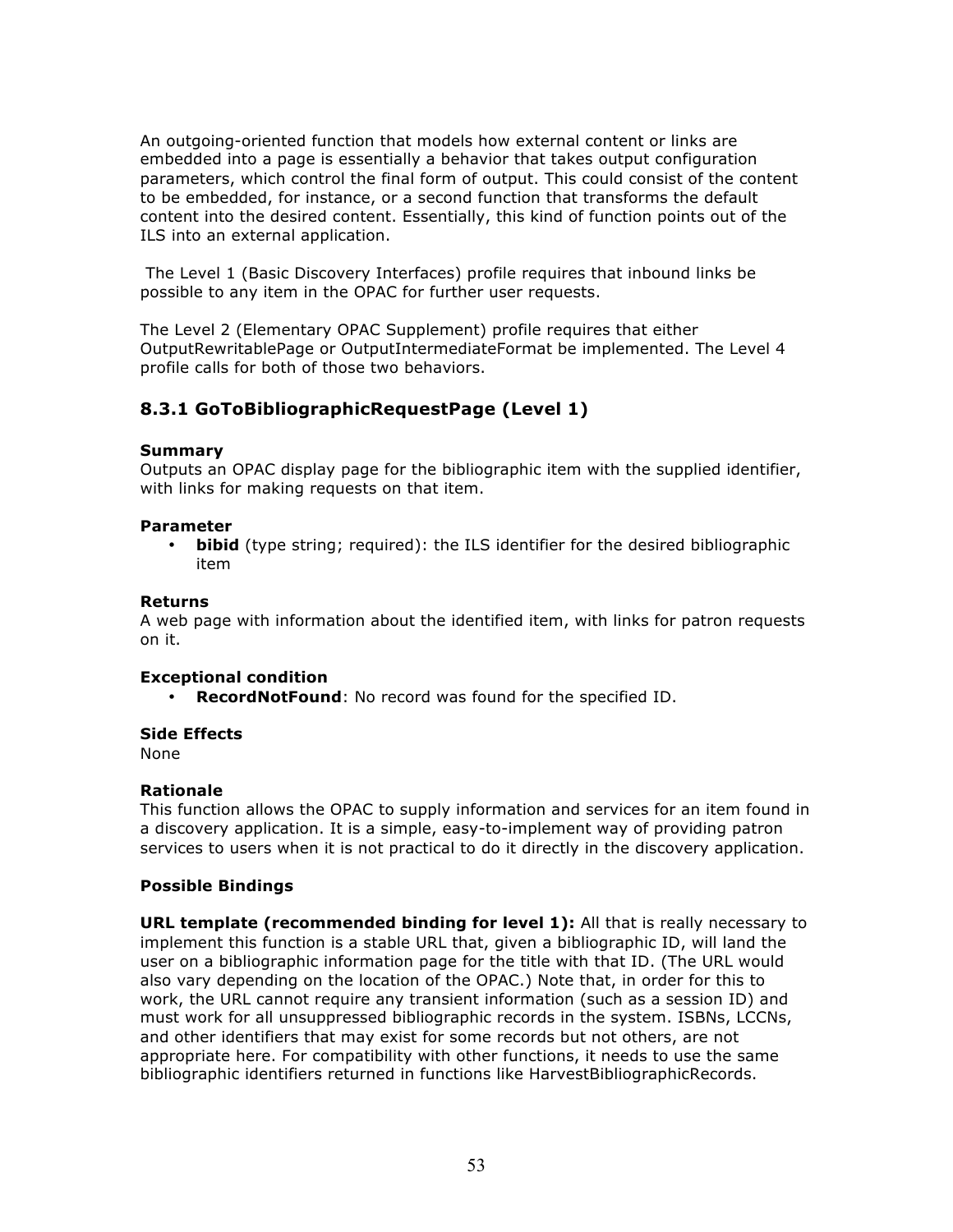In order for clients to use this function, ILS vendors should specify in some standard form the pattern to use for URLs of this type in their system, with parameters for the OPAC service and the bibliographic ID. Machine-readable patterns could be particularly useful, but not required. One possibly relevant machine-readable pattern is the OpenSearch URL template, which uses braces to define parameters. We recommend that templates use {service} to denote the particular ILS service being linked to (which will vary by ILS instance, and consist of a domain name and possibly a path prefix), and {bibid} to denote the bibliographic identifier for the item being linked to. For example, one ILS might declare the pattern

{service}/cgi-bin/Pwebrecon.cgi?DB=local&CMD=id"{bibid}"

and another ILS might simply use

{service}/{bibid}

Given a service parameter of "http://catalog.example.com" and a bibid parameter of "12309906" these would imply URL values of

http://catalog.example.com/cgi-bin/Pwebrecon.cgi?DB=local&CMD=id"12309906"

and

http://catalog.example.com/12309906

respectively.

**OpenURL:** An OpenURL could also be used for this functionality, with the idea that the same OpenURL structure could be used not only for links to a generic OPAC page, but also to more directly request specific patron information and services, by supplying appropriate service parameters. (For example, an OpenURL could specify that a particular user wanted to renew or hold a particular book, which could allow for a more targeted transition to an OPAC request page than a generic URL that simply lands on the book's information page.) An OpenURL that is in a form compatible with HTTP GET (i.e. a bare URL, not a POSTed form or XML-based data structure) could be one valid form of URL template, and thus satisfy the previous recommended binding. We would welcome the suggestion and adoption of an OpenURL profile for this function and more sophisticated OPAC transfers. We do not, however, require OpenURL implementations for Level 1.

# **8.3.2 OutputRewritablePage behavior**

(Level 2 requires this or OutputIntermediateFormat; Level 4 requires both)

### **Summary**

Outputs an OPAC display page in a form that includes embedded links or other content based on the display and on local customization.

### **Returns**

A display with appropriate content embedded.

### **Sample associated outbound-oriented function**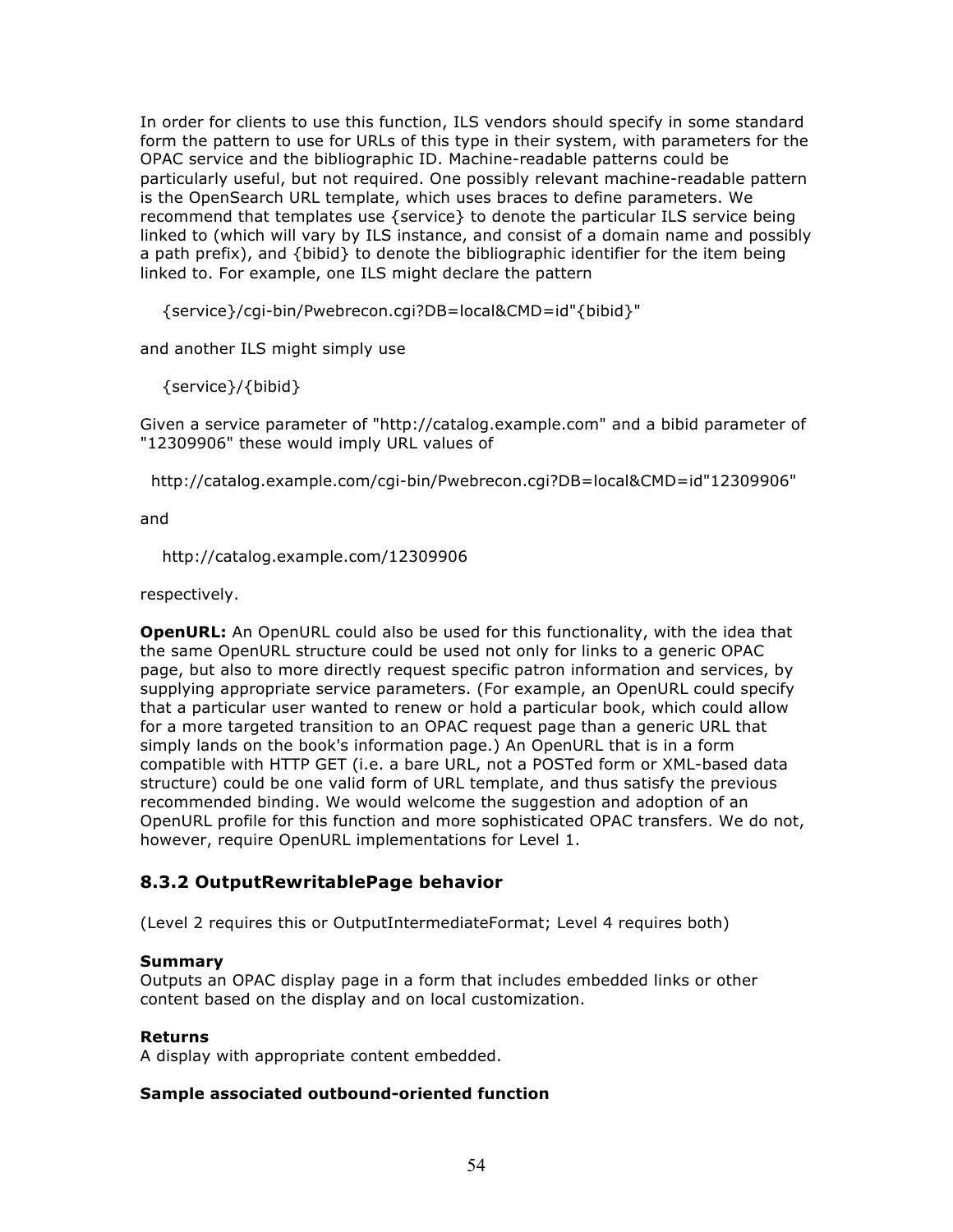### **OutputRewritableBibliographicPage**

Parameter: **bibid** (type string; optional) Returns a bibliographic display that includes the bibid in an addressable location.

This function can be thought of as a refinement of the GoToBibliographicRequestPage function that uses the OutputRewritablePage behavior.

This function is given as an example; others may be defined as well by future interoperability standards.

### **Exceptional conditions**

• **NotSupported**: The type of page requested is not rewritable.

### **Side Effects**

None

### **Rationale**

Outputting a page that can be rewritten allows a library to seamlessly add new services to its displays by embedding or linking them into the OPAC's own display pages.

### **Possible Bindings**

Below are general notes on possible bindings. A particular ILS would need to specify a detailed binding describing exactly how an output page could be rewritten.

**HTML/JavaScript binding (for outgoing behavior):** If an ILS writes out HTML with the option of including library-added header content, then the library can load and execute its own JavaScript code to modify the page to include new links and content. The components of the page need to be addressable, which can be done in various ways, including unique and predictable identifiers on each component of the page that might be rewritten or used in a page rewrite. For example, the OutputRewritableBibliographicPage would need to include, at the very least, the bibid in a well-defined location that would be available for the JavaScript to use.

**OpenURL binding (for incoming):** OpenURLs may be a useful way of requesting a particular bibliographic, search, or other OPAC display. Details would need to be worked out.

# **8.3.3 OutputIntermediateFormat behavior**

(Level 2 requires this or OutputRewritablePage; Level 4 requires both)

### **Summary**

Outputs an OPAC display page in a semantically-oriented form that can be arbitrarily transformed to user output.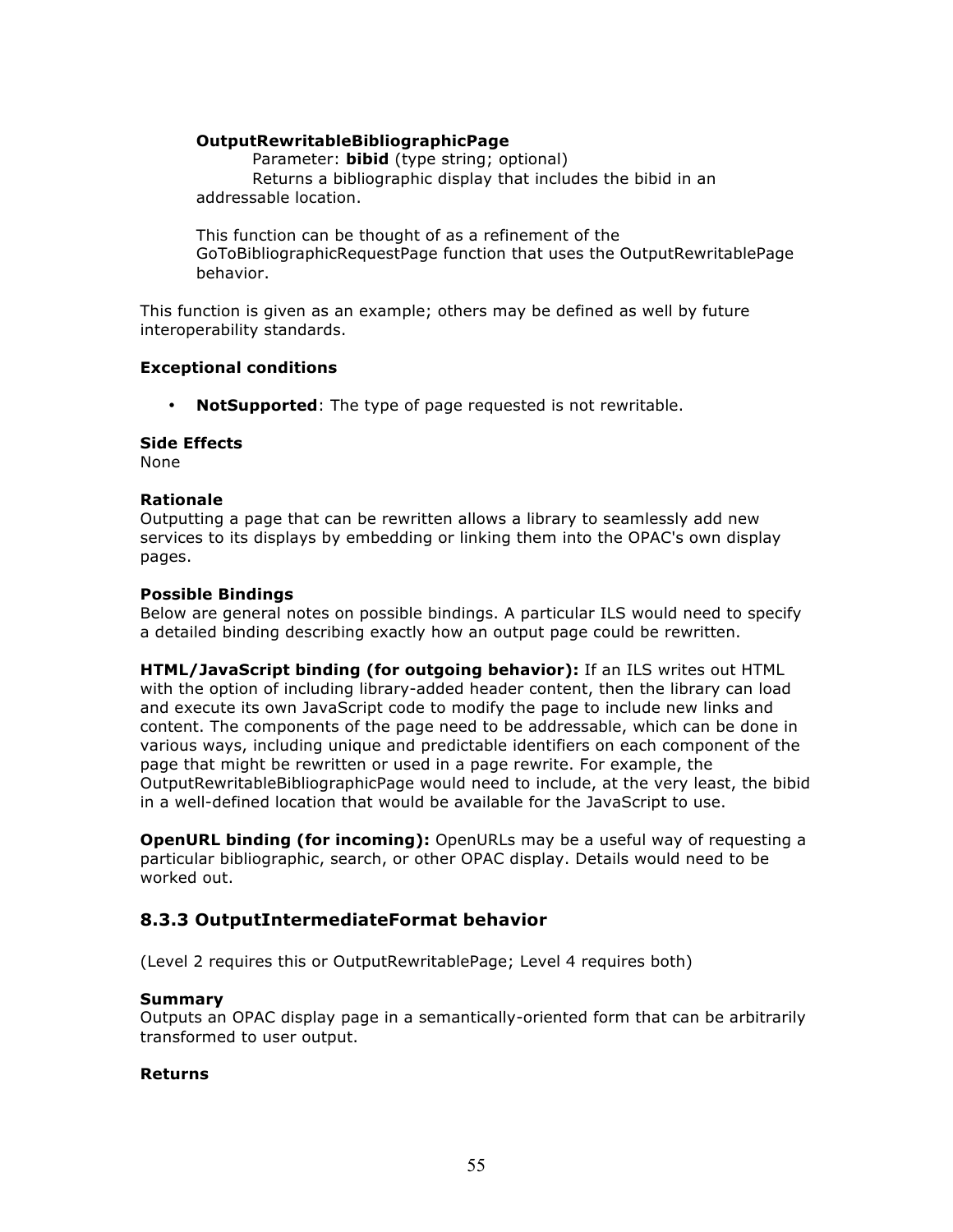Information in an appropriate structured data format.

### **Sample associated outbound-oriented function**

### **OutputIntermediateBibliographicPage**

Parameter: bibid (type string; optional) Returns a data structure that includes complete bibliographic information sufficient for translation into a user output page.

This function is given as an example; others may be defined as well in later versions of this recommendation.

### **Exceptional conditions**

• **NotSupported**: The type of page requested is not available.

### **Side Effects**

None

### **Rationale**

Outputting a semantic format allows arbitrary rewriting to many different formats, including HTML for web browsers, web pages customized for mobile phones, RSS feeds, components that can be embedded in larger portal views, or XML elements for Ajax-driven applications.

### **Possible Bindings**

Below are general notes on possible bindings. A particular ILS would need to specify a detailed binding describing exactly how an output page could be rewritten.

**XML/XSLT binding (for outgoing behavior):** Supporting output of OPAC pages in XML, using a server configuration (such as Cocoon) that allows the inclusion of custom XSLT stylesheets to transform the XML to HTML, is a common way of implementing this sort of behavior in a variety of systems. A fully specified binding would need to give a complete specification of the XML schema used for output.

**OpenURL binding (for incoming behavior):** OpenURLs may be a useful way of requesting a particular bibliographic, search, or other OPAC display. Details would need to be worked out.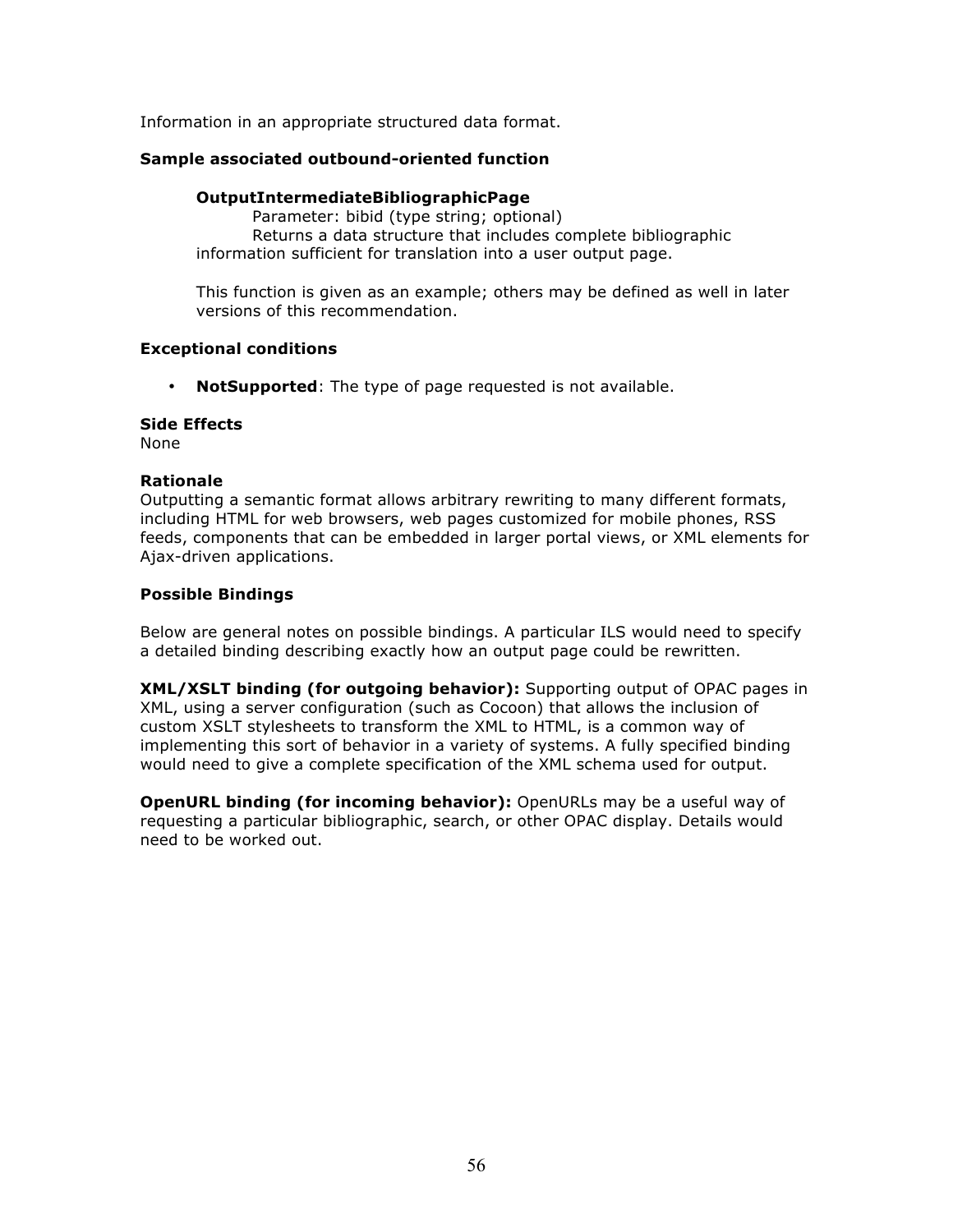# **9. Summary of Basic Discovery Interfaces compliance**

In order to fully support the Basic Discovery Interfaces described in this document, an ILS must support (either on its own or with additional software) the Level 1 functions described in this document, using the recommended bindings for those functions. (In other words, the recommended bindings become required for full BDI compliance). To summarize these requirements:

**HarvestBibliographicRecords** and **HarvestExpandedRecords** must be supported for all records available for discovery via OAI-PMH. The implementation needs to realistically support incremental harvesting of record additions, updates, and deletions (where "deletions" include records that are no longer available for discovery). The use of the "deleted" OAI-PMH attribute is required to indicate records in this category, and the ILS should document how long "deleted" records are tracked. The records returned must include all the information in the underlying bibliographic records that are relevant to discovery. Required record formats include Dublin Core (which is required by the OAI-PMH standard), as well as MARC XML if the underlying ILS maintains or produces MARC records. For HarvestExpandedRecords, the underlying ILS must return records that include bibliographic records, item identifiers, and MARC holdings information where available, and the expanded records must reference schema definitions for their contents.

**GetAvailability** must be supported for all bibliographic records and items available for discovery, via a REST URL request and an XML response that conforms to the DLF XML schema, using the dlf:simpleavailability element, as defined in this document. If item-level identifiers or an item-level response are specified in the request, the return value must be at item-level granularity. Supporting bibliographic-level responses for availability in other cases is optional.

**GoToBibliographicRequestPage** must be supported for all bibliographic records relevant to discovery, using a templated URL. The ILS should document the form of this template. The OpenSearch URL template language is one form that this documentation can take.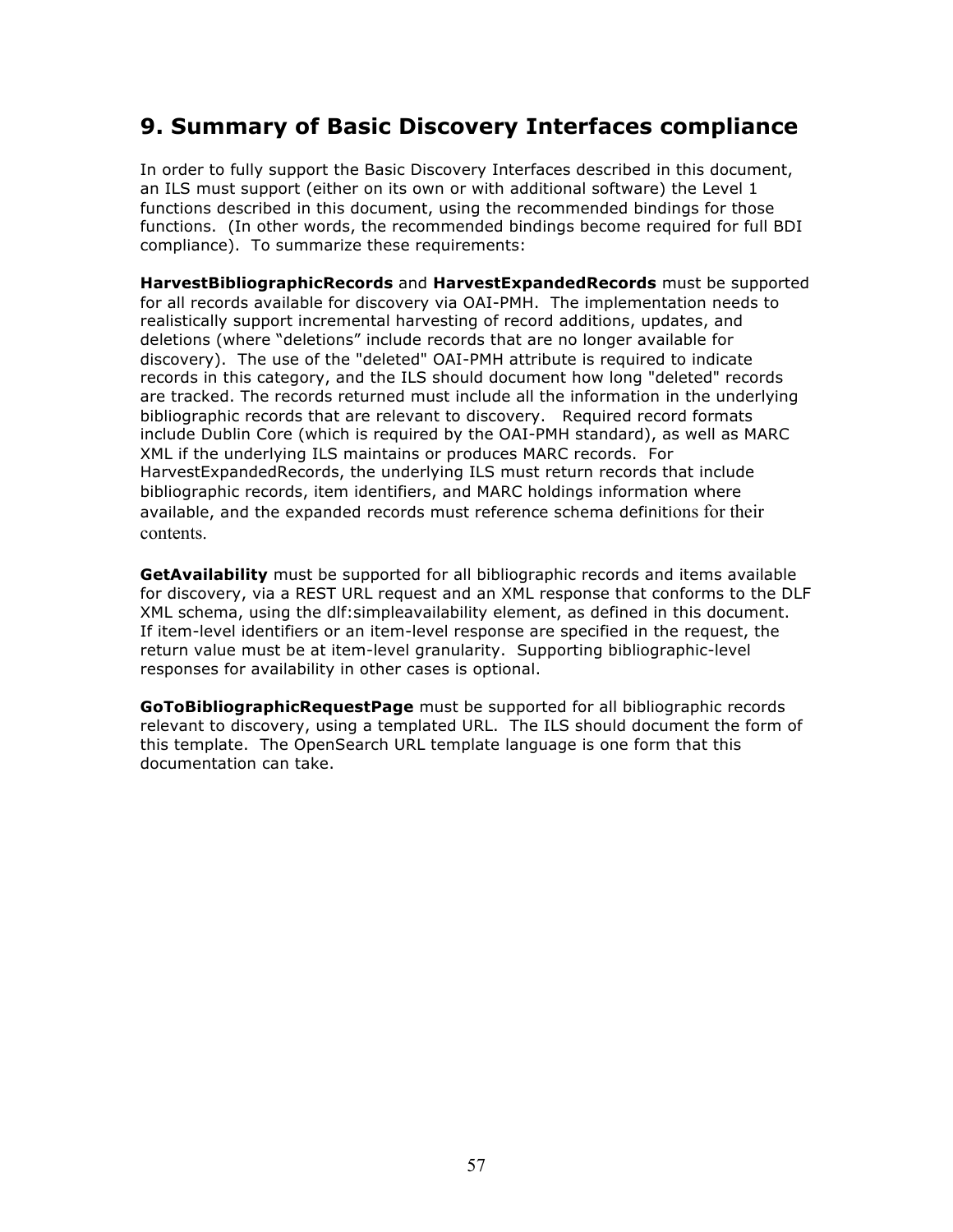# **10. Conclusion**

This recommendation is just the start of the work needed to develop a comprehensive interoperability standard. It provides an overview of functionality that is known to be needed for enhanced interoperability at this point in time. However, it is not a fully specified standard; it does not have complete binding specifications for the functions that we define, and in some cases the suggested standards for bindings do not yet provide all of the functionality desired.

The functionality in this recommendation may be implemented within the ILS or by third-party packages on top of an ILS. In fact, some libraries and other third parties are already developing functionality surrounding record harvesting and real time availability as an overlay to their ILS. While it would be most convenient for the ILS to provide these interfaces natively, we also encourage libraries, vendors, and other developers to cooperate in designing and building suitable interfaces that can be implemented quickly. As there may be a variety of bindings for these abstract functions, the particular bindings used for implementation must have complete, openly accessible specifications without intellectual property restrictions on their use. To be fully compliant with a profile within this recommendation, the ILS interface must implement the functions and specify the bindings used in precise enough detail that users of the interface can use it with confidence.

We recommend a group review, accept, and publish qualifying bindings for existing functions, and proposed new functions in new documents following up this recommendation.

To be successful, these recommendations need to be followed up by implementation. We recommend that reference implementations be built for these functions soon. Ideally, these would be available as open source for public specification and reuse. At this writing, one prototype implementation exists for Level 1 functionality, and the Digital Library Federation intends to convene a workshop to assist developers that with to implement Level 1 capabilities for their ILS's and discovery applications. We hope that these activities will help develop a community that can support and build on the interoperability recommendations we make here.

This recommendation, along with related materials from the ILS-DI Task Group and other interested parties, is hosted at the Digital Library Federation's web site at  $\text{thtp:}/\text{diglib.org/}$ . We hope that this recommendation helps lead to the development of ILS's that are more responsive to the needs of libraries and their users and make library content easier to discover and use effectively in the networked era.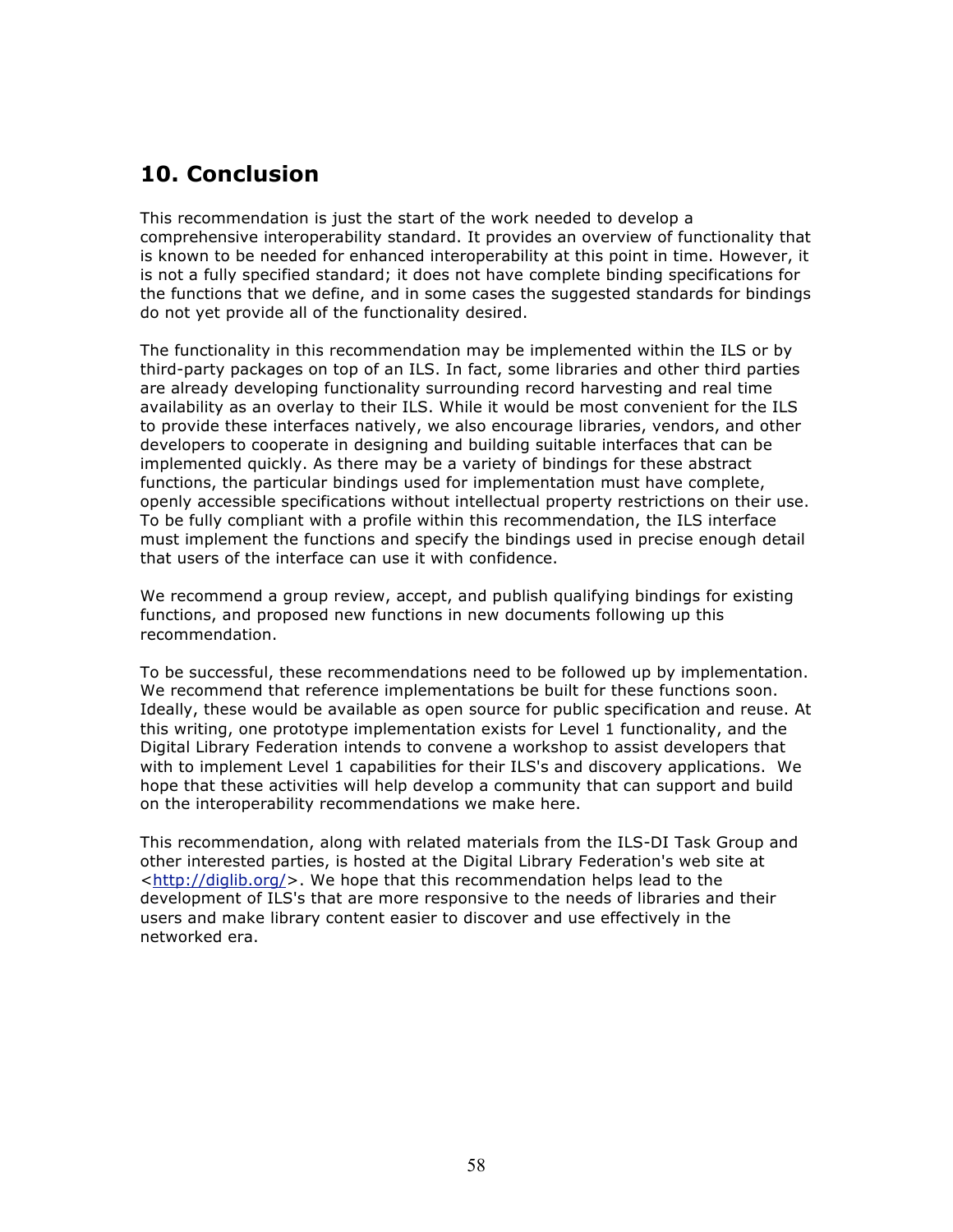# **Appendices**

# **Appendix 1: Glossary of Terms**

### **Abstract function**

The description of a process in terms of its core characteristics, separated from the technologies that might be used to deliver its functionality.

### **Acquisition**

The process of obtaining resources for the library's collection, typically including ordering, receiving and payment.

### **API**

Application Programming Interface. A language and message format used by an application program to communicate with the operating system or some other control program such as a database management system (DBMS) or communications protocol. Functions in one program can also be called for by other programs and shared.

### **Atom**

An XML-based file format that allows information from web-pages to be syndicated between applications.

### **Authority record**

A record that shows the preferred form of a personal or corporate name, geographic region or subject. It also includes variant forms of the preferred form as cross references.

### **Barcode**

A printed code, consisting of lines and spaces that can be read by a bar code scanner (reader), affixed to physical materials in a library collection to identify particular items for tracking and circulation.

### **Bath profile**

A Z39.50 specification supporting library applications and resource discovery. It describes and specifies a subset of ANSI/NISO Z39.50-1995, Information Retrieval (Z39.50): Application Service Definition and Protocol Specification (ISO 23950). The profile defines searching across multiple servers to improve search and retrieval among library catalogues, union catalogues, and other electronic resources worldwide.

### **Bibliographic identifier**

A unique identifier which unambiguously identifies a bibliographic record within an ILS catalog and is assumed to persistent, at least as long as the records are managed within the ILS.

### **Bibliographic metadata**

Information about a resource that serves the purpose of discovery, identification and selection of the resource. Includes elements such as title, author, subjects, etc.

### **Bindings: see Concrete bindings**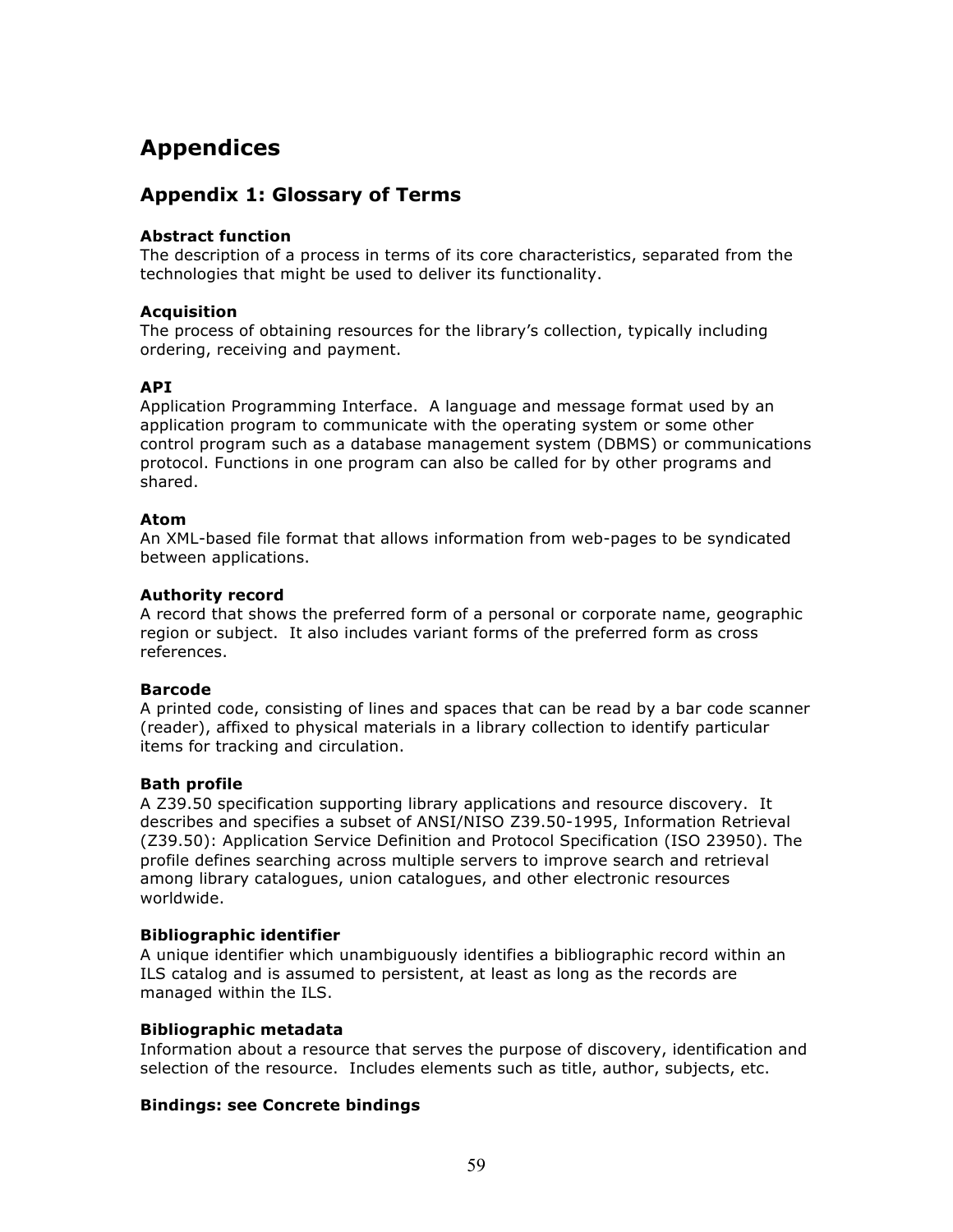### **Call number scheme**

A classification scheme, usually consisting of a numeric or alphanumeric notation, which categorizes or subdivides a subject area. Most classification schemes were originally intended to organize physical items on library shelves.

### **Catalog**

A compilation of records describing the holdings of a given library or group of libraries.

### **Circulation**

The process of lending library materials.

### **Concrete bindings**

The specific technologies used to deliver specified abstract functionalities.

### **Course reserves**

A selection of materials that instructors set aside, usually in the library, for the students in a class to read. Some ILS's have system modules that help manage circulation of the materials.

### **Discovery application**

A computer application designed to simplify, assist and expedite the process of finding information resources.

### **Dublin Core**

A fifteen element metadata set for use in resource description intended to facilitate discovery of electronic resources.

### **ERMS**

Electronic Resources Management System. Used to manage a library's electronic resources, primarily e-journals and databases. Systems can include features to track trials, license terms and conditions, usage, cost, and access.

### **FRBR**

Functional Requirement for Bibliographic Records. A conceptual model for the aggregation and display of bibliographic records. An entity-relationship model, with four primary entities - work, expression, manifestation, and item - which represent the products of intellectual or artistic endeavor.

### **Harvesting see Metadata harvesting**

### **Holdings**

Resources owned by a library. May be represented in MARC holdings and/or item records within an ILS.

### **ILS**

Integrated Library System. A group of automated library subsystems working together and communicating within the same set or system of software to control such activities as circulation, cataloging, acquisitions, serial control and a public access catalog.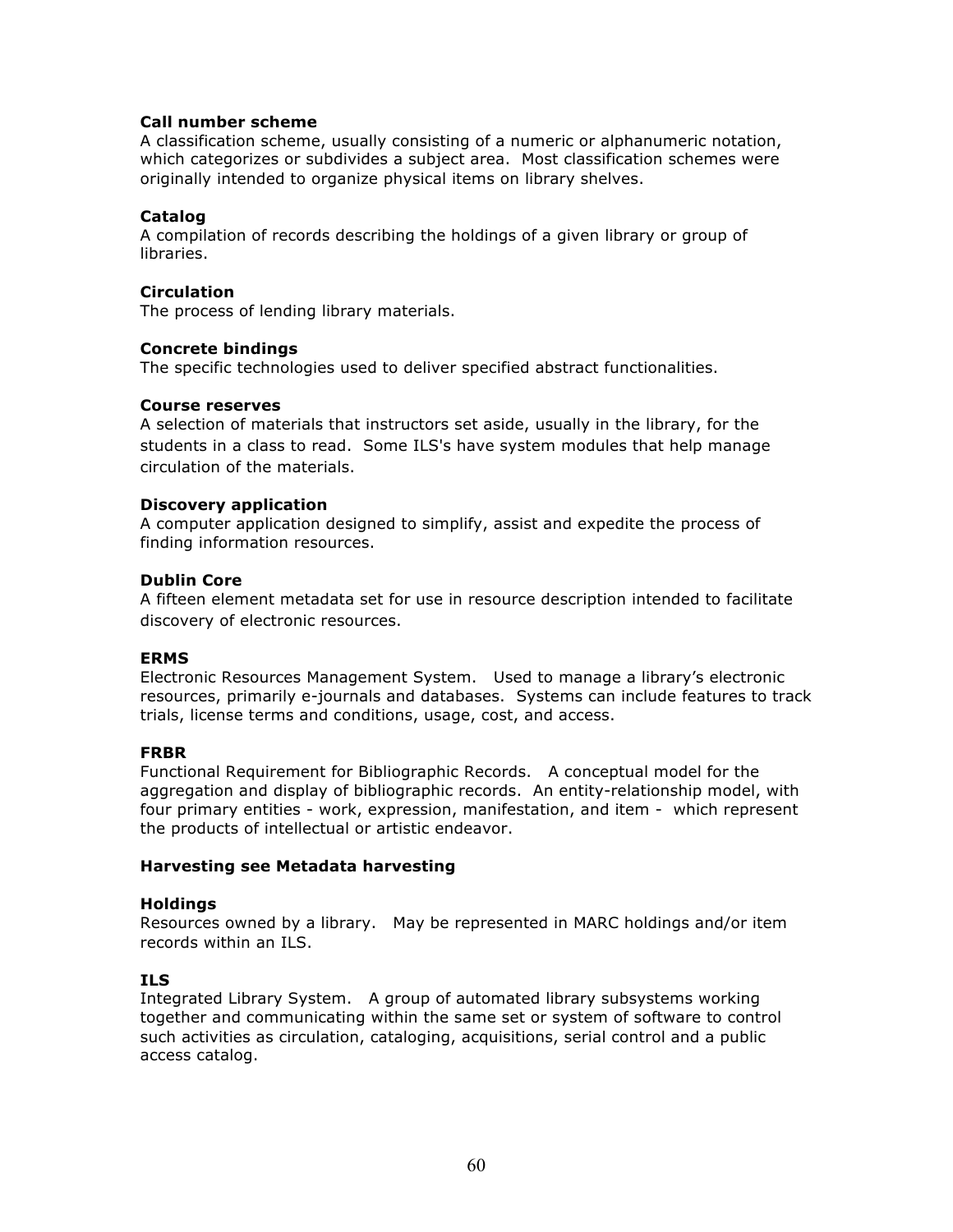### **ISO 20775**

An XML schema designed to express holdings, item, and availability information.

### **Item**

A physical object in a library. Information about an item is recorded in an item record within an ILS which is used to manage circulation of the physical object.

### **Location**

Where an item is kept in the library. Location codes are used in an ILS to show where the item is located in the library.

### **Lucene**

An open source text search engine library written entirely in Java that can be used for applications that require fielded and full-text search, especially cross-platform.

### **MADS**

Metadata Authority Description Schema. An XML schema for an authority element set that may be used to provide metadata about agents (people, organizations), events, and terms (topics, geographics, genres, etc.). MADS was created to serve as a companion to the Metadata Object Description Schema (MODS).

### **MARC holdings**

A record structure and encoding standard to record holdings information for library resources, including serials and nonserial resources.

### **MARC 21**

A recent version of standard data formats for MAchine-Readable Cataloging. A record structure and encoding standard for electronic bibliographic records developed by the Library of Congress which provides the mechanism by which computers exchange, use, and interpret bibliographic information. There are also MARC21 formats for authority data, holdings data, classification data and community information.

### **MARCXML**

A metadata scheme for working with MARC data in a XML environment. The schema supports all MARC encoded data regardless of format. The recommended MARC XML schema is defined by the Library of Congress, and is known as the "marc21" format in the OAI-PMH implementation guidelines.

### **Metadata**

Structured information that describes an information resource. "Data about data" which includes data associated with either an information system or an information object for purposes of description, administration, legal requirements, technical functionality, use and usage, and preservation.

### **Metadata harvesting**

A technique for extraction of metadata from individual repositories for collection into a central catalog.

### **MODS**

Metadata Object Description Schema. Intended to be able to carry selected data from existing MARC 21 records as well as to enable the creation of original resource description records. Includes a subset of MARC fields and uses language-based tags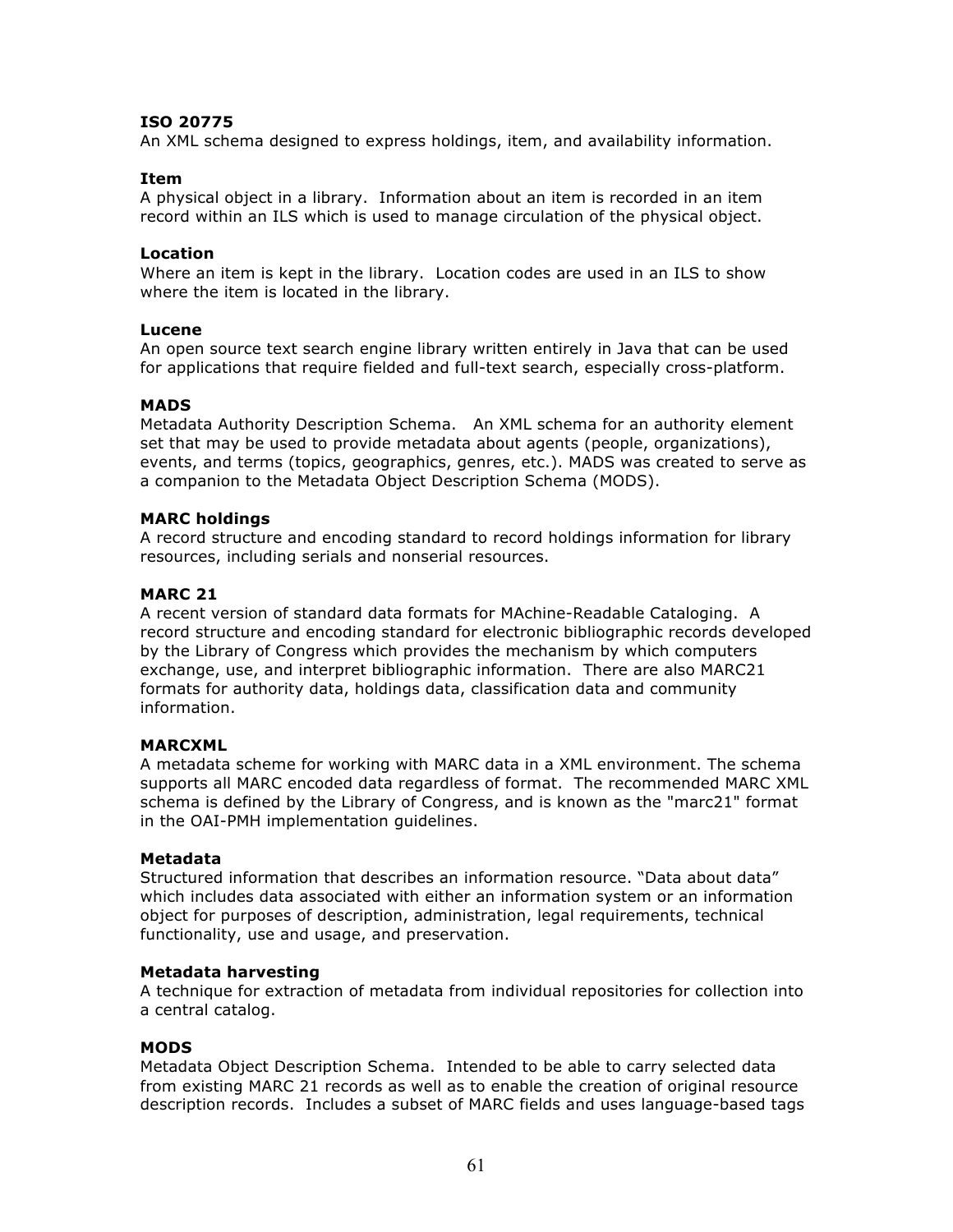rather than numeric ones, in some cases regrouping elements from the MARC 21 bibliographic format. Expressed in an XML schema language.

### **NCIP**

NISO Circulation Interchange Protocol (NCIP). A standard which defines a protocol for the exchange of messages between and among computer-based application to enable them to perform functions necessary to lend and borrow items, to provide controlled access to electronic resources, and to facilitate co-operative management of these functions.

### **OAI-PMH**

OAI-Protocol for Metadata Harvesting. Protocol for application-independent interoperability framework based on metadata harvesting, open standards HTTP (Hypertext Transport Protocol) and XML (Extensible Markup Language). Includes standards for data providers who administer systems that wish to expose metadata and service providers that use harvested metadata.

### **OPAC**

Online Public Access Catalog. A library catalog which can be searched online and is a module of the ILS.

### **OpenURL**

A protocol for "actionable" URLs that delivers appropriate data or services based on encoded resource metadata. It is often used to refer library users to an appropriate, context-sensitive accessible instance of a resource or library service.

### **OpenSearch**

A collection of technologies developed by Amazon that allow publishing of search results in a format suitable for syndication and aggregation.

### **Open Source**

A concept through which programming code is made available through a license that supports the users freely copying the code, making changes it, and sharing the results. Changes are typically submitted to a group managing the open source product for possible incorporation into the official version. Development and support is handled cooperatively by a group of distributed programmers, usually on a volunteer basis.

### **REST**

Representational State Transfer. It generally attempts to emulate HTTP and similar protocols by constraining the interface to a set of well-known, standard operations (e.g., GET, PUT, DELETE) with a focus on interacting with stateful resources, rather than messages or operations. It can be used a simple way of implementing web services, often taking URLs as input and returning XML streams as output.

### **RSS**

Really Simple Syndication. An XML format used for distribution or syndication of frequently updated Web content such as news items, blogs, and podcasts. Several versions of RSS exist.

### **SIP2**

Standard Interface Protocol Version 2. Standard for the exchange of circulation data and transactions between different systems.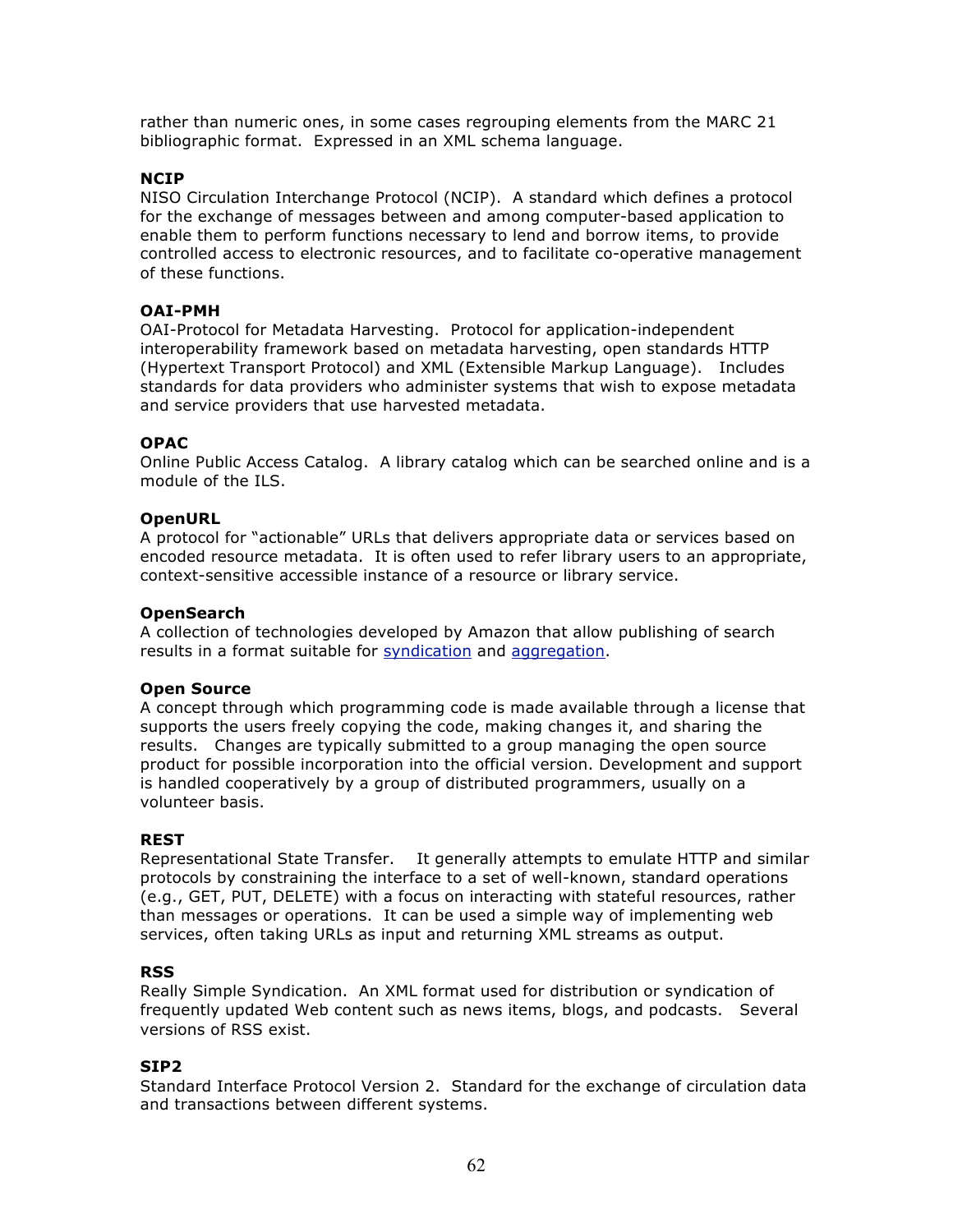### **Solr**

An open source enterprise search server based on the Lucene Java search library.

### **SRU**

Search/Retrieve via URL. A standard search protocol for Internet search queries, utilizing CQL (Common Query Language), standard query syntax for representing queries. A variation of SRW, currently with more active development.

### **SRW**

Search/Retrieve Webservice. A web services implementation of the Z39.50 protocol that specifies a client/server-based protocol for searching and retrieving information from remote databases. It specifies procedures and structures for a client system to search a database provided by a server, retrieve database records identified by a search, scan a term list, and sort a result set. The protocol addresses communication between corresponding information retrieval applications, the client and server (which may reside on different computers); it does not address interaction between the client and the end-user. It is a variation of SRU.

### **Unicode**

A universal character-encoding standard used for representation of text for computer processing. Unicode provides a unique numeric code (a code point) for every character, no matter what the platform, no matter what the program, no matter what the language. The standard was developed by the Unicode Consortium.

### **Web Service**

Software system designed to support interoperable machine to machine exchange of data/information, typically using the XML, SOAP, WSDL and UDDI open standards.

### **XML**

EXtensible Markup Language. An open standard for describing data from the World Wide Web Consortium. Used for defining data elements on a Web page, business-tobusiness documents, and other hierarchically structured text and data. XML uses a similar tag structure to HTML; however, whereas HTML specifically describes elements on web pages, XML can be used to describe arbitrary elements, in a more constrained syntax, and supports links to definitions of the structure and meaning of the elements.

### **XSL**

EXtensible Stylesheet Language. An XML-based style sheet language.

### **XSLT**

XSL Transformations. A language used to transform XML documents into XHTML documents or to other XML documents.

### **Z39.50**

A NISO and ISO standard protocol that specifies a client/server-based protocol for cross-system searching and retrieving information from remote databases. It specifies procedures and structures for a client system to search a database provided by a server, retrieve database records identified by a search, scan a term list, and sort a result set.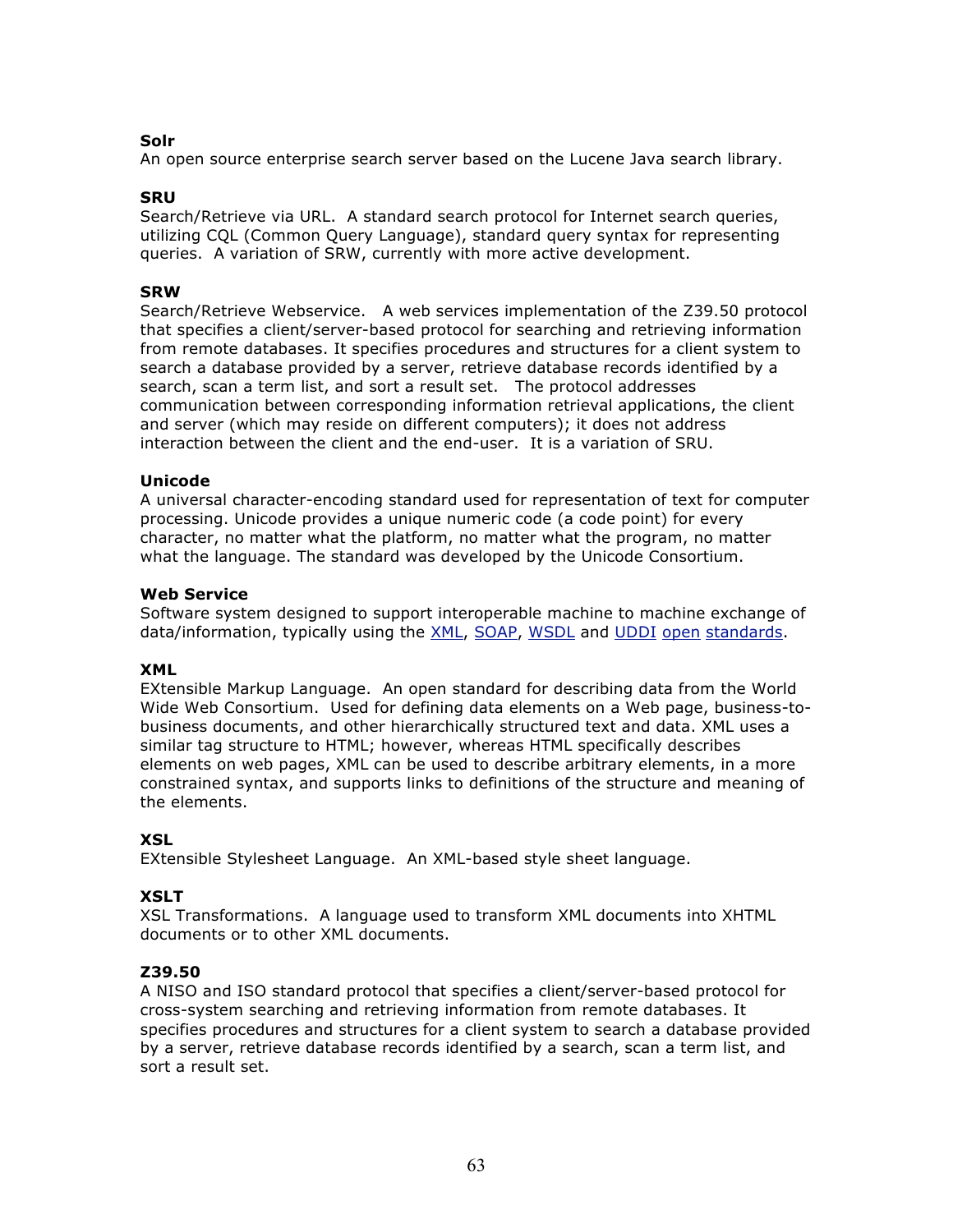### **Appendix 2: Expanded Record using MARCXML and NCIP**

This response shows bibliographic and item information (assuming no MARC holdings exist) for 1 item associated with 1 bibliographic record. This response could be used with HarvestExpandedRecords in the Data Aggregation section or with Search or GetRecords in the Real Time Search section.

The NCIP schema examples we give in this document are not normative, but are based on our understanding of the schema at this time. ILS's and clients using the NCIP XML standards should use official published versions of their schemas, even if they differ from what we show here.

```
<dlf:collection xmlns:dlf="http://diglib.org/ilsdi/1.1"
     xmlns:marcxml="http://www.loc.gov/MARC21/slim"
    xmlns:ncip="http://ncip.envisionware.com/documentation/ncip_v1_0.xsd" >
   <dlf:record>
      <dlf:bibliographic id="92005291">
        <marcxml:record>
          <marcxml:recordTypeType>Bibliographic</marcxml:recordTypeType>
          <marcxml:leader>01142cam 2200301 a 4500</marcxml:leader>
         <marcxml:controlfield tag="001">
          <marcxml:controlfield tag="003">DLC</marcxml:controlfield>
          <marcxml:controlfield 
tag="005">19930521155141.9</marcxml:controlfield>
          <marcxml:controlfield tag="008">920219s1993 caua j 000 0 eng 
</marcxml:controlfield>
          <marcxml:datafield tag="010" ind1=" " ind2=" ">
                                        92005291 </marcxml:subfield>
          </marcxml:datafield>
          <marcxml:datafield tag="020" ind1=" " ind2=" ">
            <marcxml:subfield code="a">0152038655 :</marcxml:subfield>
            <marcxml:subfield code="c">$15.95</marcxml:subfield>
          </marcxml:datafield>
          <marcxml:datafield tag="040" ind1=" " ind2=" ">
            <marcxml:subfield code="a">DLC</marcxml:subfield>
            <marcxml:subfield code="c">DLC</marcxml:subfield>
            <marcxml:subfield code="d">DLC</marcxml:subfield>
          </marcxml:datafield>
          <marcxml:datafield tag="042" ind1=" " ind2=" ">
             <marcxml:subfield code="a">lcac</marcxml:subfield>
          </marcxml:datafield>
          <marcxml:datafield tag="050" ind1="0" ind2="0">
            <marcxml:subfield code="a">PS3537.A618</marcxml:subfield>
            <marcxml:subfield code="b">A88 1993</marcxml:subfield>
          </marcxml:datafield>
          <marcxml:datafield tag="082" ind1="0" ind2="0">
            <marcxml:subfield code="a">811/.52</marcxml:subfield>
            <marcxml:subfield code="2">20</marcxml:subfield>
          </marcxml:datafield>
          <marcxml:datafield tag="100" ind1="1" ind2=" ">
            <marcxml:subfield code="a">Sandburg, Carl,</marcxml:subfield>
            <marcxml:subfield code="d">1878-1967.</marcxml:subfield>
          </marcxml:datafield>
          <marcxml:datafield tag="245" ind1="1" ind2="0">
            <marcxml:subfield code="a">Arithmetic /</marcxml:subfield>
            <marcxml:subfield code="c">Carl Sandburg ; illustrated as an 
anamorphic adventure by Ted Rand.</marcxml:subfield>
          </marcxml:datafield>
          <marcxml:datafield tag="250" ind1=" " ind2=" ">
            <marcxml:subfield code="a">1st ed.</marcxml:subfield>
```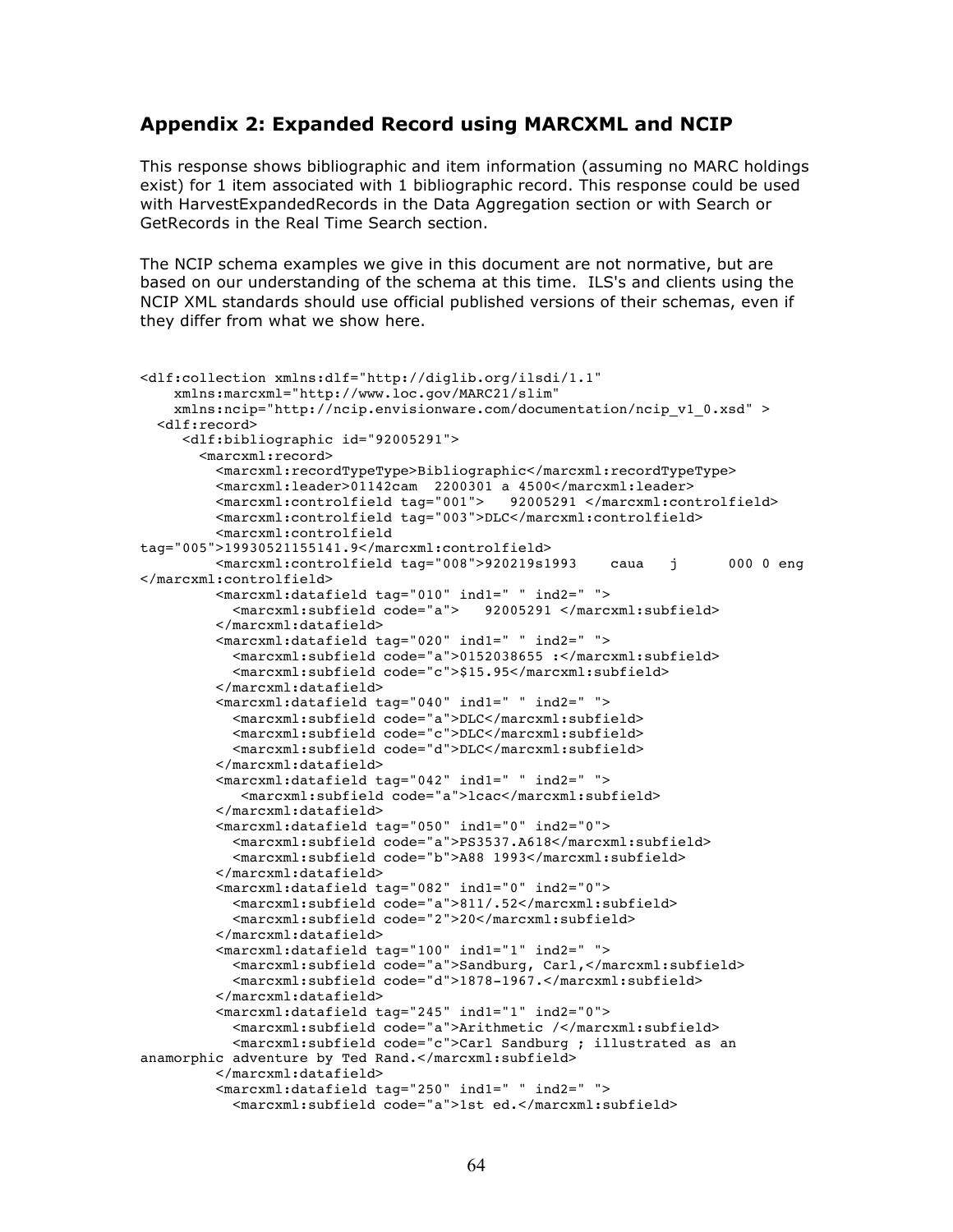```
 </marcxml:datafield>
          <marcxml:datafield tag="260" ind1=" " ind2=" ">
            <marcxml:subfield code="a">San Diego :</marcxml:subfield>
            <marcxml:subfield code="b">Harcourt Brace 
Jovanovich,</marcxml:subfield>
            <marcxml:subfield code="c">c1993.</marcxml:subfield>
          </marcxml:datafield>
          <marcxml:datafield tag="300" ind1=" " ind2=" ">
            <marcxml:subfield code="a">1 v. (unpaged) :</marcxml:subfield>
            <marcxml:subfield code="b">ill. (some col.) ;</marcxml:subfield>
            <marcxml:subfield code="c">26 cm.</marcxml:subfield>
          </marcxml:datafield>
          <marcxml:datafield tag="500" ind1=" " ind2=" ">
            <marcxml:subfield code="a">One Mylar sheet included in 
pocket.</marcxml:subfield>
          </marcxml:datafield>
          <marcxml:datafield tag="520" ind1=" " ind2=" ">
            <marcxml:subfield code="a">A poem about numbers and their 
characteristics. Features anamorphic, or distorted, drawings which can be 
restored to normal by viewing from a particular angle or by viewing the image's 
reflection in the provided Mylar cone.</marcxml:subfield>
          </marcxml:datafield>
          <marcxml:datafield tag="650" ind1=" " ind2="0">
            <marcxml:subfield code="a">Arithmetic</marcxml:subfield>
            <marcxml:subfield code="x">Juvenile poetry.</marcxml:subfield>
          </marcxml:datafield>
          <marcxml:datafield tag="650" ind1=" " ind2="0">
            <marcxml:subfield code="a">Children's poetry, 
American.</marcxml:subfield>
          </marcxml:datafield>
          <marcxml:datafield tag="650" ind1=" " ind2="1">
            <marcxml:subfield code="a">Arithmetic</marcxml:subfield>
            <marcxml:subfield code="x">Poetry.</marcxml:subfield>
          </marcxml:datafield>
          <marcxml:datafield tag="650" ind1=" " ind2="1">
            <marcxml:subfield code="a">American poetry.</marcxml:subfield>
          </marcxml:datafield>
          <marcxml:datafield tag="650" ind1=" " ind2="1">
            <marcxml:subfield code="a">Visual perception.</marcxml:subfield>
          </marcxml:datafield>
          <marcxml:datafield tag="700" ind1="1" ind2=" ">
            <marcxml:subfield code="a">Rand, Ted,</marcxml:subfield>
            <marcxml:subfield code="e">ill.</marcxml:subfield>
          </marcxml:datafield>
        </marcxml:record>
      </dlf:bibliographic>
      <dlf:items>
        <dlf:item id="S02420717N">
          <ncip:LookupItemResponse>
            <ncip:UniqueItemId>
              <ncip:UniqueAgencyId>ncsu</ncip:UniqueAgencyId>
<ncip:ItemIdentifierValue>S02420717N</ncip:ItemIdentifierValue>
            </ncip:UniqueItemId>
            <ncip:HoldPickupDate>2008-04-13T12:00:00-05:00</ncip:HoldPickupDate>
            <ncip:DateRecalled>2008-04-01T12:00:00-05:00</ncip:DateRecalled>
            <ncip:ItemOptionalFields>
              <ncip:BibliographicDescription>
                <ncip:BibliographicRecordId>
```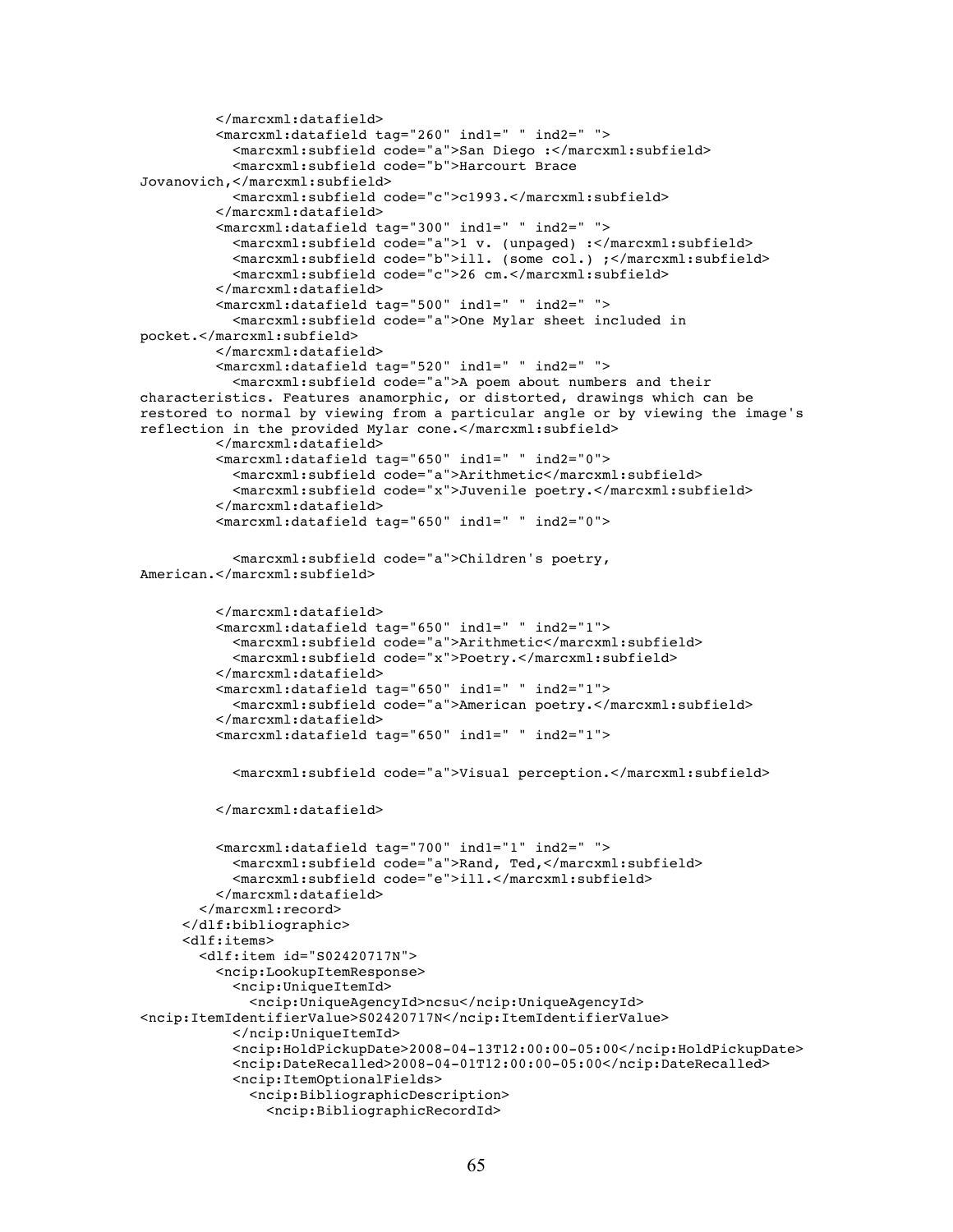```
<ncip:BibliographicRecordIdentifier>92005291</ncip:BibliographicRecordIdentifie
r>
                  <ncip:UniqueAgencyId>ncsu</ncip:UniqueAgencyId>
                </ncip:BibliographicRecordId>
              </ncip:BibliographicDescription>
              <ncip:ItemUseRestrictionType> 
<ncip:Scheme>http://www.niso.org/ncip/v1_0/imp1/schemes/itemuserestrictiontype/
itemuserestrictiontype.scm</ncip:Scheme>
                <ncip:Value>in-library use only</ncip:Value>
              </ncip:ItemUseRestrictionType>
              <ncip:CirculationStatus>
<ncip:Scheme>http://www.niso.org/ncip/v1_0/imp1/schemes/circulationstatus/circu
lationstatus.scm</ncip:Scheme>
                <ncip:Value>On Hold</ncip:Value>
              </ncip:CirculationStatus>
              <ncip:HoldQueueLength>2</ncip:HoldQueueLength>
              <ncip:ItemDescription>
                <ncip:CallNumber>QA241 .S53 2007</ncip:CallNumber>
                <ncip:CopyNumber>copy 1</ncip:CopyNumber>
                <ncip:ItemDescriptionLevel>
<ncip:Scheme>http://www.niso.org/ncip/v1_0/imp1/schemes/itemdescriptionlevel/it
emdescriptionlevel.scm</ncip:Scheme>
                  <ncip:Value>Item</ncip:Value>
                </ncip:ItemDescriptionLevel>
                <ncip:VisibleItemId>
<ncip:VisibleItemIdentifierType>Barcode</ncip:VisibleItemIdentifierType>
<ncip:VisibleItemIdentifier>S02420717N</ncip:VisibleItemIdentifier>
                </ncip:VisibleItemId>
              </ncip:ItemDescription>
              <ncip:Location>
                <ncip:LocationType>Permanent Location</ncip:LocationType>
                <ncip:LocationName>
                  <ncip:LocationNameInstance>
                    <ncip:LocationNameLevel>1</ncip:LocationNameLevel>
                    <ncip:LocationNameValue>D. H. Hill 
Library</ncip:LocationNameValue>
                  </ncip:LocationNameInstance>
                  <ncip:LocationNameInstance>
                    <ncip:LocationNameLevel>2</ncip:LocationNameLevel>
<ncip:LocationNameValue>Stacks</ncip:LocationNameValue>
                 </ncip:LocationNameInstance>
                </ncip:LocationName>
              </ncip:Location>
              <ncip:SensitizationFlag />
            </ncip:ItemOptionalFields> 
          </ncip:LookupItemResponse>
        </dlf:item>
      </dlf:items>
    </dlf:record>
```

```
 </dlf:collection>
```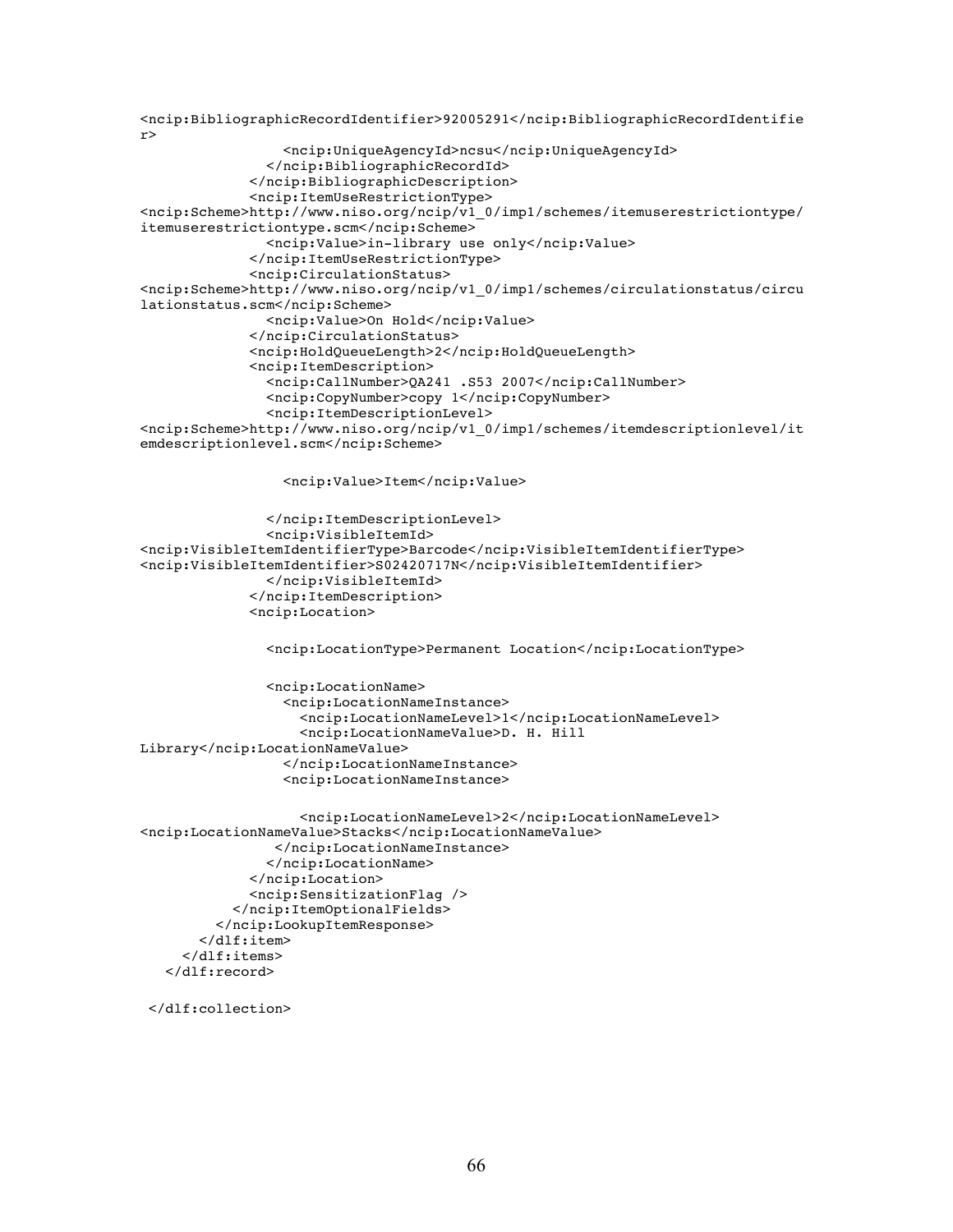# **Appendix 3: Expanded Record using MODS and ISO Holdings (ISO 20775)**

This response shows bibliographic and item information (assuming no MARC holdings exist) for 1 item associated with 1 bibliographic record. This response could be used with HarvestExpandedRecords in the Data Aggregation section or Search or GetRecords in the Real Time Search section.

Note that we specifically give the item id of the item mentioned in the holdings in the dlf:holdingset element after the dlf:holdingsrec element. Among other things, this lets clients who don't know how to interpret the ISO holdings record still retrieve the item ID from the simpler enclosing DLF schema. We also give the item id of the items associated with the bibliographic record in a dlf:items element as a child of the dlf:record element. Normally, only the latter is required; in this case, we have a slightly redundant output to show how items would be associated with a particular holdings record when the ILS maintains this information. If there is additional information about the items to be shown, it would be included in the dlf:item elements of the dlf:items element directly underneath dlf:record, with only an ID specified in the dlf:item elements within the dlf:holdingset element.

The ISO Holdings schema examples we give in this document are not normative, but are based on our understanding of the schema at this time. ILS's and clients using the ISO holdings XML standard should use official published versions of that schema, even if they differ from what we show here.

```
<dlf:collection xmlns:dlf="http://diglib.org/ilsdi/1.1"
     xmlns:mods="http://www.loc.gov/mods/v3"
     xmlns:holdings="http://www.loc.gov/standards/iso20775/" >
   <dlf:record>
     <dlf:bibliographic id="11761548">
       <mods:mods xmlns:xlink="http://www.w3.org/1999/xlink" 
xmlns:xsi="http://www.w3.org/2001/XMLSchema-instance" version="3.0" 
xsi:schemaLocation="http://www.loc.gov/mods/v3 
http://www.loc.gov/standards/mods/v3/mods-3-0.xsd">
         <mods:titleInfo> 
           <mods:title>Sound and fury :</mods:title>
           <mods:subTitle>the making of the punditocracy /</mods:subTitle>
         </mods:titleInfo> 
         <mods:name type="personal">
           <mods:namePart>Alterman, Eric</mods:namePart> 
           <mods:role>
             <mods:roleTerm type="text">creator</mods:roleTerm>
           </mods:role>
         </mods:name>
         <mods:typeOfResource>text</mods:typeOfResource>
         <mods:genre authority="marcgt">bibliography</mods:genre>
         <mods:originInfo>
           <mods:place>
             <mods:placeTerm authority="marccountry" 
type="code">nyu</mods:placeTerm>
           </mods:place>
           <mods:place>
             <mods:placeTerm type="text">Ithaca, N.Y</mods:placeTerm>
           </mods:place>
           <mods:publisher>Cornell University Press</mods:publisher>
           <mods:dateIssued>c1999</mods:dateIssued>
           <mods:dateIssued encoding="marc">1999</mods:dateIssued>
```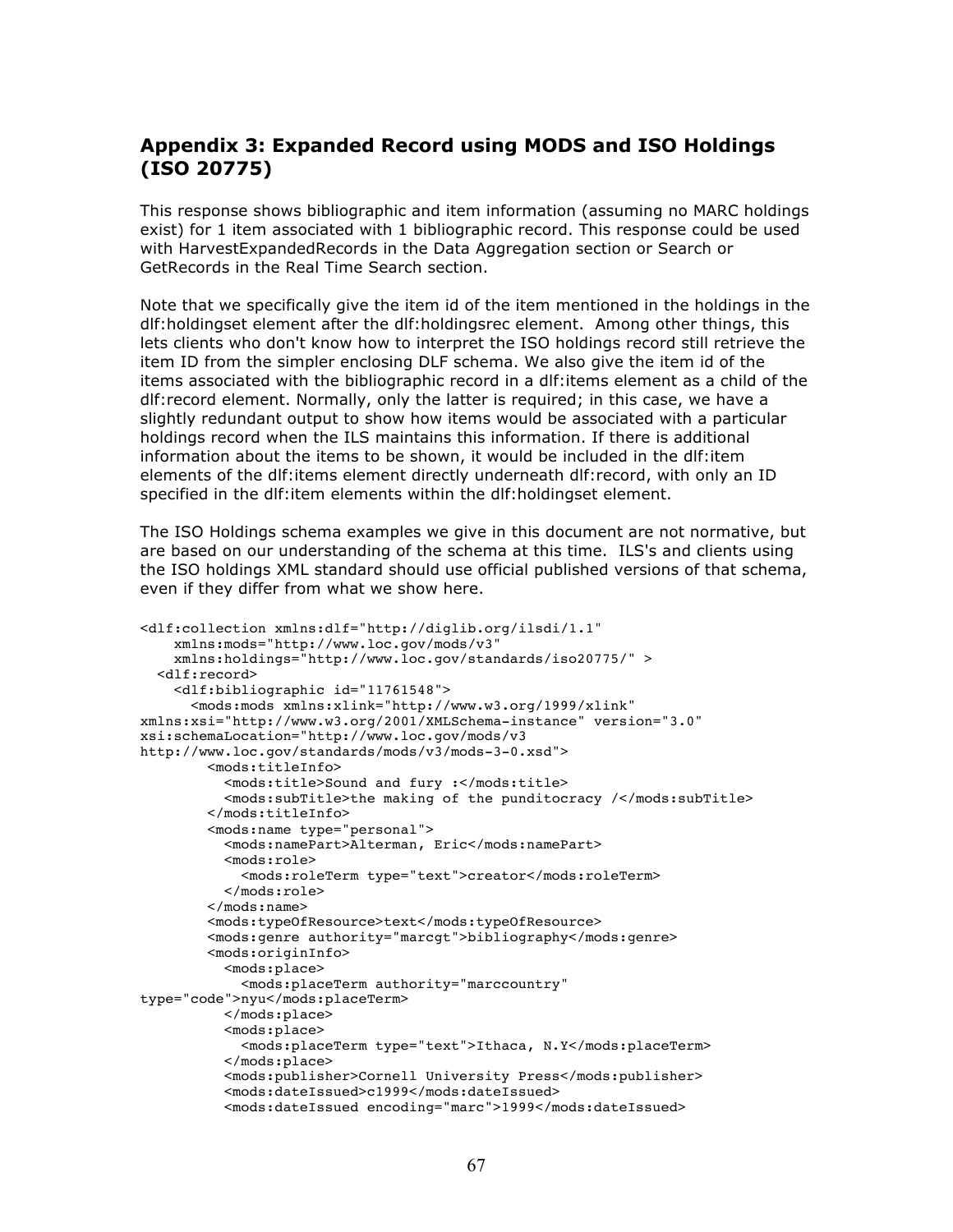```
 <mods:issuance>monographic</mods:issuance>
         </mods:originInfo>
         <mods:language>
           <mods:languageTerm authority="iso639-2b" 
type="code">eng</mods:languageTerm>
         </mods:language>
         <mods:physicalDescription>
           <mods:form authority="marcform">print</mods:form>
           <mods:extent>vii, 322 p. ; 23 cm.</mods:extent>
         </mods:physicalDescription>
         <mods:note type="statement of responsibility">Eric 
Alterman.</mods:note>
         <mods:note>Includes bibliographical references (p. 291-312) and 
index.</mods:note>
         <mods:subject authority="lcsh">
           <mods:topic>Journalism</mods:topic>
           <mods:topic>Political aspects</mods:topic>
           <mods:geographic>United States.</mods:geographic>
         </mods:subject>
         <mods:subject authority="lcsh">
           <mods:geographic>United States</mods:geographic>
           <mods:topic>Politics and government</mods:topic>
           <mods:temporal>20th century.</mods:temporal>
         </mods:subject>
         <mods:subject authority="lcsh">
           <mods:topic>Mass media</mods:topic>
           <mods:topic>Political aspects</mods:topic> 
           <mods:geographic>United States.</mods:geographic>
         </mods:subject>
         <mods:subject authority="lcsh">
           <mods:topic>Television and politics</mods:topic>
           <mods:geographic>United States.</mods:geographic>
         </mods:subject>
         <mods:subject authority="lcsh">
           <mods:topic>Press and politics</mods:topic>
           <mods:geographic>United States.</mods:geographic>
         </mods:subject>
         <mods:subject authority="lcsh">
           <mods:topic>Talk shows</mods:topic>
           <mods:geographic>United States.</mods:geographic>
         </mods:subject>
         <mods:classification authority="lcc">PN4888.P6 A48 
1999</mods:classification>
         <mods:classification edition="21" 
authority="ddc">071/.3</mods:classification> 
         <mods:recordInfo>
           <mods:recordContentSource>DLC</mods:recordContentSource>
           <mods:recordCreationDate 
encoding="marc">990730</mods:recordCreationDate>
           <mods:recordChangeDate 
encoding="iso8601">20000406144503.0</mods:recordChangeDate>
           <mods:recordIdentifier>11761548</mods:recordIdentifier>
         </mods:recordInfo>
       </mods:mods>
     </dlf:bibliographic>
     <dlf:holdings>
       <dlf:holdingset>
         <dlf:holdingsrec> 
            <holdings:holding> 
               <holdings:holdingsSimple>
                 <holdings:copiesSummary>
                   <holdings:copiesCount>1</holdings:copiesCount>
                   <holdings:status>
                     <holdings:availableCount>0</holdings:availableCount>
                     <holdings:availableFor>1</holdings:availableFor>
```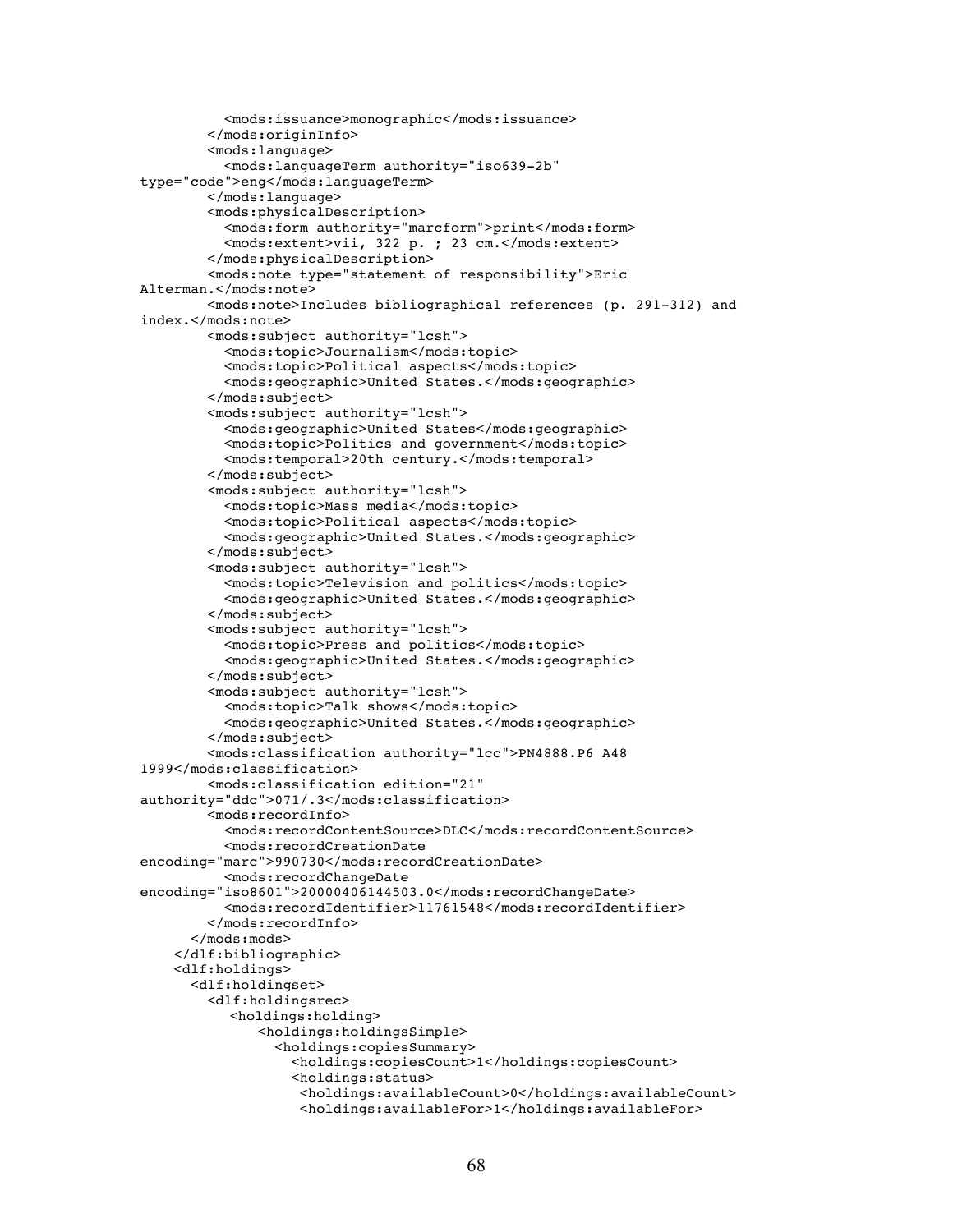```
 </holdings:status>
   <holdings:reservationQueueLength>2</holdings:reservationQueueLength>
                   <holdings:onOrderCount>1</holdings:onOrderCount>
                 </holdings:copiesSummary>
                 <holdings:copyInformation>
                   <holdings:pieceIdentifier>
                      <holdings:value>S02420717N</holdings:value>
                      <holdings:typeOrSource>
                        <holdings:text>barcode</holdings:text>
                      </holdings:typeOrSource>
                   </holdings:pieceIdentifier>
                   <holdings:resourceIdentifier>
                      <holdings:value>11761548</holdings:value>
                      <holdings:typeOrSource>
                        <holdings:text>bibliographic</holdings:text
                      </holdings:typeOrSource>
                   </holdings:resourceIdentifier>
                   <holdings:form>
                      <holdings:value>text</holdings:value>
                      <holdings:typeOrSource>
                        <holdings:text>marc formats</holdings:text>
                      </holdings:typeOrSource>
                   </holdings:form>
                   <holdings:sublocation>D. H. Hill 
Library</holdings:sublocation>
                   <holdings:sublocation>Stacks</holdings:sublocation>
                   <holdings:shelfLocator>QA241 .S53 
2007</holdings:shelfLocator>
                   <holdings:note>Water damage to back cover.</holdings:note>
                   <holdings:availabilityInformation>
                      <holdings:status>
<holdings:availabilityStatus>2</holdings:availabilityStatus>
                       <holdings:availableFor>1</holdings:availableFor>
                       <holdings:dateTimeAvailable>2008-05-10T12:00:00-
05:00</holdings:dateTimeAvailable>
                      </holdings:status>
                      <holdings:reservationPolicy>1</holdings:reservationPolicy>
                     <holdings:reservationQueue>2</holdings:reservationQueue>
                   </holdings:availabilityInformation>
                 </holdings:copyInformation>
               </holdings:holdingsSimple>
               <holdings:summaryPolicy>
                 <holdings:form>
                    <holdings:value>text</holdings:value>
                    <holdings:typeOrSource>
                      <holdings:text>marc formats</holdings:text>
                   </holdings:typeOrSource>
                 </holdings:form>
                 <holdings:availability>
                    <holdings:availableFor>1</holdings:availableFor>
                    <holdings:text>loans for 30 days</holdings:text>
                 </holdings:availability>
                 <holdings:reservationPolicy>1</holdings:reservationPolicy>
               </holdings:summaryPolicy>
               <holdings:summaryHistory>
                 <holdings:countPeriod>
                   <holdings:countPeriodStart>2001-01-15T12:00:00-
05:00</holdings:countPeriodStart>
                   <holdings:countPeriodEnd>2008-04-15T12:00:00-
05:00</holdings:countPeriodEnd>
                   <holdings:totalCirculation>
                    <holdings:totalCirculationCount>56
                    </holdings:totalCirculationCount>
                      <holdings:totalLoansCount>53</holdings:totalLoansCount>
                    </holdings:totalCirculation>
```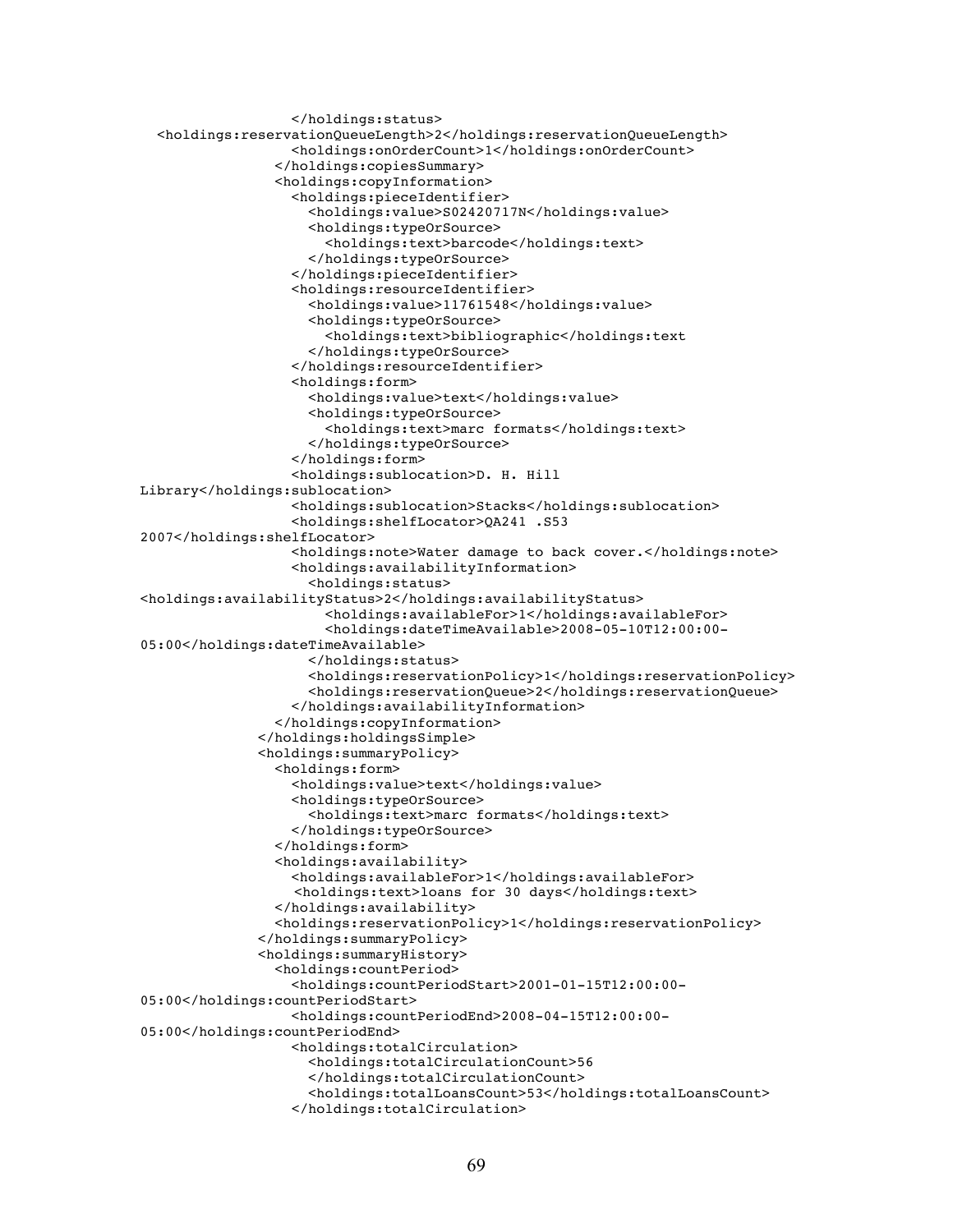```
<holdings:totalReservationCount>10</holdings:totalReservationCount>
                   <holdings:copiesCount>
<holdings:totalCopiesHeld>1</holdings:totalCopiesHeld>
                   </holdings:copiesCount>
                 </holdings:countPeriod>
               </holdings:summaryHistory>
               <holdings:lastActivityInfo>
                 <holdings:lastActivityDate>2008-04-01T12:00:00-
05:00</holdings:lastActivityDate>
                 <holdings:lastActivityType>
                   <holdings:value>loan</holdings:value>
                   <holdings:typeOrSource>
                      <holdings:text>something here</holdings:text>
                   </holdings:typeOrSource>
                 </holdings:lastActivityType>
               </holdings:lastActivityInfo>
             </holdings:holding>
           </dlf:holdingsrec>
           <dlf:items>
             <dlf:item id ="S02420717N" />
           </dlf:items>
         </dlf:holdingset>
       </dlf:holdings>
     <dlf:items>
       <dlf:item id ="S02420717N" />
     </dlf:items> 
   </dlf:record>
</dlf:collection>
```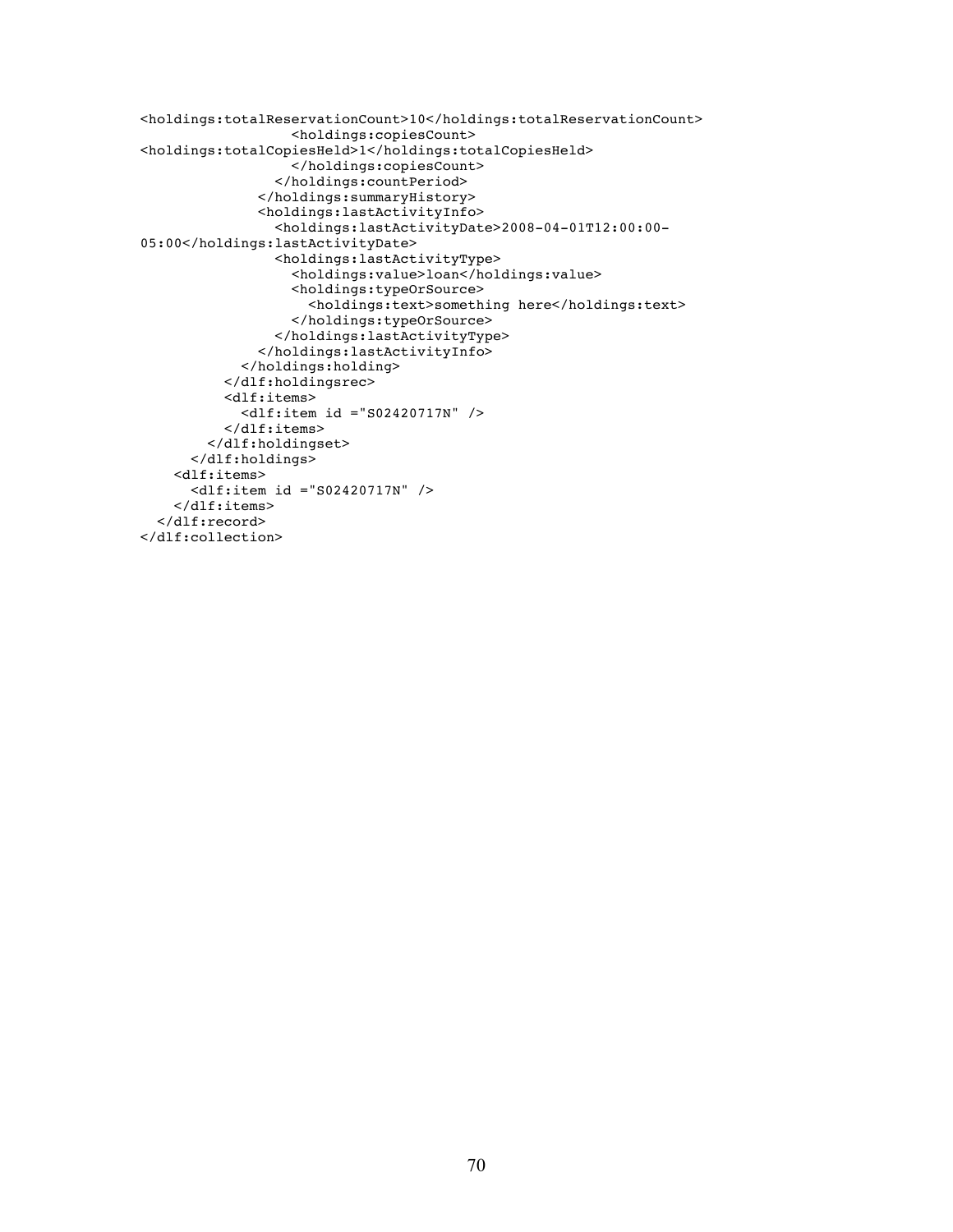# **Appendix 4: GetAvailability Responses with DLF:simpleavailability**

Here we give example responses for 2 items associated with 1 bibliographic record. These responses satisfy the Basic Discovery Interfaces profile. Example 2, showing a bibliographic-level availability summary, is optional in the BDI profile.

Example 1: A response for 2 copies of the same book, showing item-level availability:

```
<dlf:collection xmlns:dlf="http://diglib.org/ilsdi/1.1">
   <dlf:record>
     <dlf:bibliographic id="92005291" />
     <dlf:items>
       <dlf:item id="S02420717N">
         <dlf:simpleavailability>
           <dlf:identifier>S02420717N</dlf:identifier>
           <dlf:availabilitystatus>not available</dlf:availabilitystatus>
           <dlf:availabilitymsg>Held for Patron (2 
requests)</dlf:availabilitymsg>
           <dlf:location>D. H. Hill Library</dlf:location>
         </dlf:simpleavailability>
       </dlf:item>
       <dlf:item id="S01149512N">
         <dlf:simpleavailability>
           <dlf:identifier>S01149512N</dlf:identifier>
           <dlf:availabilitystatus>available</dlf:availabilitystatus>
           <dlf:location>D. H. Hill Library, Call # QA107 .S73</dlf:location>
           <dlf:availabilitymsg>library use only</dlf:availabilitymsg>
         </dlf:simpleavailability>
       </dlf:item>
     </dlf:items>
   </dlf:record>
</dlf:collection>
```
Example 2: A response for the same book, showing bibliographic-level availability:

```
<dlf:collection xmlns:dlf="http://diglib.org/ilsdi/1.1">
   <dlf:record>
     <dlf:bibliographic id="92005291" />
     <dlf:simpleavailability>
        <dlf:identifier>92005291</dlf:identifier>
        <dlf:availabilitystatus>available</dlf:availabilitystatus>
        <dlf:availabilitymsg>1 copy available, library use 
only</dlf:availabilitymsg>
        <dlf:location>D. H. Hill Library, Call # QA107 .S73</dlf:location> 
     </dlf:simpleavailability>
   </dlf:record>
</dlf:collection>
```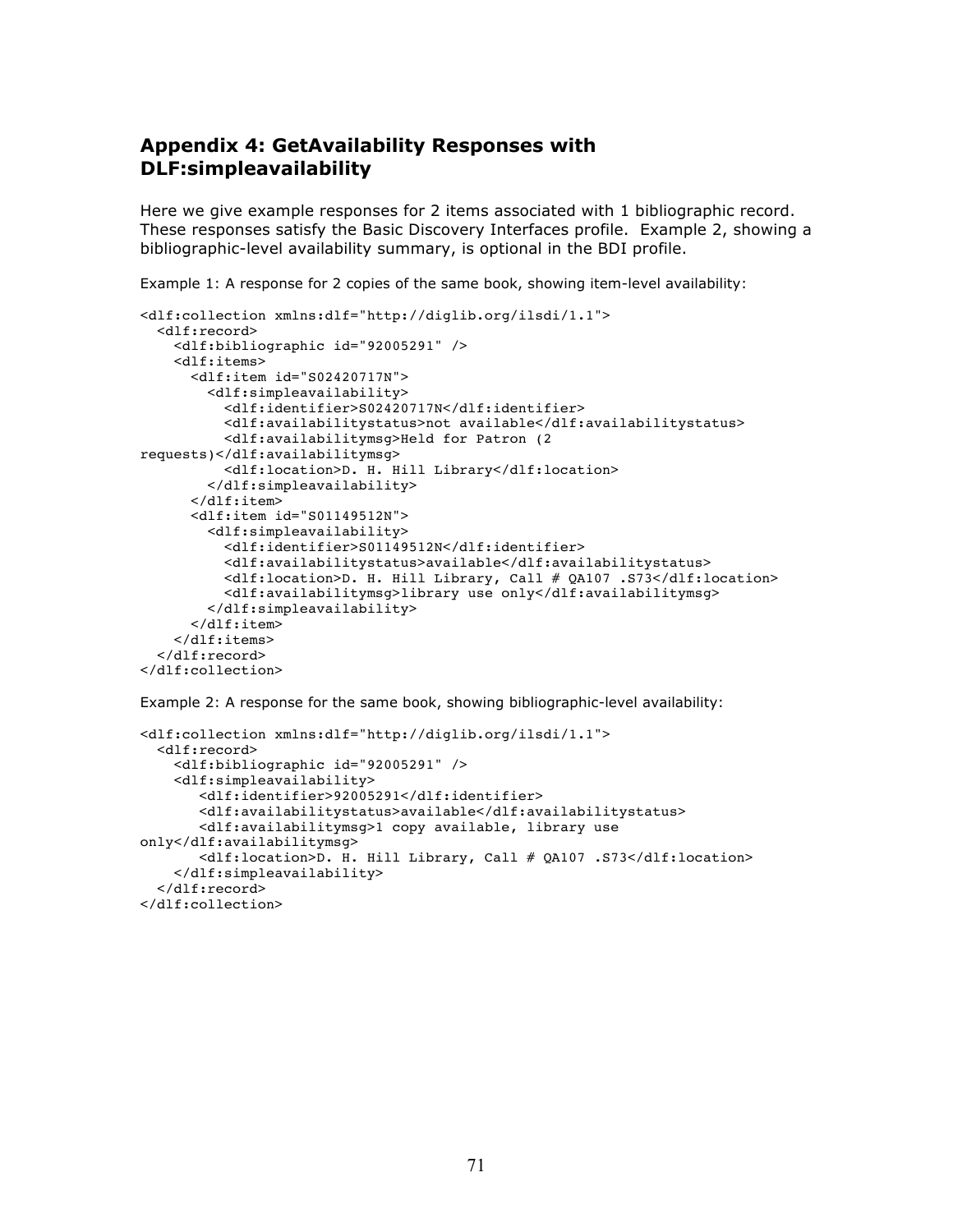# **Appendix 5: GetAvailability Responses with NCIP, ISO Holdings (ISO 20775) and DLF:simpleavailability**

Here we give example responses for 2 items associated with 1 bibliographic record, utilizing the more complex NCIP or ISO Holdings schemas in addition to the required dlf:simpleavailability response. Note that the Basic Discovery Interfaces profile requires using only the dlf:simpleavailability schema. These schemas, however, may be used if the client requests these formats.

The NCIP and ISO Holdings schema examples we give in this document are not normative, but are based on our understanding of the schema at this time. ILS's and clients using these standards should use official published versions of their schemas, even if they differ from what we show here.

Example 1: A response using only the NCIP schema, for the same book and items used in Appendix 4:

```
<dlf:collection
     xmlns:dlf="http://diglib.org/ilsdi/1.1"
     xmlns:ncip="http://ncip.envisionware.com/documentation/ncip_v1_0.xsd" >
   <dlf:record>
     <dlf:bibliographic id="92005291" />
     <dlf:items>
       <dlf:item id="S02420717N">
         <ncip:LookupItemResponse>
           <ncip:UniqueItemId>
             <ncip:UniqueAgencyId>ncsu</ncip:UniqueAgencyId>
<ncip:ItemIdentifierValue>S02420717N</ncip:ItemIdentifierValue>
           </ncip:UniqueItemId>
           <ncip:ItemOptionalFields>
             <ncip:BibliographicDescription>
               <ncip:BibliographicRecordId>
<ncip:BibliographicRecordIdentifier>92005291</ncip:BibliographicRecordIdentifie
r>
                 <ncip:UniqueAgencyId>ncsu</ncip:UniqueAgencyId>
               </ncip:BibliographicRecordId>
             </ncip:BibliographicDescription>
             <ncip:ItemUseRestrictionType>
<ncip:Scheme>http://www.niso.org/ncip/v1_0/imp1/schemes/itemuserestrictiontype/
itemuserestrictiontype.scm</ncip:Scheme>
               <ncip:Value>Limited Circulation, Normal Loan Period </ncip:Value>
             </ncip:ItemUseRestrictionType>
             <ncip:CirculationStatus>
<ncip:Scheme>http://www.niso.org/ncip/v1_0/imp1/schemes/circulationstatus/circu
lationstatus.scm</ncip:Scheme>
               <ncip:Value>On Hold</ncip:Value>
             </ncip:CirculationStatus>
             <ncip:HoldQueueLength>2</ncip:HoldQueueLength>
             <ncip:ItemDescription>
               <ncip:CallNumber>QA241 .S53 2007</ncip:CallNumber>
               <ncip:VisibleItemId>
<ncip:VisibleItemIdentifierType>Barcode</ncip:VisibleItemIdentifierType>
<ncip:VisibleItemIdentifier>S02420717N</ncip:VisibleItemIdentifier>
               </ncip:VisibleItemId>
             </ncip:ItemDescription>
             <ncip:Location>
               <ncip:LocationType>Permanent Location</ncip:LocationType>
               <ncip:LocationName>
                 <ncip:LocationNameInstance>
```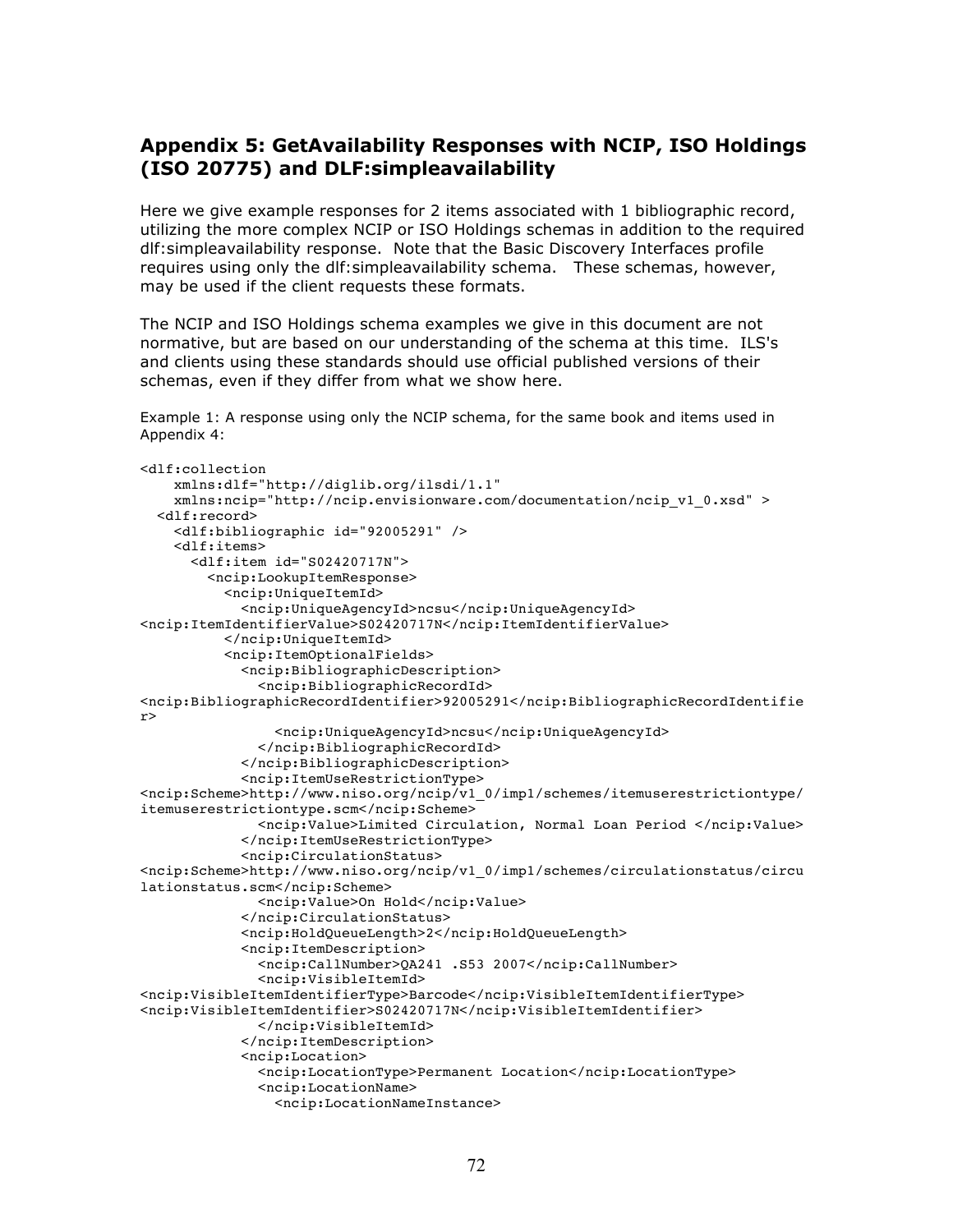```
 <ncip:LocationNameLevel>1</ncip:LocationNameLevel>
                   <ncip:LocationNameValue>D. H. Hill 
Library</ncip:LocationNameValue>
                 </ncip:LocationNameInstance>
                 <ncip:LocationNameInstance>
                   <ncip:LocationNameLevel>2</ncip:LocationNameLevel>
<ncip:LocationNameValue>Stacks</ncip:LocationNameValue>
                 </ncip:LocationNameInstance>
               </ncip:LocationName>
             </ncip:Location>
           </ncip:ItemOptionalFields> 
         </ncip:LookupItemResponse>
       </dlf:item>
       <dlf:item id="S01149512N">
         <ncip:LookupItemResponse>
           <ncip:UniqueItemId>
             <ncip:UniqueAgencyId>ncsu</ncip:UniqueAgencyId>
<ncip:ItemIdentifierValue>S01149512N</ncip:ItemIdentifierValue>
           </ncip:UniqueItemId>
           <ncip:ItemOptionalFields>
             <ncip:BibliographicDescription>
               <ncip:BibliographicRecordId>
<ncip:BibliographicRecordIdentifier>92005291</ncip:BibliographicRecordIdentifie
r>
                 <ncip:UniqueAgencyId>ncsu</ncip:UniqueAgencyId>
               </ncip:BibliographicRecordId>
             </ncip:BibliographicDescription>
             <ncip:ItemUseRestrictionType>
<ncip:Scheme>http://www.niso.org/ncip/v1_0/imp1/schemes/itemuserestrictiontype/
itemuserestrictiontype.scm</ncip:Scheme>
                <ncip:Value>In Library Use Only</ncip:Value>
             </ncip:ItemUseRestrictionType>
             <ncip:CirculationStatus> 
<ncip:Scheme>http://www.niso.org/ncip/v1_0/imp1/schemes/circulationstatus/circu
lationstatus.scm</ncip:Scheme>
                <ncip:Value>Available On Shelf</ncip:Value>
             </ncip:CirculationStatus>
             <ncip:ItemDescription>
               <ncip:CallNumber>QA107 .S73</ncip:CallNumber>
               <ncip:VisibleItemId>
<ncip:VisibleItemIdentifierType>Barcode</ncip:VisibleItemIdentifierType>
<ncip:VisibleItemIdentifier>S01149512N</ncip:VisibleItemIdentifier>
               </ncip:VisibleItemId>
             </ncip:ItemDescription>
             <ncip:Location>
               <ncip:LocationType>Permanent Location</ncip:LocationType>
               <ncip:LocationName>
                 <ncip:LocationNameInstance>
                    <ncip:LocationNameLevel>1</ncip:LocationNameLevel>
                   <ncip:LocationNameValue>D. H. Hill 
Library</ncip:LocationNameValue>
                 </ncip:LocationNameInstance>
                 <ncip:LocationNameInstance>
                   <ncip:LocationNameLevel>2</ncip:LocationNameLevel>
                   <ncip:LocationNameValue>Reference 
Material</ncip:LocationNameValue>
                 </ncip:LocationNameInstance>
               </ncip:LocationName>
             </ncip:Location>
           </ncip:ItemOptionalFields> 
         </ncip:LookupItemResponse>
       </dlf:item>
     </dlf:items>
   </dlf:record>
</dlf:collection>
```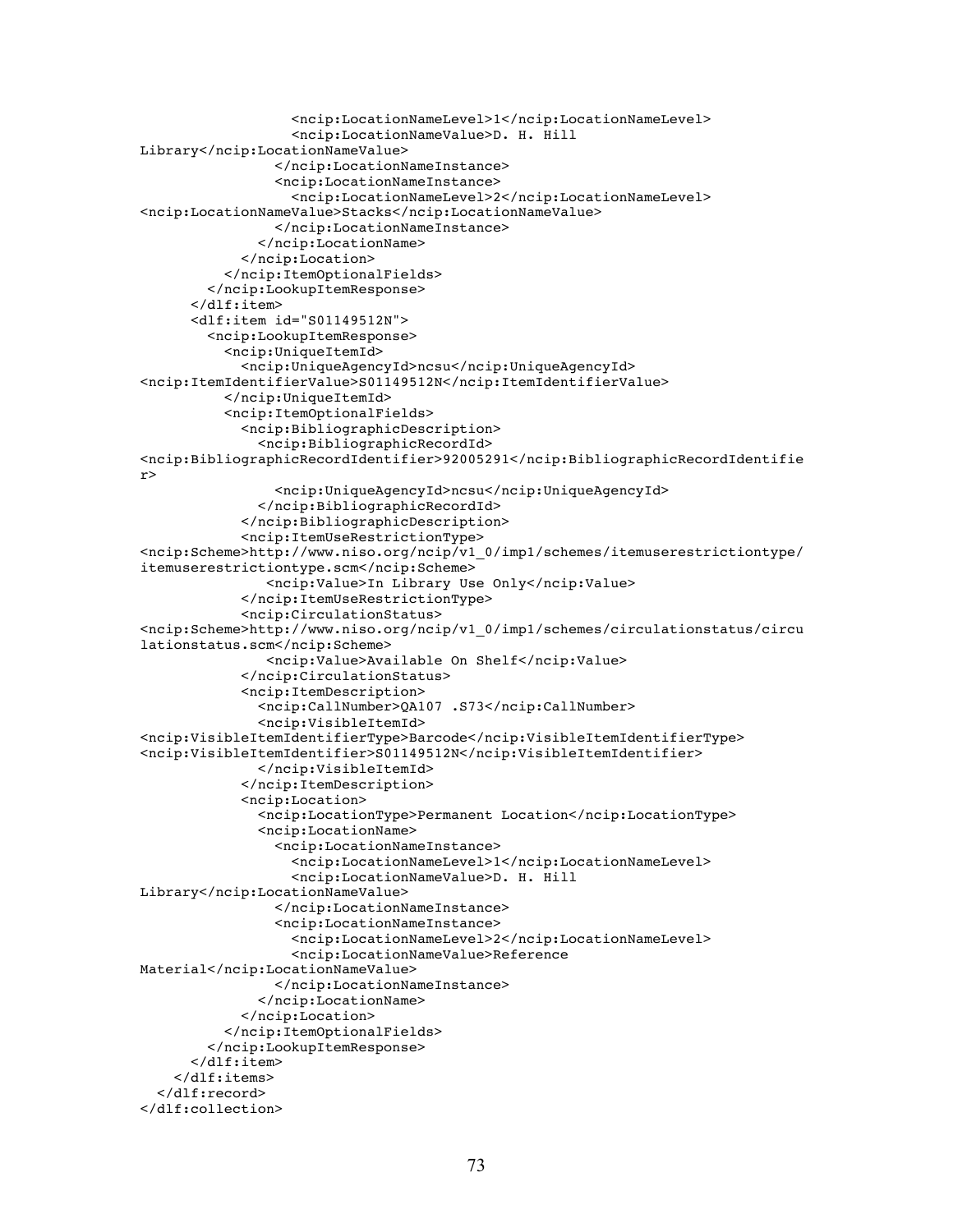Example 2: A response using both the ISO 20775 and dlf:simpleavailability schemas, for the same book and items used in Appendix 4:

```
<dlf:collection xmlns:dlf=http://diglib.org/ilsdi/1.1
                    xmlns:holdings=http://www.loc.gov/standards/iso20775/ >
   <dlf:record>
    <dlf:bibliographic id="92005291" />
     <dlf:items>
       <dlf:item id="S02420717N">
         <dlf:simpleavailability>
           <dlf:identifier>S02420717N</dlf:identifier>
           <dlf:availabilitystatus>not available</dlf:availabilitystatus>
           <dlf:availabilitymsg>Held for Patron (2 
requests)</dlf:availabilitymsg>
            <dlf:dateavailable>2008-05-10T12:00:00-05:00</dlf:dateavailable>
           <dlf:location>D. H. Hill Library</dlf:location>
         </dlf:simpleavailability>
         <holdings:copyInformation>
           <holdings:pieceIdentifier>
             <holdings:value>S02420717N</holdings:value>
             <holdings:typeOrSource>
               <holdings:text>barcode</holdings:text>
             </holdings:typeOrSource>
           </holdings:pieceIdentifier>
           <holdings:resourceIdentifier>
             <holdings:value>92005291</holdings:value>
              <holdings:typeOrSource>
                 <holdings:text>bibliographic</holdings:text>
              </holdings:typeOrSource>
           </holdings:resourceIdentifier>
           <holdings:sublocation>D. H. Hill Library</holdings:sublocation>
           <holdings:sublocation>Stacks</holdings:sublocation>
           <holdings:sublocation>Held for patron</holdings:sublocation>
           <holdings:shelfLocator>QA241 .S53 2007</holdings:shelfLocator>
           <holdings:availabilityInformation>
              <holdings:status>
                <holdings:availabilityStatus>2</holdings:availabilityStatus>
                <holdings:availableFor>1</holdings:availableFor>
                <holdings:dateTimeAvailable>2008-05-10T12:00:00-
05:00</holdings:dateTimeAvailable>
              </holdings:status>
             <holdings:reservationPolicy>1</holdings:reservationPolicy>
              <holdings:reservationQueue>2</holdings:reservationQueue>
           </holdings:availabilityInformation>
         </holdings:copyInformation>
       </dlf:item>
       <dlf:item id="S01149512N">
         <dlf:simpleavailability>
           <dlf:identifier>S01149512N</dlf:identifier>
           <dlf:availabilitystatus>available</dlf:availabilitystatus>
           <dlf:location>D. H. Hill Library, Call # QA107 .S73</dlf:location>
           <dlf:availabilitymsg>library use only</dlf:availabilitymsg>
         </dlf:simpleavailability>
         <holdings:copyInformation>
           <holdings:pieceIdentifier>
             <holdings:value>S01149512N</holdings:value>
             <holdings:typeOrSource>
               <holdings:text>barcode</holdings:text>
             </holdings:typeOrSource>
           </holdings:pieceIdentifier>
           <holdings:resourceIdentifier>
             <holdings:value>92005291</holdings:value>
              <holdings:typeOrSource>
```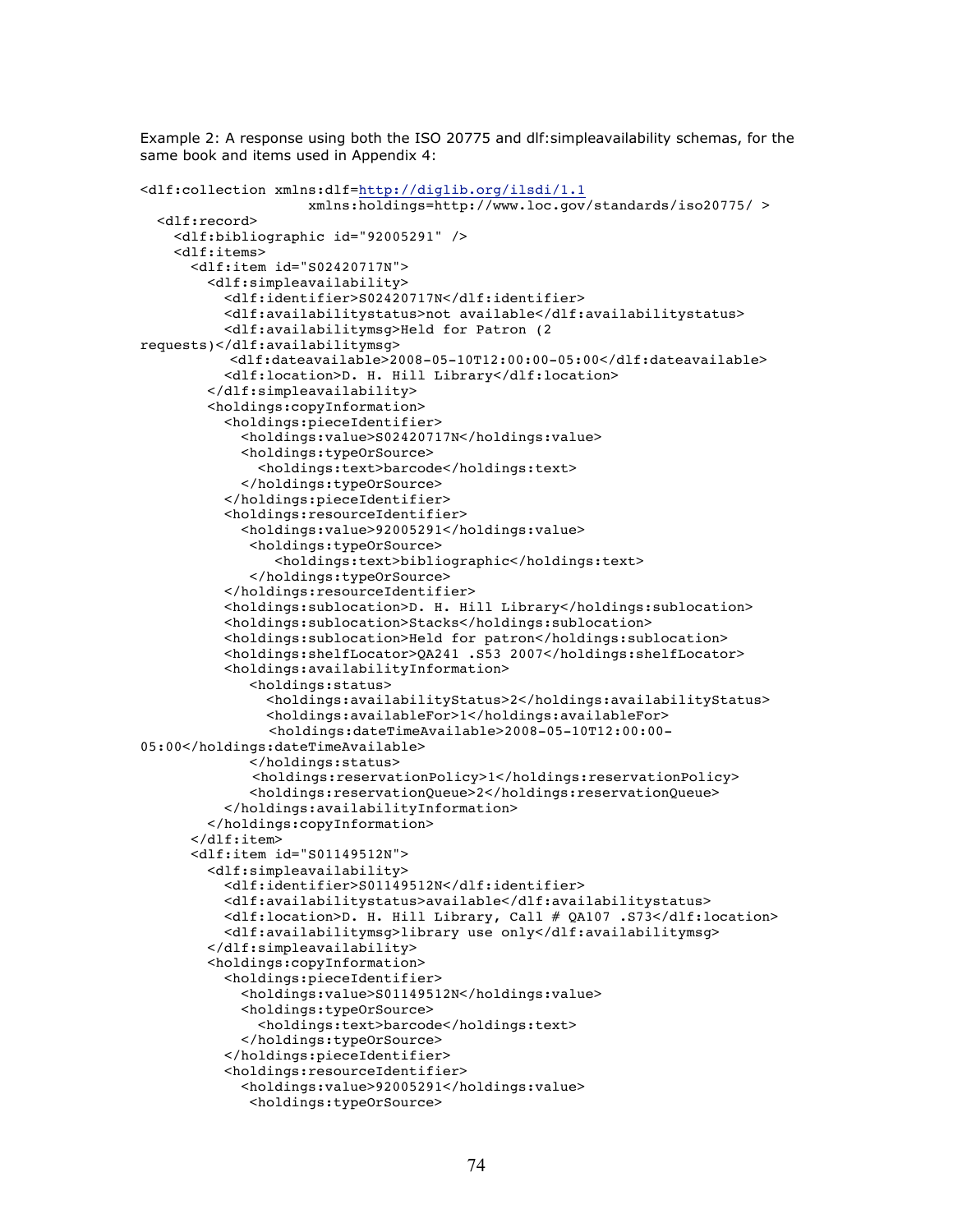```
 <holdings:text>bibliographic</holdings:text>
              </holdings:typeOrSource>
           </holdings:resourceIdentifier>
           <holdings:sublocation>D. H. Hill Library</holdings:sublocation>
           <holdings:sublocation>Stacks</holdings:sublocation>
           <holdings:shelfLocator>QA107 .S73</holdings:shelfLocator>
           <holdings:availabilityInformation>
              <holdings:status>
                <holdings:availabilityStatus>1</holdings:availabilityStatus>
                <holdings:availableFor>6</holdings:availableFor>
              </holdings:status>
              <holdings:policy>In Library Use Only</holdings:policy>
             <holdings:reservationPolicy>2</holdings:reservationPolicy>
           </holdings:availabilityInformation>
         </holdings:copyInformation>
       </dlf:item>
     </dlf:items>
   </dlf:record>
</dlf:collection>
```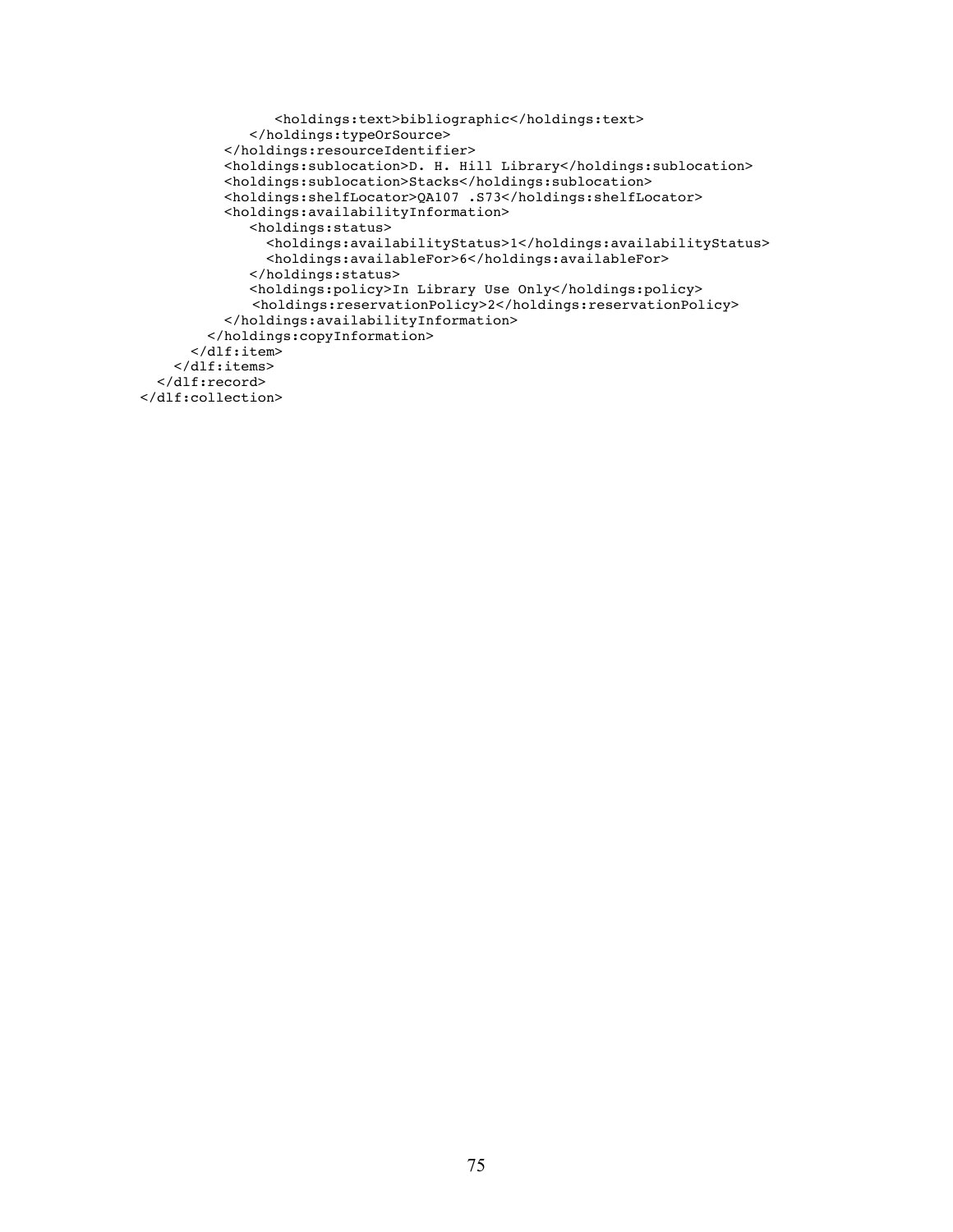## **Appendix 6: Enriched Scan Response with Subject Authority Index Entries**

```
<sru:scanResponse xmlns:sru="http://www.loc.gov/standards/sru/" 
xmlns:mads="http://www.loc.gov/standards/mads/">
<sru:version>1.1</sru:version>
   <sru:terms>
     <sru:term>
       <sru:value>Revolutionary War, American, 1775-1783</sru:value>
       <sru:numberOfRecords>0</sru:numberOfRecords>
       <sru:extraTermData>
        <mads:authority>
          <mads:topic>United States</mads:topic>
         <mads:topic>History</mads:topic>
         <mads:temporal>Revolution, 1775-1783</mads:temporal>
       </mads:authority>
       <mads:identifier type="lccn">sh85140139</mads:identifier>
       </sru:extraTermData>
     </sru:term>
     <sru:term>
       <sru:value>Revolutions</sru:value>
       <sru:numberOfRecords>236</sru:numberOfRecords>
       <sru:extraTermData>
          <mads:related type="narrower">
            <mads:topic>Coups d'e?tat</mads:topic>
          </mads:related>
           <mads:related type="other">
             <mads:topic>Government, resistance to</mads:topic>
          </mads:related>
          <mads:identifier type="lccn">sh85113507</mads:identifier>
       </sru:extraTermData>
     </sru:term>
     </sru:terms>
   <sru:echoedScanRequest>
     <sru:version>1.1</sru:version>
     <sru:scanClause>dc.subject="revolutionary war"</sru:scanClause>
     <sru:responsePosition>1</sru:responsePosition>
     <sru:maximumTerms>2</sru:maximumTerms>
   </sru:echoedScanRequest>
</sru:scanResponse>
```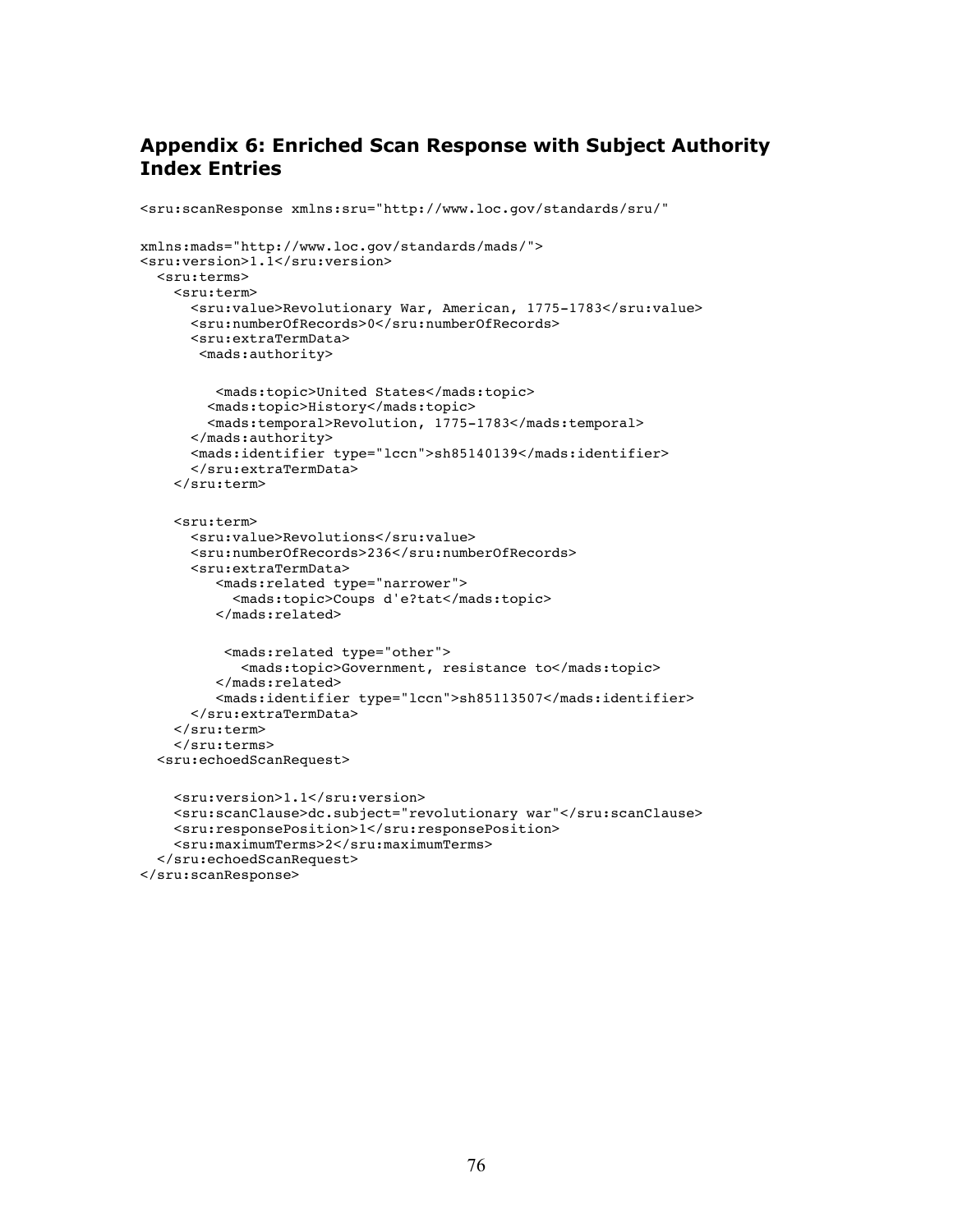## **Appendix 7: The Berkeley Accord, Spring 2008**

The following agreement was announced on April 4, 2008 by Peter Brantley, executive director for the Digital Library Federation

ILS Basic Discovery Interfaces: A proposal for the ILS community.

On March 6, representatives of the Digital Library Federation (DLF), academic libraries, and major library application vendors met in Berkeley, California to discuss a draft recommendation from the DLF for standard interfaces for integrating the data and services of the Integrated Library System (ILS) with new applications supporting user discovery. Such standard interfaces will allow libraries to deploy new discovery services to meet ever-growing user expectations in the Web 2.0 era, take full advantage of advanced ILS data management and services, and encourage a strong, innovative community and marketplace in next-generation library management and discovery applications.

At the meeting, participants agreed to support a set of essential functions through open protocols and technologies by deploying specific recommended standards.

These functions are:

1. **Harvesting**. Functions to harvest data records for library collections, both in full, and incrementally based on recent changes. Harvesting options could include either the core bibliographic records, or those records combined with supplementary information (such as holdings or summary circulation data). Both full and differential harvesting options are expected to be supported through an OAI-PMH interface.

2. **Availability**. Real-time querying of the availability of a bibliographic (or circulating) item. This functionality will be implemented through a simple REST interface to be specified by the ILS-DI task group.

3. **Linking**. Linking in a stable manner to any item in an OPAC in a way that allows services to be invoked on it; for example, by a stable link to a page displaying the item's catalog record and providing links for requests for that item. This functionality will be implemented through a URL template defined for the OPAC as specified by the ILS-DI task group.

## Next steps:

The DLF ILS-Discovery Interface (ILS-DI) committee will prepare a recommendation with a new interoperability profile, "ILS Basic Discovery Interfaces" or "ILS-BDI", that includes the functions above, along with specifications of the proposed technologies (or "bindings", in the language of the recommendation).

ILS and application developers and vendors will support the ILS-BDI using the recommended bindings in future products.

The DLF will publicize these recommendations, and encourage further enhancements and cooperation between libraries, vendors, and applications developers in building more advanced, interoperable architectures for bibliographic discovery and use.